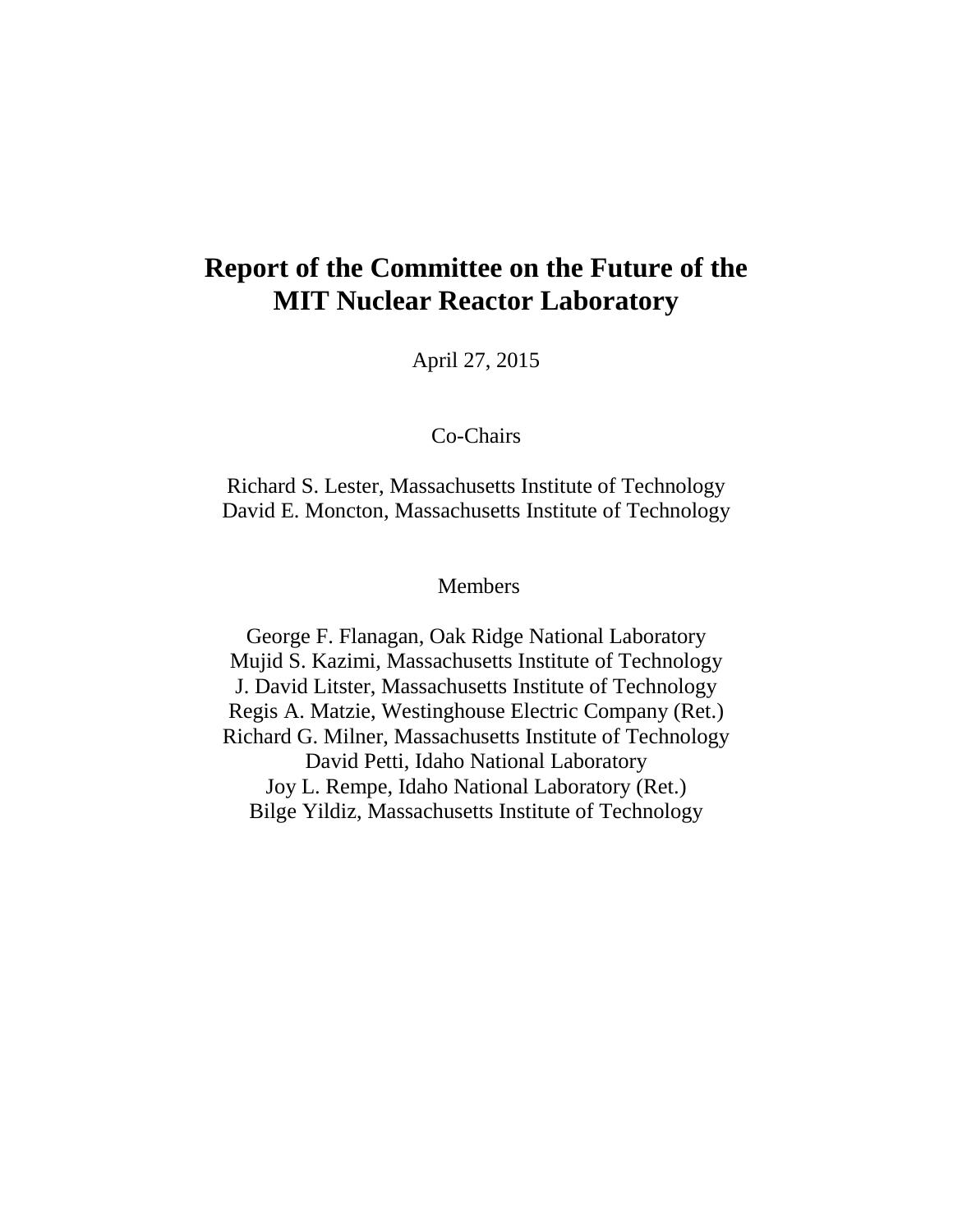| 1. | <b>Executive Summary</b>                                                                                    | 4  |
|----|-------------------------------------------------------------------------------------------------------------|----|
| 2. | <b>Introduction</b>                                                                                         | 9  |
|    | <b>Research Reactors in the United States</b>                                                               | 9  |
|    | <b>History of the MIT Reactor</b>                                                                           | 11 |
|    | <b>Educational Impact</b>                                                                                   | 12 |
| 3. | The Current MITR In-core Research Program                                                                   | 14 |
|    | Uranium-Zirconium Hydride Fuel                                                                              | 14 |
|    | EPRI Silicon Carbide Composite Channel Box Project (BSiC)                                                   | 15 |
|    | Westinghouse Accident Tolerant Fuel Project                                                                 | 16 |
|    | Ultrasonic Transducers Irradiation Test (ULTRA)                                                             | 17 |
|    | <b>FHR Materials and Fluoride Salt Irradiation</b>                                                          | 17 |
|    | In-Core Crack Growth Measurement Facility                                                                   | 18 |
|    | <b>Future Outlook</b>                                                                                       | 18 |
| 4. | <b>Upgrading the MITR's Capabilities</b>                                                                    | 20 |
|    | <b>Enhanced Ancillary Facilities</b>                                                                        | 20 |
|    | A Sub-Critical Facility                                                                                     | 22 |
|    | A Digital Control System                                                                                    | 22 |
|    | <b>Conversion to Low Enrichment Uranium</b>                                                                 | 23 |
|    | <b>Impact on the Nuclear Technology Community</b>                                                           | 23 |
|    | Possible New or Improved Core                                                                               | 24 |
| 5. | A Broader Vision of the NRL                                                                                 | 25 |
|    | <b>Materials Under Extreme Radiation Conditions</b>                                                         | 25 |
|    | <b>Impact on the Nuclear Materials Community</b>                                                            | 28 |
|    | <b>Construction of New Support Space</b>                                                                    | 29 |
| 6. | <b>Faculty Interest</b>                                                                                     | 31 |
|    | <b>Faculty Input</b>                                                                                        | 32 |
|    | Professor Rafael Jaramillo                                                                                  | 32 |
|    | Professor Ju Li                                                                                             | 34 |
|    | <b>Professor Michael Demkowicz</b>                                                                          | 35 |
|    | <b>Professor Michael Short</b>                                                                              | 36 |
|    | Dr. Zach Hartwig (on behalf of Professor Dennis Whyte,<br>Professor Areg Danagoulian, and Dr. Richard Lanza | 37 |

### **TABLE OF CONTENTS**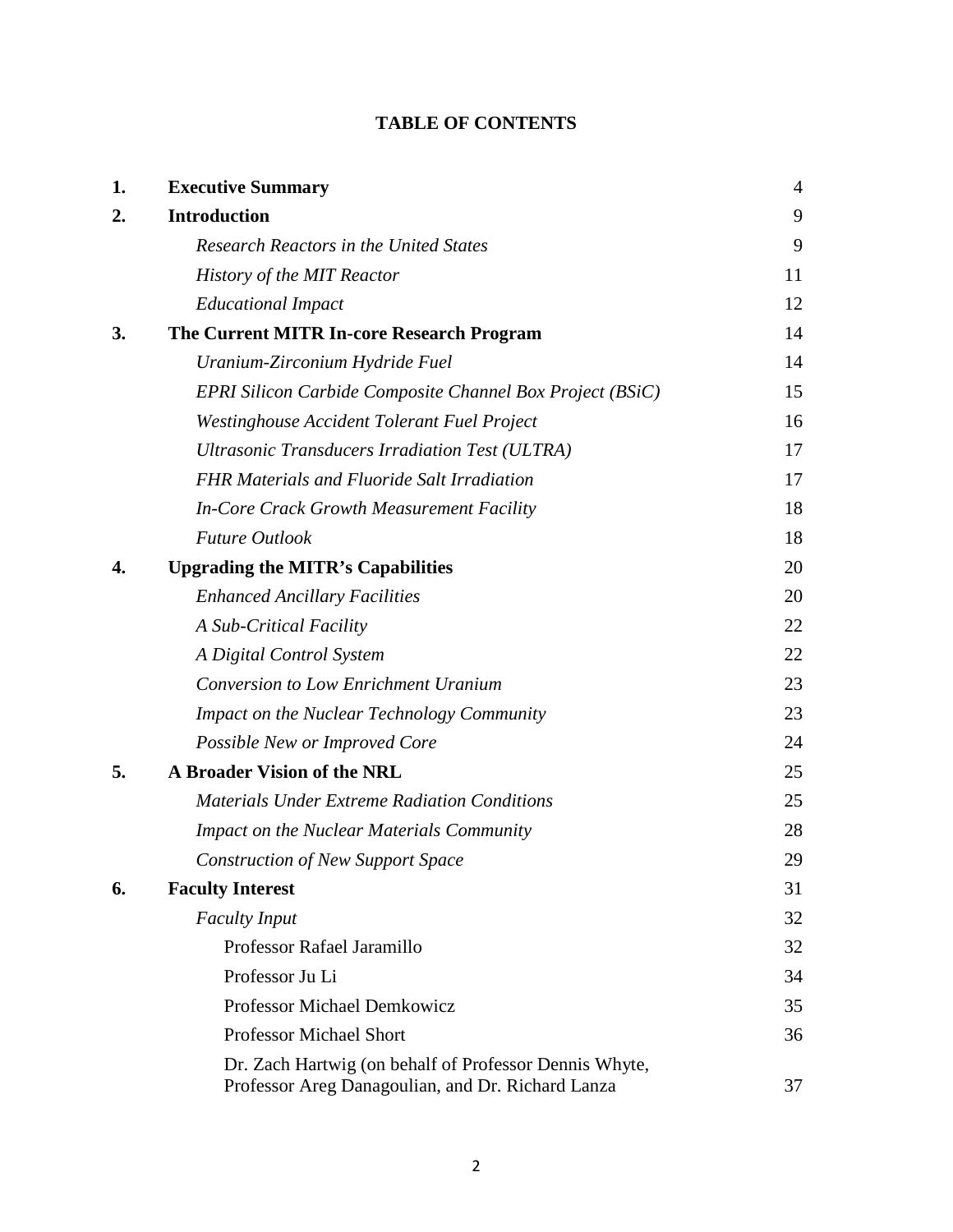### **TABLE OF CONTENTS (CONTINUED)**

| 6.                 | <b>Faculty Interest (Continued)</b>                                                                                                |    |
|--------------------|------------------------------------------------------------------------------------------------------------------------------------|----|
|                    | Professor Areg Danagoulian                                                                                                         | 38 |
|                    | <b>Professor Charles Forsberg</b>                                                                                                  | 39 |
|                    | Professor Jacopo Buongiorno                                                                                                        | 39 |
|                    | Professor Ronald Ballinger                                                                                                         | 40 |
| 7.                 | <b>Strategic Considerations</b>                                                                                                    | 41 |
|                    | Stewardship Responsibility                                                                                                         | 41 |
|                    | Serving a National User Community                                                                                                  | 42 |
|                    | Choices for the Future                                                                                                             | 42 |
|                    | <b>Other Considerations</b>                                                                                                        | 42 |
|                    | <b>Recommendations</b>                                                                                                             | 44 |
|                    | <b>Acronyms and Abbreviations</b>                                                                                                  | 45 |
| <b>Appendix A:</b> |                                                                                                                                    |    |
|                    | Charge to the Committee on the Future of the MIT Reactor                                                                           | 47 |
|                    | <b>NRL Review Committee Members</b>                                                                                                | 48 |
| <b>Appendix B:</b> |                                                                                                                                    |    |
|                    | Agenda – First Meeting                                                                                                             | 49 |
|                    | Agenda – Second Meeting                                                                                                            | 51 |
|                    | <b>Appendix C:</b> MITR In-Core Experiments (as of January 2015)                                                                   | 53 |
|                    | <b>Appendix D:</b> Barnard, H.S., et al, "A Superconducting Cyclotron<br><b>Accelerator Based Materials Test Facility for Bulk</b> |    |
|                    | Radiation Damage Studies"                                                                                                          | 54 |
| <b>References</b>  |                                                                                                                                    | 58 |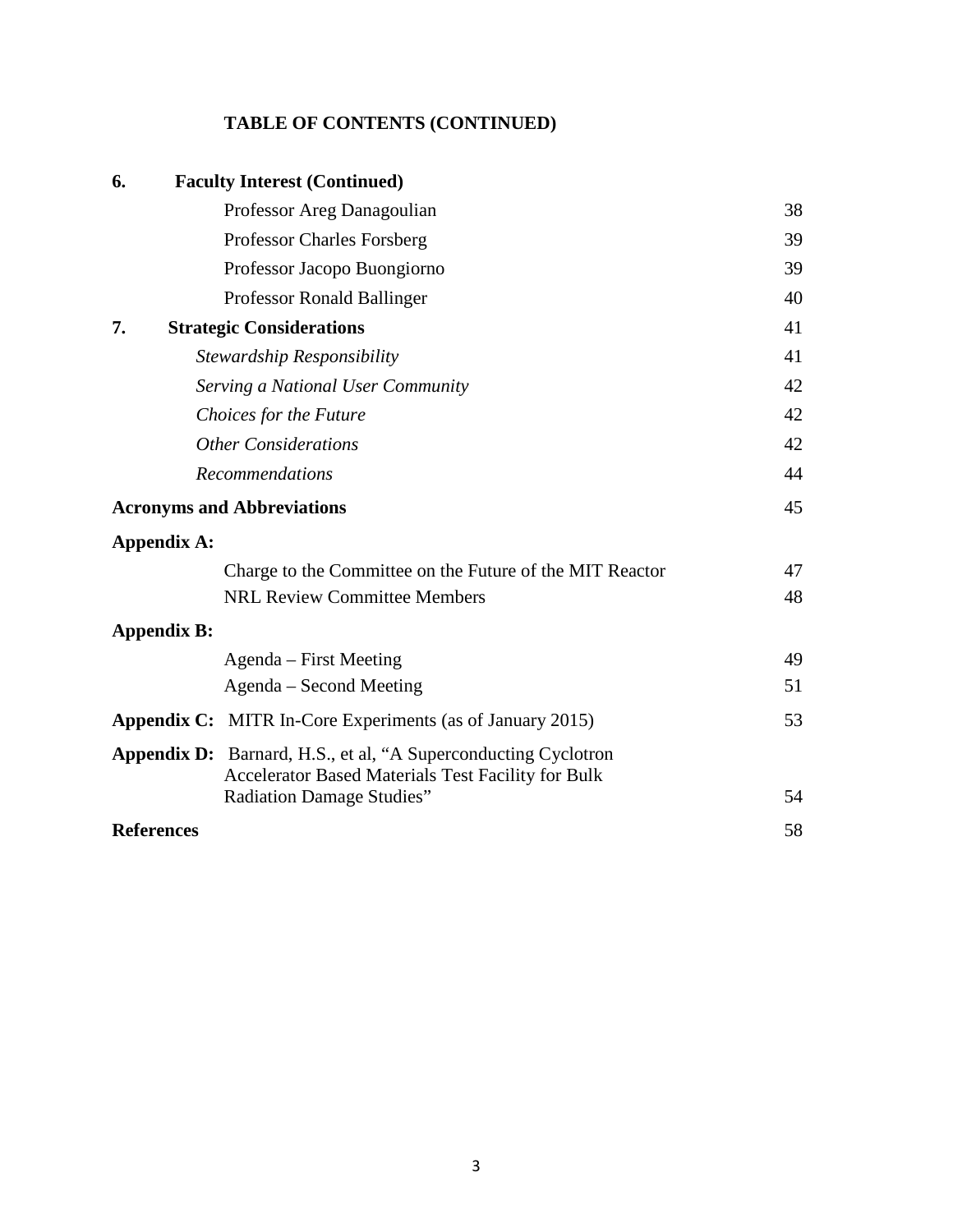#### **Report of the Committee on the Future of the MIT Nuclear Reactor Laboratory**

#### **1. Executive Summary**

This report summarizes the findings and recommendations of the Committee on the Future of the MIT Nuclear Reactor Laboratory (NRL). The Committee was established by MIT Vice President for Research, Professor Maria Zuber, and its members (see Appendix A for both membership and charge) represented both internal MIT stakeholders as well as external perspectives. The Committee met twice in two-day sessions to hear from a variety of interested parties. The agendas for these meetings are contained in Appendix B.

The main facility of the NRL is the MIT research reactor (MITR), a 6 MW nuclear reactor that first reached criticality in 1958. Remarkably, this reactor remains one of the most important research reactors in the US, partly as a consequence of the foresight of its original leaders, and partly because it has been decades since the US has built any new research reactors.

The MITR is unique in the academic sector in its ability to support in-core studies of materials in a radiation environment similar to the light water reactors (LWRs) used for commercial power generation in the US and around the world. As these reactors age, maintaining their ability to operate safely, reliably, and economically beyond their original lifetime is an increasingly important objective, especially given the key role of the LWR fleet in mitigating carbon emissions. An important and related objective is the development of higherperformance fuels for incremental improvement for the current LWR fleet, including the study of more economic and accident-tolerant fuels. The MITR has supported in-core loops contributing to both goals for more than two decades.

More recently, new in-core experimental facilities have been developed and demonstrated to support materials and instrumentation testing for advanced reactor development, such as high-temperature gas reactors and fluoride salt-cooled high-temperature reactors. Unique irradiation facilities with temperatures up to 1400 °C or with fluoride salt are invaluable assets for US advanced reactor research and development programs, including the study of new fuel forms.

Another important attribute of the MITR is its ability to provide students with on-campus research experience working in radiation environments, conducting irradiations, and doing postirradiation examinations. This is an increasingly rare asset in the US and is highly valued by prospective employers in government and industry.

**Finding 1:** *The MITR is a unique and irreplaceable national capability. It is especially valuable given (1) the strength of its in-core irradiation program; (2) the limited capabilities for such irradiation evaluations in the US; and (3) the ability to provide students with in-core experimental research experiences that are not available elsewhere. Furthermore, the MITR has an experienced and stable staff and, relative to reactor facilities at DOE laboratories, is more flexible and more easily accessible, and can provide services at lower cost.*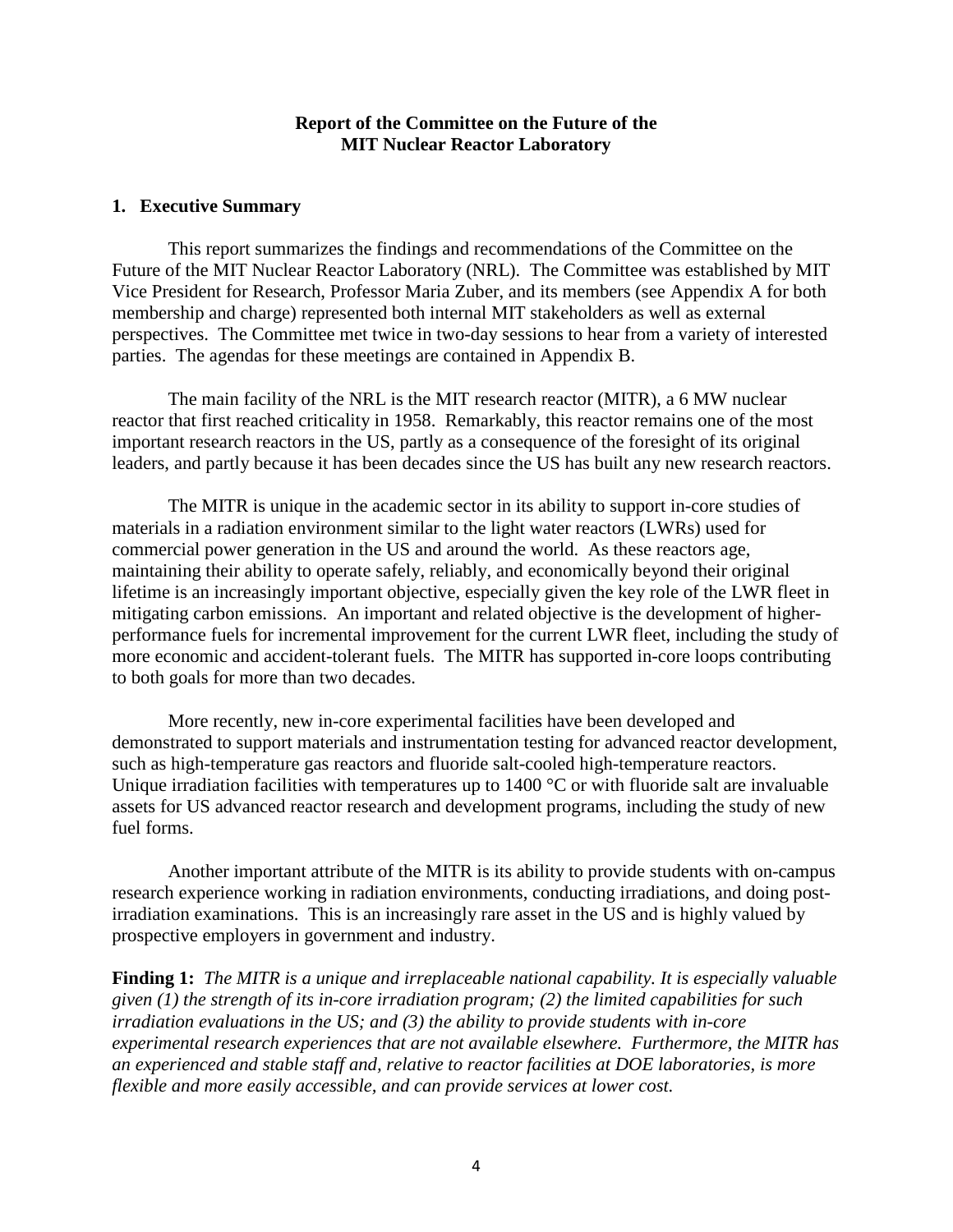In its current core configuration, as noted above, the MITR has a very successful in-core research program. But the research impact of the reactor could be significantly enhanced through incremental improvements, including (a) enhanced ancillary facilities and capabilities such as additional instrumentation for monitoring and control of in-core standardized test rigs or LWR flow loops, and installation of hot cells with state-of-the-art post-irradiation examination (PIE) equipment, (b) modifying the existing fission converter to implement a unique sub-critical facility relatively quickly and at modest cost to support advanced reactor development efforts and potential fusion blanket concepts, and (c) implementing a digital control system for the reactor itself, thereby improving reactor performance and safety.

The MITR is already providing important research support for the new Department of Energy (DOE) program on fluoride-salt-cooled high-temperature reactors, and is poised to support a larger Chinese development program for this same technology. Several privatelyfunded advanced reactor development initiatives have been launched and will likely also seek support from research reactors such as the MITR to study their chosen materials and fuels.

A new national research reactor facility is an option under consideration by DOE to expand domestic fuel and materials testing capabilities. However, even if a new research reactor project went forward, it would not become available for more than a decade. In the meantime, the proven capability of the MITR staff to design and execute proof-of-concept experiments more quickly than at other research reactors, and to support in-core loops for studying non-LWR coolants and materials at high temperatures, should enable the NRL to contribute effectively to these efforts.

The Committee also heard about the status of the effort to convert the MITR from highenrichment uranium (HEU) fuel to low-enrichment uranium (LEU) fuel. MIT seeks to carry out the first conversion among the remaining five high-performance reactors in the US, adopting a special high-density LEU fuel currently undergoing qualification tests. While the fuel development program sponsored by the National Nuclear Security Administration has experienced delays, the MITR remains a valuable reactor to provide the first demonstration of this important new fuel, which is critical to the mission of the Global Threat Reduction Initiative to eliminate weapons-grade HEU from civilian use world-wide.

**Finding 2:** *Incremental improvements to the MITR could enhance its research impact significantly, both in relation to the existing LWR fleet and to US and international advanced reactor development efforts. There is a mature plan for conversion to LEU fuel with potential for US and world leadership.*

Beyond incremental improvements, the Committee also considered the possibility of major modifications or rebuilding of the reactor core to improve performance. This was done most recently in 1973-4 with the conversion to light water coolant/moderator and the addition of the heavy water reflector. At present there is a global shortage of fast neutrons, and there is the potential for new MITR designs to achieve higher fast fluxes. However, an increase of at most a factor of 2-3 could be achieved. While it could accelerate the identification of neutron fluence effects, it could also reduce the number and types of experiments that can be performed simultaneously.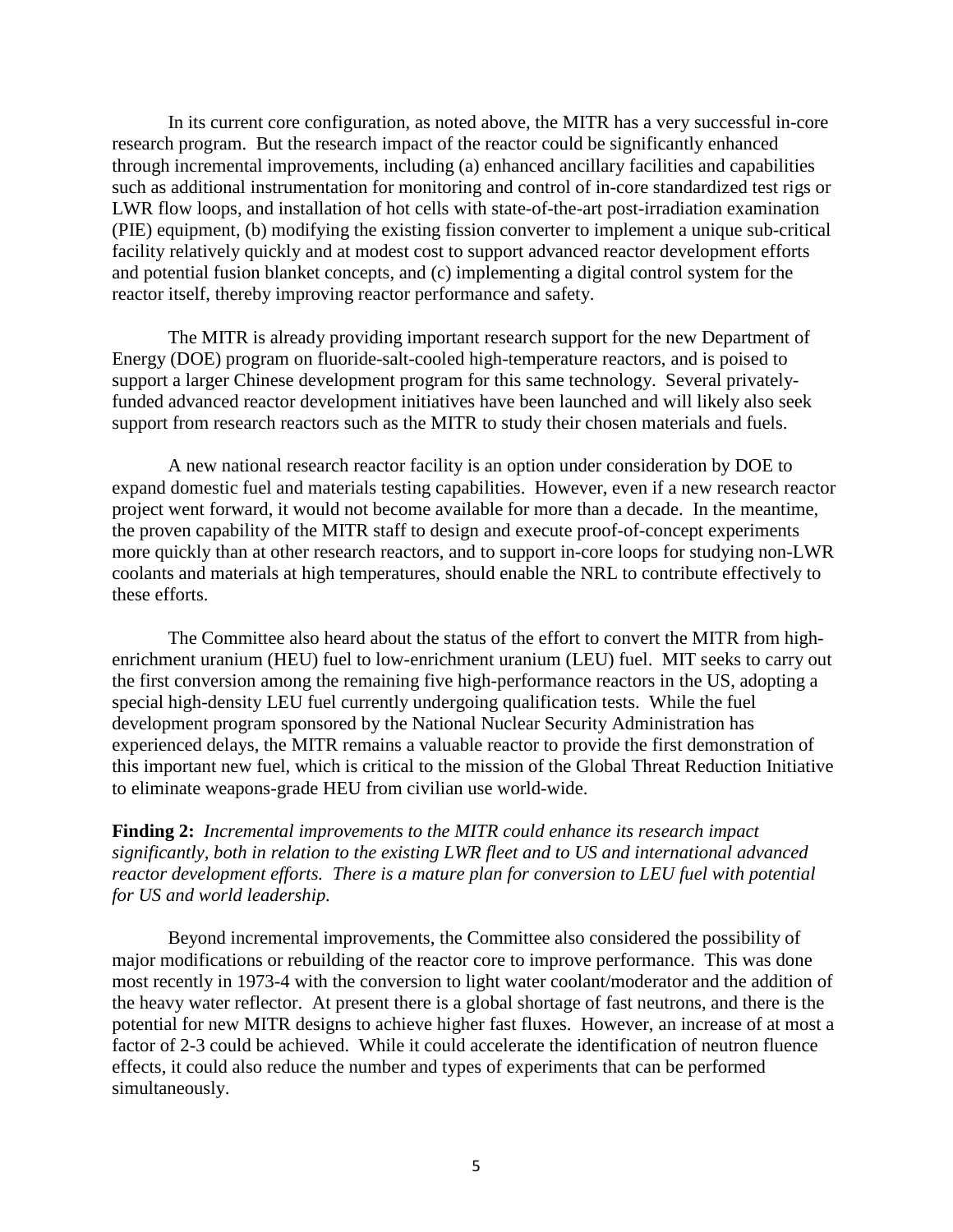**Finding 3:** *Major upgrades to or replacement of the MITR core would be costly and timeconsuming, and the benefits would be modest. Therefore, undertaking a major core replacement or modification project would not be justified.*

The Committee then broadened its perspective, hearing a set of exciting presentations on topics related to one of the key areas in nuclear research, namely the study of materials under extreme radiation conditions. While the in-core research program has established the NRL as a major national asset for simulating LWR conditions and for conducting experiments to support advanced reactor design, there are needs in both fission and fusion research, as well as in other areas such as space exploration, where materials must be developed to withstand much higher radiation doses. The Nuclear Science and Engineering Department (NSE) has identified the science and engineering of materials in extreme radiation environments as a major focus of its new educational and research strategy, and NSE is building a strong faculty in this area.

The Committee learned about three major technology advances which, if implemented together with proposed MITR enhancements, and integrated with the in-core irradiation facilities, could create a world-leading center for radiation materials science that would be unequaled even by large, single-modality DOE user facilities, and cost much less.

*First*, advanced superconducting proton cyclotron technology developed at the MIT Plasma Science and Fusion Center (PSFC) will enable compact and cost effective cyclotrons to implant helium (a major factor in radiation damage) and irradiate in bulk (a few mm<sup>3</sup>) with protons to levels of up to 100 displacements per atom (dpa). For comparison, it takes about a year in the core of the MITR to reach one dpa. (Materials in fusion reactors and some advanced fission reactors are expected to experience radiation damage of 200 dpa or more.)

*Second*, NRL staff scientists presented mature designs for compact and inexpensive x-ray source technology that would allow in-situ time-dependent characterization of these samples as damage is produced in the proton beam. X-ray scattering and imaging methods heretofore requiring the high brightness beams of large synchrotron facilities could be implemented locally, enabling in-situ studies for the first time.

*Third*, the Committee heard about a new neutron optics technology developed at the NRL which could make the thermal neutron beams from the reactor up to 100 times more effective for neutron scattering and imaging experiments to complement the x-ray techniques. Again, in-situ time-dependent studies could be carried out, since the neutron beams could be directed toward samples as they were being irradiated by the helium and proton beams.

Neutron and x-ray methods are known to be complementary in terms of sensitivity to structural details, and together they constitute the most important probes of the structure of bulk materials. Having an integrated capability to irradiate materials in the core of a high-performance reactor, or with intense accelerator beams, and interrogate those materials with high-brightness x-ray and neutron beams is unprecedented and transformational for such studies.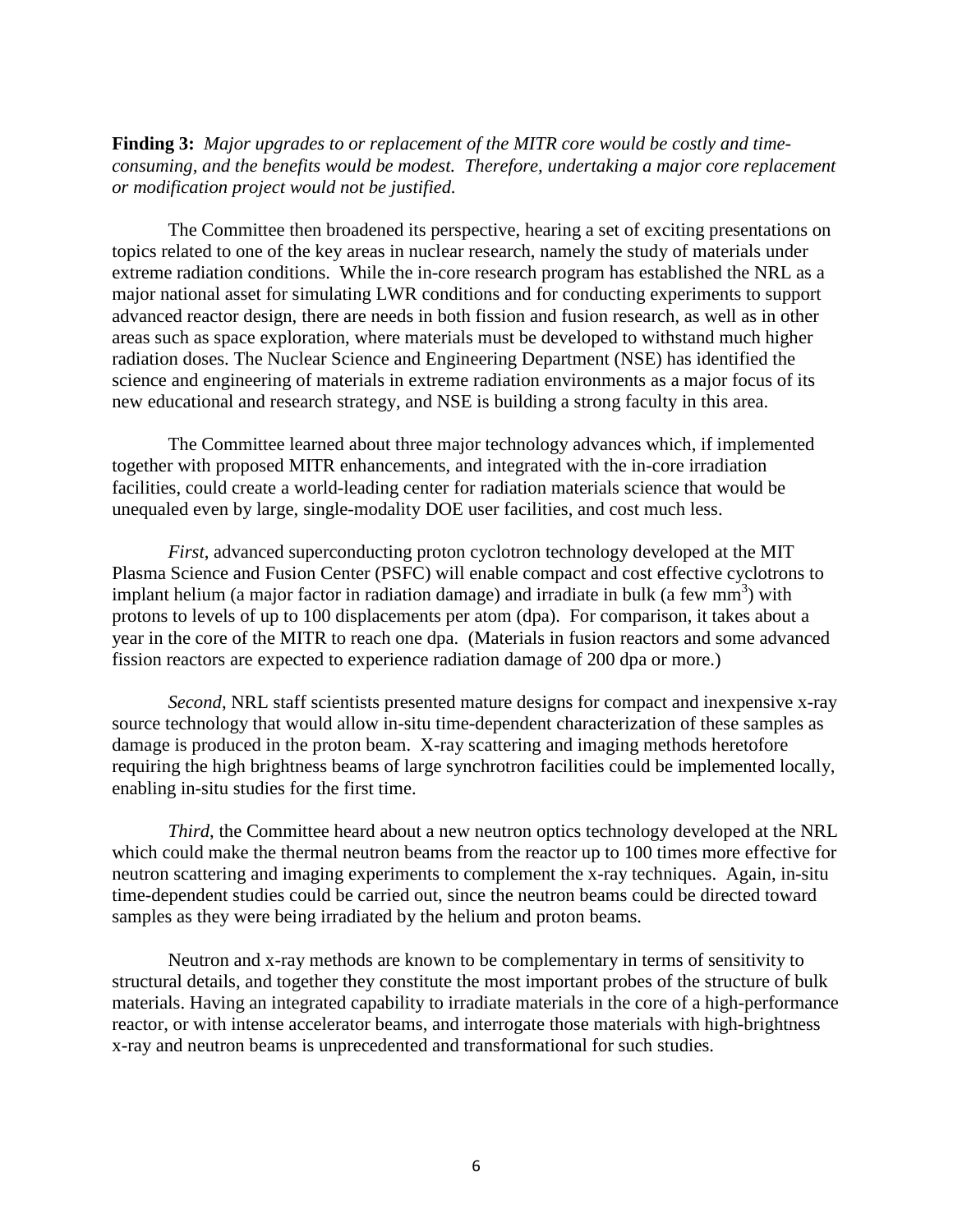**Finding 4:** *There is an exciting opportunity for MIT to combine the existing and potential capabilities of the NRL, related developments at PSFC, and the strategic initiatives of NSE to establish scientific leadership and capability leadership in the field of radiation materials science more broadly. In-situ interrogation can open new frontiers in radiation materials science. Without new fast-spectrum research reactors in the US, there are major gaps in national capabilities. Since new fast reactors are unlikely, a paradigm shift is now underway concerning how to achieve high radiation damage in their absence. Accelerator-based irradiation facilities, combined with x-ray and thermal neutron interrogation, provide a rich opportunity to advance nuclear and non-nuclear material science.*

In order to fully support and exploit the facilities described above, and to further enhance the NRL's capability to perform a wide range of PIE on materials from the in-core program, including with unique x-ray and neutron methods, the Committee reviewed the existing NRL site plan. Additional laboratories, new state-of-the-art hot cell capabilities, and PIE instruments such as electron microscopes and laser spectroscopies—would be required. The Committee noted the potential for new building construction of up to 50,000 SF which would have the required adjacency and capacity to house a new center for radiation materials science.

**Finding 5:** *For NRL to provide a new world-wide leadership role for MIT in radiation materials science, it must construct new facilities to accommodate accelerators; proton, x-ray, and neutron beams; hot cells; laboratories; and instrumentation adjacent to the reactor.* 

During the Committee meetings, there were a number of presentations by young faculty members in NSE and other departments with ideas for utilizing both existing and potentially new facilities at the NRL. The availability of novel x-ray and neutron methods at NRL would open up new opportunities for research on non-nuclear materials that are likely to be of broad interest at MIT and would complement capabilities now planned for the new MIT nanoscience facility.

**Finding 6:** *An impressive cohort of young faculty now exists in NSE and other departments, and they have many ideas about how to engage with the NRL. The future development of NRL will provide an opportunity to enhance the physical sciences and engineering at MIT and attract and retain faculty across the Institute.*

Realizing this new vision for the NRL will require a substantial strategic effort by the many stakeholders at MIT and in the extended nuclear engineering community. The Committee considered the best approach for engaging the range of entities that could play keys roles in supporting the initiative. The National Research Council (NRC) conducted a thorough study of national facility funding models in 1999 and concluded that the most effective approach is to have one "steward" agency, with other interested partners participating in a cooperative arrangement.

**Finding 7:** *The NRC Cooperative Stewardship Model is an excellent approach for DOE-NE leadership in realizing the new vision for the NRL, together with a number or partners with strong interest in nuclear materials.*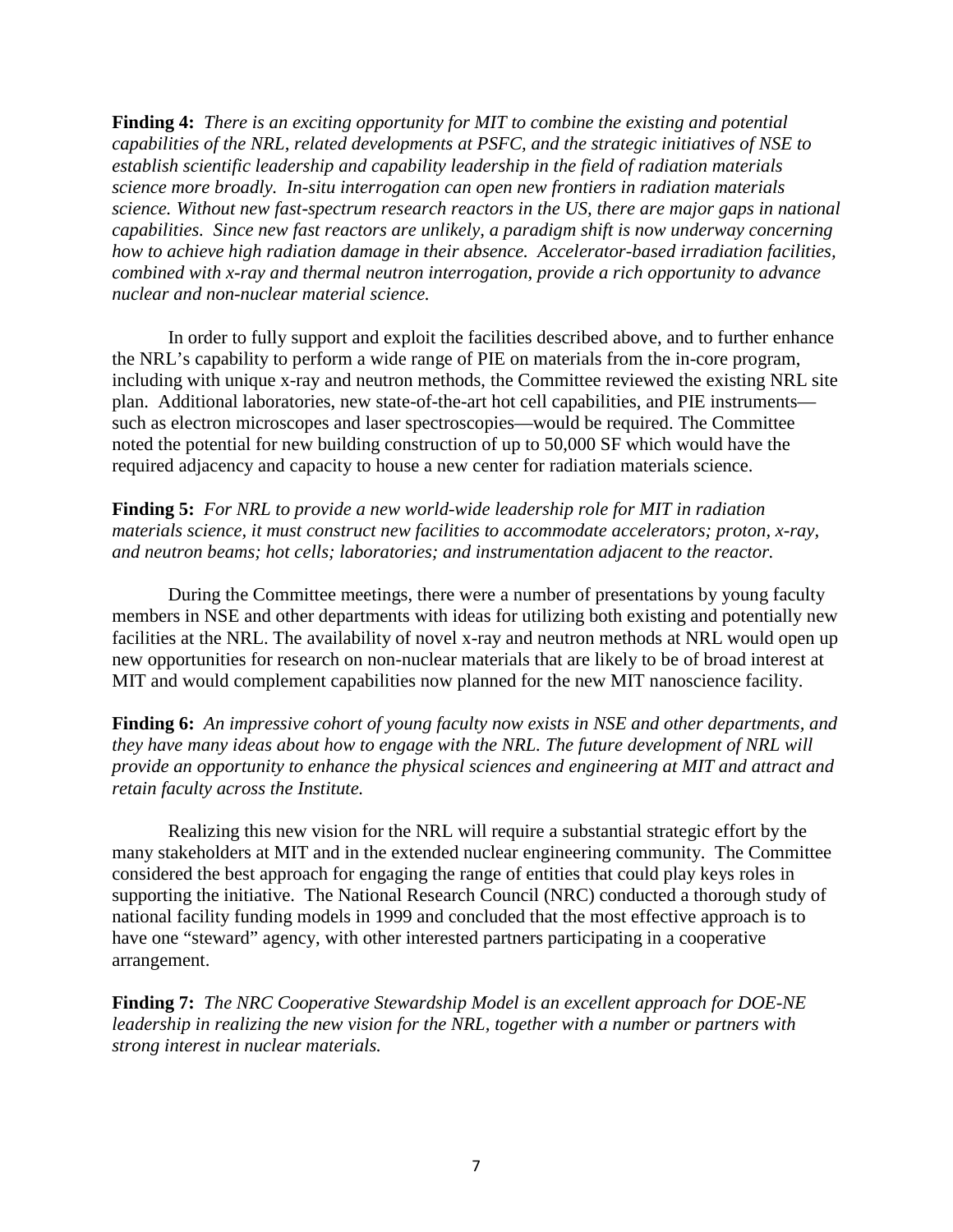The Committee recognized that the development of accelerator technology at MIT is currently dispersed across a number of small programs within the NRL, the PSFC, the Laboratory for Nuclear Science (LNS), and the Physics Department.

**Finding 8:** *There are significant opportunities for collaboration and integration among laboratories (NRL, PSFC, and LNS) and between departments (NSE and Physics) in developing new accelerator capabilities. New accelerators on the MIT campus would provide important new opportunities for research and education. NRL leadership could help achieve broad multidisciplinary impact.*

Finally, the Committee became aware of the issues surrounding the Northwest campus area, which comprises nearly 10 acres of prime Cambridge real estate. Historically this area supported the development of medium-scale physical facilities such as the nuclear reactor, the Alcator tokamak, and high-field magnets, and it continues to provide the principal laboratory space for NSE faculty and students. This area is greatly in need of revitalization, but represents an enormous asset to MIT if properly developed to meet future needs.

**Finding 9:** *The Northwest campus/Albany Street area has the potential to become a new center for medium-scale experimental physical science facilities on campus.*

#### **Recommendations**

The above findings lead to the following three main recommendations concerning the future of the MIT NRL:

**Recommendation 1**: The MITR should continue to operate and the in-core research program be sustained in the near term.

**Recommendation 2**: MIT should develop a strategy to realize the new vision for the NRL described in this report to create a world-leading center for radiation materials science within 3 to 5 years. The Committee anticipates that MIT will need to advocate strongly with potential sponsors and perhaps consider novel funding models.

The new NRL complex would integrate key elements: (a) incremental improvements to the reactor's experimental program, including new instrumentation and control capabilities, expanded hot-cell capability, and a new sub-critical facility, to enhance the reactor's role in supporting current and advanced reactor development efforts; and (b) new accelerator-based methods for creating high damage levels in materials together with in-situ x-ray and neutron interrogation methods and supporting laboratories and facilities.

**Recommendation 3:** As MIT develops plans for the future of the Northwest campus, it should explore the broader opportunities for revitalizing this sector that could build on this new vision for the NRL.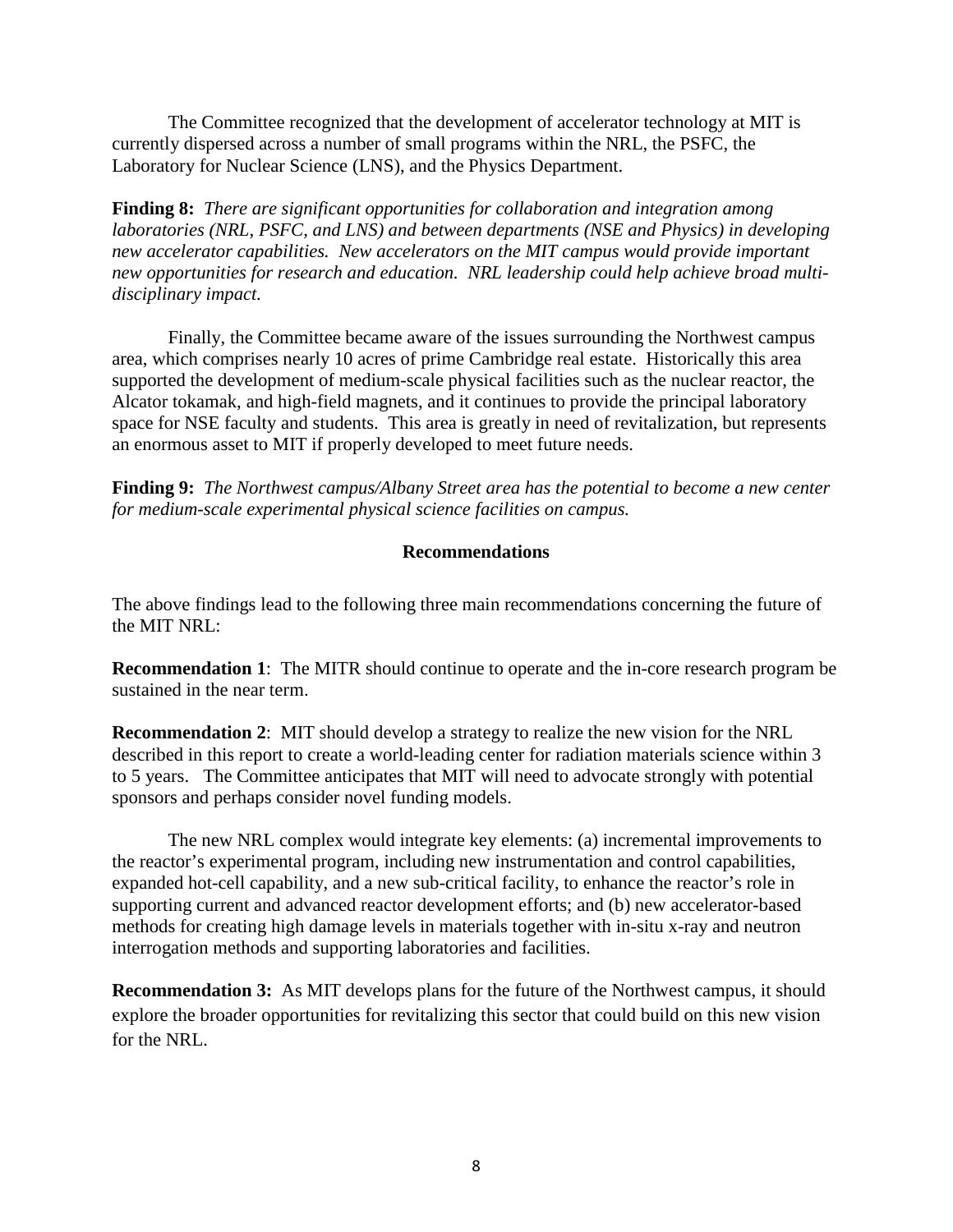#### **2. Introduction**

The Massachusetts Institute of Technology research reactor (MITR), which has been operational since the late 1950s, has a long and proud tradition of carrying out forefront research and educational training in the areas of fission engineering, radiation effects in biology and medicine, neutron physics, geochemistry and environmental studies. The reactor is in excellent physical condition and was recently relicensed by the Nuclear Regulatory Commission for an additional twenty years. Given MITR's past role and the opportunity to continue to operate it, the MIT Vice President for Research, Professor Maria Zuber, established a Committee on the Future of the Nuclear Reactor Laboratory (NRL) to help develop a vision for the Laboratory that could maximize its scientific and technical impact within the US and the international nuclear engineering enterprise. The Committee met twice in two-day sessions, during which it heard from a wide variety of stakeholders both within and external to the Institute. See Appendix A for membership and charge, and Appendix B for the agendas for the two meetings.

#### *Research Reactors in the United States*

There are over 30 operating US research and test reactors. These facilities are located at Department of Energy (DOE) sites, universities, and sites owned by other government agencies and industry. Many of these reactors began operating in the 1950s and 1960s. Most are multipurpose facilities with missions that include isotope production, industrial processing, nondestructive interrogations, and performance evaluations of fuels, materials, components, or instrumentation. For university reactors, another important mission is the ability to provide students with hands-on experience in reactor operations, testing, and post-irradiation examination. Materials test reactors (MTRs), a sub-group of research reactors which are designed to operate at relatively high power density levels, are used in many fields, including the fission and fusion community, environmental science, materials engineering, and nuclear medicine.

MTR designs and operating modes vary significantly. A common design is a pool type reactor, where the core is a cluster of fuel elements sitting in a large pool of water that provides cooling and radiation shielding. Interspersed among the fuel elements in the core are empty channels for testing fuels or materials. Apertures to access neutron beams may be set in the wall of the pool. Tank-type research reactors are another common design. These reactors are similar to pool reactor designs, except that the core is in a tank with water, sealed at the top with forced cooling for heat removal. US MTR rated power levels range from less than 0.1 Watt to 250 MW. However, some reactors can safely be pulsed from fairly low power levels to very high power levels (e.g. 25,000 MW) for fractions of a second. All US research reactors operate with a thermal neutron spectrum. At this time, there are no fast flux irradiation facilities in the US. This gap is currently addressed by using foreign facilities or by harnessing options such as an experiment liner made from material that preferentially absorbs thermal neutrons so as to approximate a fast neutron spectrum irradiation. However, each of these options has limitations.

As shown in Table 2.1, there are only five US MTRs capable of steady state high flux operation (e.g., thermal fluxes above  $1x10^{13}$  n/cm<sup>2</sup> sec and fast fluxes above  $10^{14}$  n/cm<sup>2</sup> sec).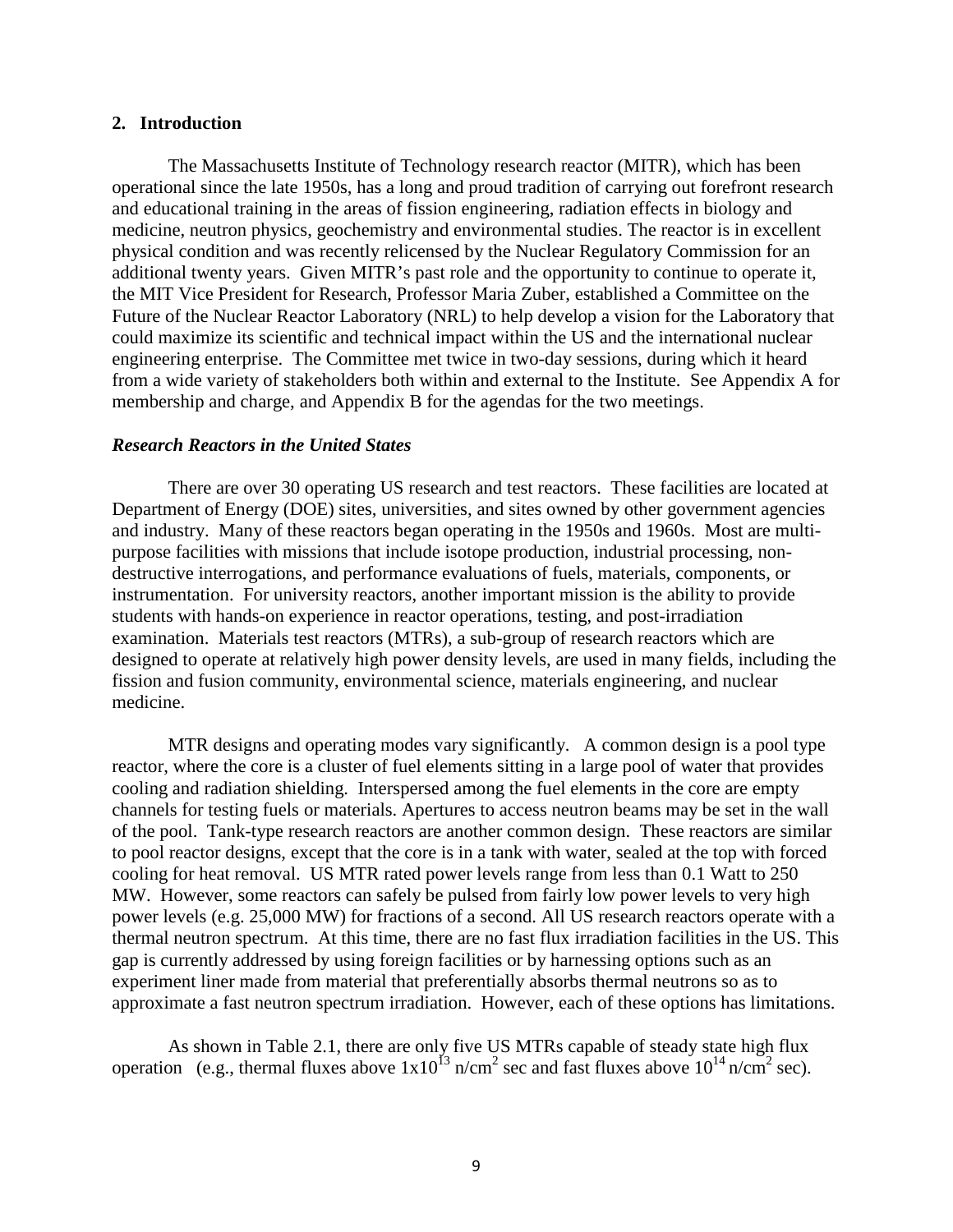| <b>Parameter</b>                       | <b>MITR-II</b>                                                                                                                                                       | <b>Missouri</b><br><b>University</b><br><b>Research</b><br><b>Reactor</b>                   | <b>High Flux</b><br><b>Isotope</b><br><b>Reactor</b>                                                                     | <b>Advanced</b><br><b>Test Reactor</b>                                                                                   | <b>National</b><br><b>Bureau of</b><br><b>Standards</b><br><b>Reactor</b> |
|----------------------------------------|----------------------------------------------------------------------------------------------------------------------------------------------------------------------|---------------------------------------------------------------------------------------------|--------------------------------------------------------------------------------------------------------------------------|--------------------------------------------------------------------------------------------------------------------------|---------------------------------------------------------------------------|
| Power, MW                              | 6                                                                                                                                                                    | 10                                                                                          | 85                                                                                                                       | 250                                                                                                                      | 20                                                                        |
| Type                                   | <b>LWR</b> Tank<br>with heavy<br>water outer<br>tank                                                                                                                 | <b>LWR</b> Tank                                                                             | <b>LWR</b> Tank                                                                                                          | <b>LWR</b> Tank                                                                                                          | Heavy Water<br>Tank                                                       |
| Owner                                  | <b>MIT</b>                                                                                                                                                           | University<br>of Missouri                                                                   | <b>US DOE/Oak</b><br>Ridge<br>National<br>Laboratory                                                                     | <b>US</b><br>DOE/Idaho<br>National<br>Laboratory                                                                         | <b>US</b> Department<br>of<br>Commerce/NIST                               |
| Maximum<br>Thermal<br>Flux, $n/cm^2-s$ | $5.0 E+13$                                                                                                                                                           | $6.0 E+14$                                                                                  | $2.5E+15$                                                                                                                | $1.0 E+15$                                                                                                               | $4.0 E+14$                                                                |
| Maximum<br>Fast Flux,<br>$n/cm2 - s$   | $1.2 E+14$                                                                                                                                                           | $6.0 E+13$                                                                                  | $1.2 E+15$                                                                                                               | $5.0 E+14$                                                                                                               | $2.0 E+14$                                                                |
| Irradiation<br>capabilities            | 3 in-core<br>positions<br>(loops,<br>instrumented<br>test rigs, etc.)<br>2 graphite<br>vertical<br>reflector<br>positions<br>9 channels<br>9 beam ports<br>2 rabbits | 1 central<br>flux trap<br>12 reflector<br>positions<br>2 rabbits<br>3 bulk pool<br>channels | 37 in-core<br>positions<br>42 reflector<br>positions<br>4 beams;<br>12 neutron<br>scattering<br>instruments<br>3 rabbits | 9 large flux<br>traps (water<br>loops<br>installed in 5<br>positions)<br>36 reflector<br>positions<br>1 rabbit           | 1 central flux<br>trap<br>7 reflector<br>positions,<br>2 rabbits          |
| Other<br>facilities                    | Co-located<br>small hot<br>cells /hot<br>boxes with<br>limited PIE<br>capabilities;<br>Neutron<br>activation<br>analysis                                             | Radioisotope   Gamma<br>production,<br>hot cells,<br>processing                             | irradiation hot<br>cells                                                                                                 | Limited co-<br>located hot<br>cells but<br>several large<br>hot cell<br>facilities<br>located at<br>nearby INL<br>sites. | Extensive<br>neutron<br>detection<br>instrumentation.                     |

## **Table 2.1. Characteristics of High Performance US MTRs**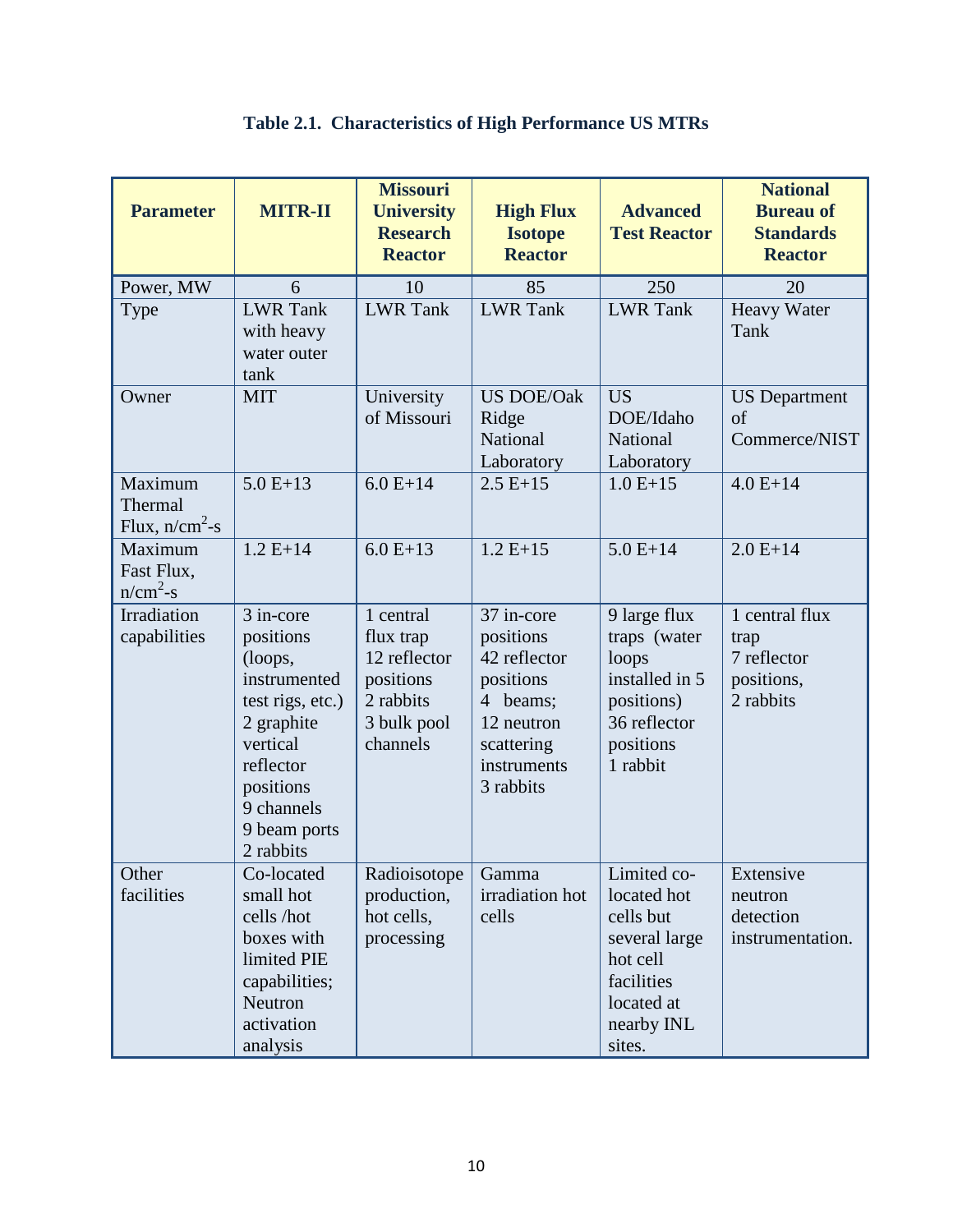Three of these facilities are located on government sites, and the institutional barriers that are associated with access to federal facilities can complicate their use. The MITR is the only high performance university research reactor capable of performing in-core fuel and materials irradiations at prototypic light water reactor (LWR) flux conditions, and it is one of only three US MTRs capable of testing within pressurized loops containing water at pressurized water reactor (PWR) conditions, and the only US MTR that can test boiling water in its loops. The unique MITR design and knowledgeable NRL staff have established a long history of successfully performing instrumented fuels and materials irradiations at a significantly lower cost than is possible at other high performance US MTRs. There are also several distinguishing features that make the MITR unique, including the ability to perform loop testing with boiling water and the ability to train students to conduct such irradiations and associated post-irradiation examinations. Taken together, these attributes make the MITR a unique facility.

#### *History of the MIT Reactor*

The original reactor, the MITR-I, which operated from 1958 to 1973, was cooled, moderated, and reflected by heavy water. As such, its core was relatively large and its power density low. Also, there was significant tritium production which limited access to the core. The designers envisioned that the reactor would be used for experiments that were external to the core and the intended applications were neutron physics and scattering, medical research, and neutron activation analysis. To this end, more than a dozen beam ports were built around the core, a medical facility was constructed below the core, and several pneumatic tubes were installed to enable the irradiation of samples at the core periphery. There was also a blanket test facility in which assemblies of fuel rods for advanced reactor designs could be configured. Major experiments included:

- Neutron physics including refinement of charge neutrality measurements.
- Reactor physics of  $D_2O$  and  $H_2O$  moderated reactors.
- Fast breeder blanket neutronic studies.
- Boron neutron capture therapy using thermal neutrons.
- Use of neutron activation analysis for a variety of topics including mineral uptake in the human body using stable isotopes, analysis of meteorites and lava flows, and identification of the origin of air pollutants.

In addition to these ex-core activities, there was one in-core experiment performed on the MITR-I. This was an in-core loop for the evaluation of radiation effects on organic coolants.

In 1974 the MITR-II was put into operation. It was cooled and moderated by light water and hence had a small compact core. Major advantages were that its neutron flux was similar to that of large power reactors in terms of magnitude and spectrum, that its core was accessible (no tritium hazard), and that there was room for three simultaneous in-core experiments. The table in Appendix C is a list of the major in-core experiments conducted in the MITR-II.

The first major in-core experiment in the MITR-II was a loop that replicated conditions (temperature, pressure, radiation fields, heat flux, and certain flow parameters) in a PWR. This pressurized coolant corrosion loop was used to evaluate the effect of pH and other parameters on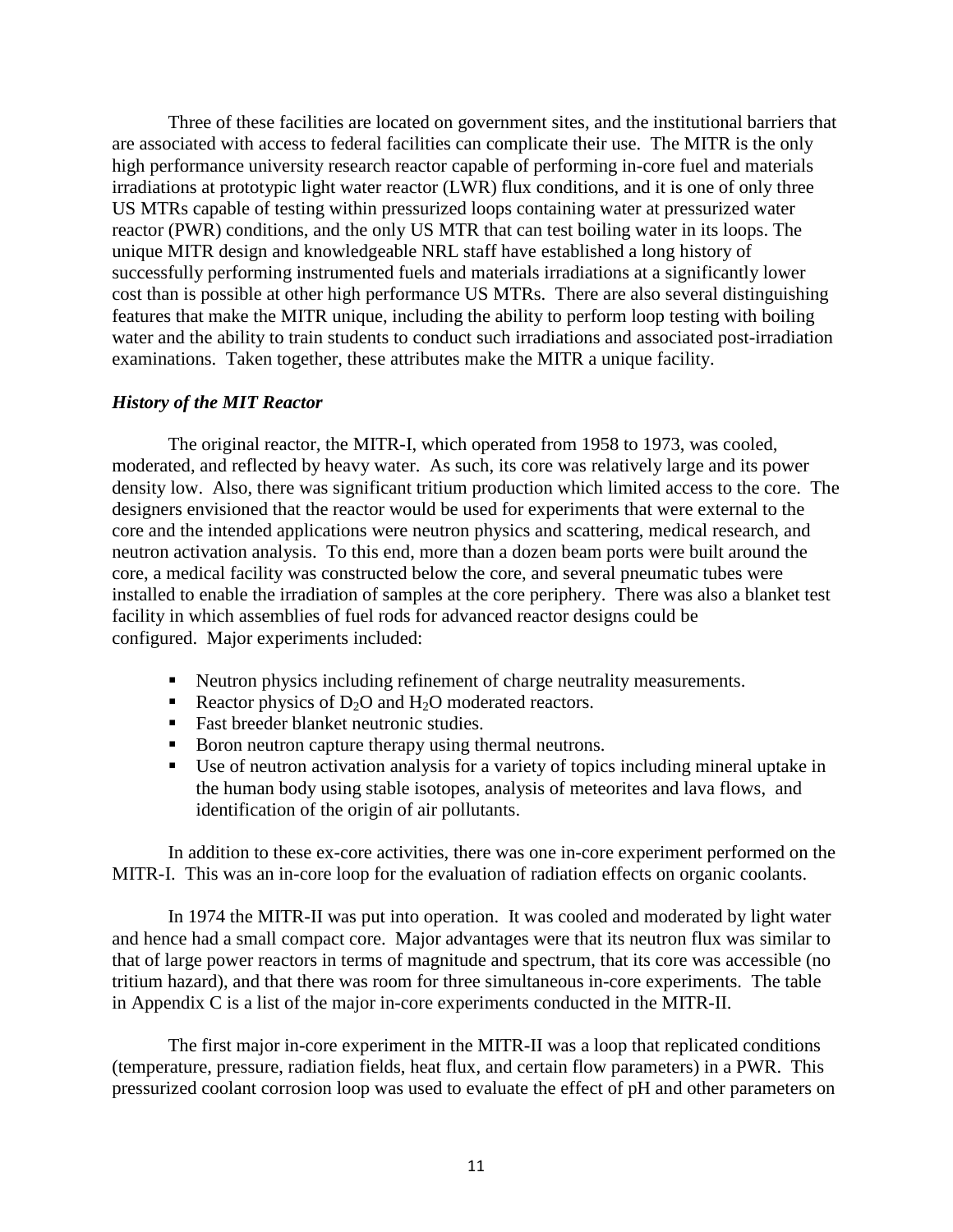the production rate of corrosion products which became activated and generated high radiation dose rates throughout the primary system piping. The objective was to reduce radiation dose to maintenance workers on PWRs. The loop was state-of-the-art. No other university, or for that matter government research reactor, had such a capability. The next experiment was a boiling coolant corrosion loop which was utilized to study methods to reduce the carryover of short-lived radioactive isotopes from the boiling coolant to the turbine areas. Again, the objective was to reduce exposure to plant workers. The ability of the MITR to allow boiling coolant in its loops makes it the only US MTR that can perform such tests. The focus of the research then shifted emphasis from reactor systems to nuclear materials, and loops were built to investigate irradiation effects and corrosion mechanisms. These were often funded by the Electric Power Research Institute (EPRI) or by various Japanese utilities. They included:

- Irradiation-assisted stress corrosion cracking to study crack initiation and propagation under conditions of load as well as radiation and heat flux in BWR materials.
- **Fig. 2.5** Testing of in-vessel detectors related to measuring the oxygen potential in BWR primary coolant.
- Shadow corrosion in which materials that were separated from each other in a reactor vessel nevertheless exhibited a coupled corrosive effect in which the shadow of one component would appear on the other.

Other areas of research that were performed within the reactor's core involved the evaluation of new materials, both clad and fuel. To this end, the MITR received a license amendment from the Nuclear Regulatory Commission in 2003 that allowed the irradiation of small quantities of fuel (up to 100 grams of U-235) in the reactor. As a result, the in-core research program would ultimately become the main mission of the NRL as described in Section 3 below.

In parallel with these in-core experiments, ex-core uses of the reactor's neutrons continued. Major efforts involved verification of the linearity of the wave equation (neutron physics), design and construction of a fission converter for treatment of brain tumors using epithermal neutron beams, neutron activation analysis of pollution sources, and the closed-loop digital control of reactor power for spacecraft reactors. While these particular programs are no longer in place, the experience from them has led to a number of diverse initiatives which will be described in sections to follow.

#### *Educational Impact*

The MITR has been and continues to be used extensively to support MIT's educational mission. The principal activities include:

*Use of the Reactor for Laboratory Courses.* The Physics Department conducts one of the Junior Lab's experiments using the reactor's neutron chopper facility. The Department of Nuclear Science and Engineering either uses or has used the reactor as part of several courses, including ones on Reactor Design and Operation, Radiation Detection, and Reactor Dynamics.

*Performance of Thesis Research at all Degree Levels.* Since the 1950s, cutting edge research utilizing the MITR has been conducted by faculty, students, and scientists from MIT as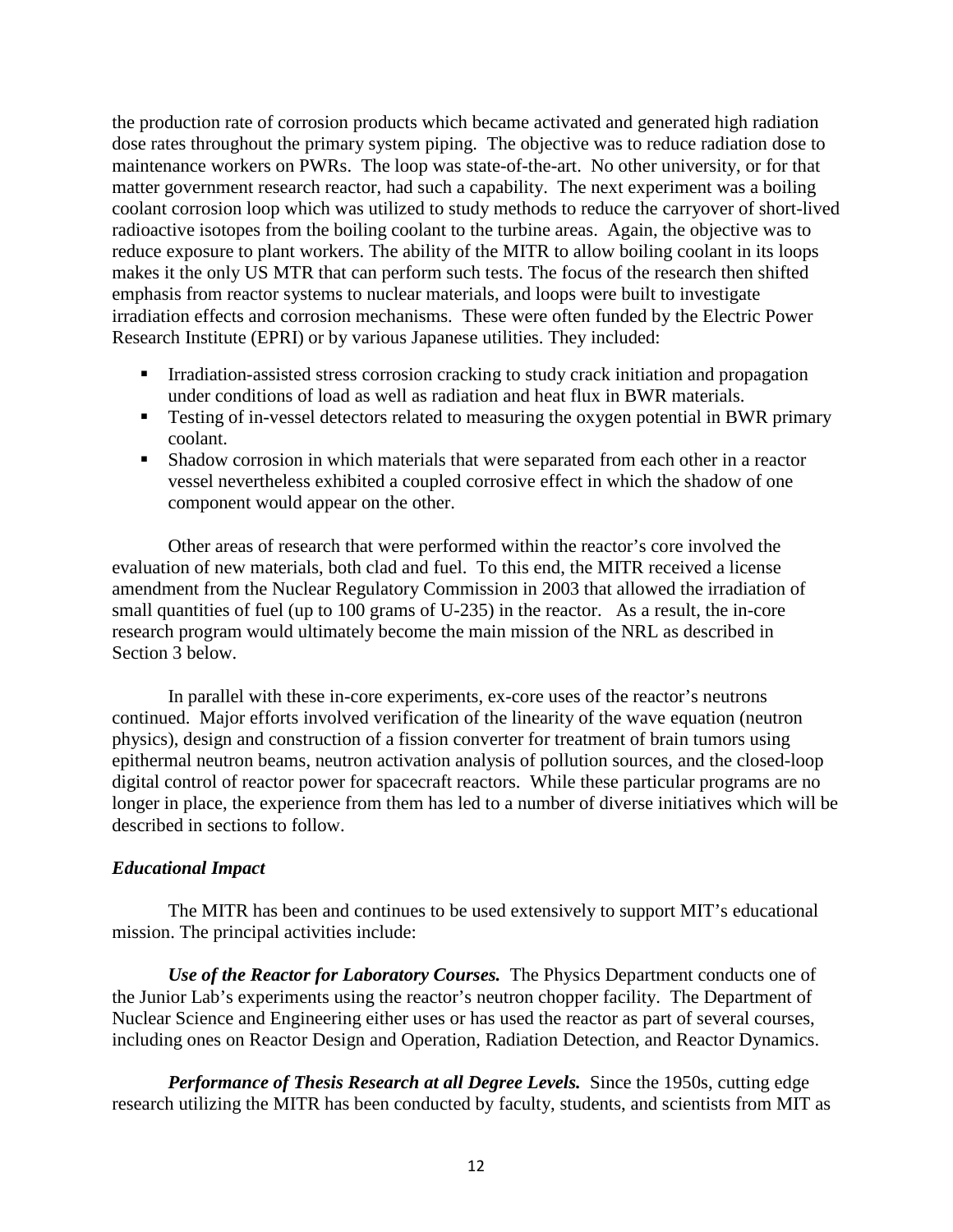well as other institutions. Students especially enjoy doing thesis work on the reactor because they have the opportunity to combine the theoretical knowledge that they have acquired in the classroom with hands-on engineering. As a result, more than 200 BS, MS, and PhD theses have been completed by students who utilized the reactor for their research. Some of the more exciting topics include the design and construction of the in-core loops, performance of experiments using those loops, design of the fission converter and characterization of its beam, digital closedloop control of the reactor, investigation of the linearity of the wave equation, and a variety of geochemical studies, including analysis of meteorites and air pollution sources.

*Training of Undergraduates to Operate the Reactor.* More than 300 students have participated in the NRL's Reactor Operator Training Program. Every year, 4-6 undergraduates are hired to work part-time as licensed reactor operators. Individuals from all majors are welcome to apply. Selected students are placed in a rigorous training program that covers reactor systems, emergency planning, radiation health physics, reactor dynamics, etc. They then take a two-day exam administered by the US Nuclear Regulatory Commission and, if successful, are employed 10-15 hours per week to operate the reactor. Once they have a year of experience, they may take a second exam to obtain a senior reactor operator license. Many of our student operators tell us that the experience of working at the MITR was one of the highlights of their time at MIT.

*Public Outreach.* The NRL offers tours of the facility together with an introductory lecture on the reactor for high school students, local area colleges, and MIT parents/alumni.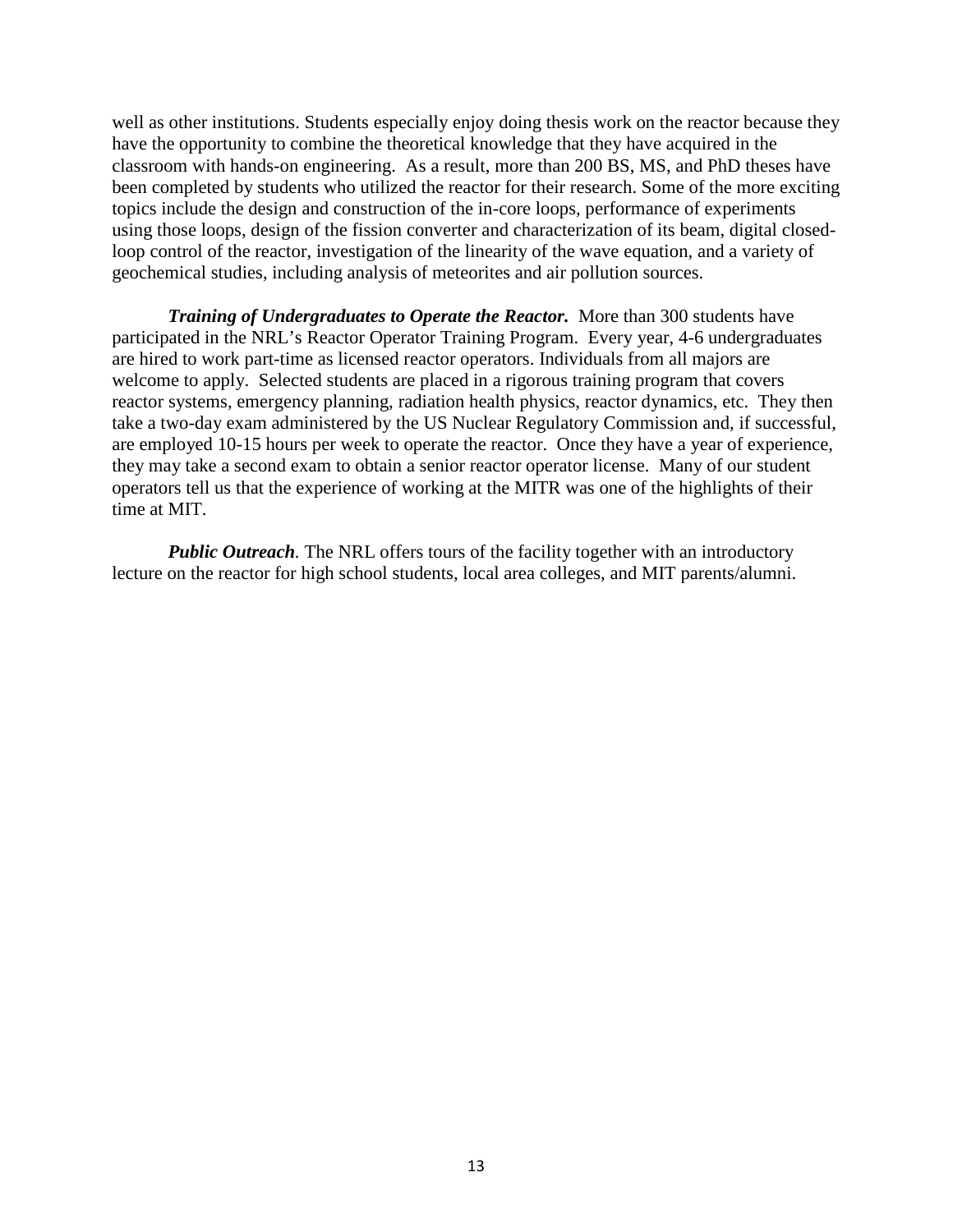#### **3. The Current MITR In-core Research Program**

In 2003, with the fuel irradiation license amendment in hand, the experimental strategy for the in-core loops greatly expanded. The first fueled experiment designed and irradiated in the MITR supported annular fuel development. Small samples of internally and externally cooled annular fuel rodlets with a vibration-packed fuel matrix were tested in the period 2003 to 2004 in the MITR to determine fission gas release rates and fuel dimensional and structural changes during irradiation under PWR conditions. The purpose of this innovative fuel design was to enable reduced peak fuel temperature and to achieve a significant increase of core power density while improving safety margins in commercial power reactors. Development of the annular fuel concept has been pursued in S. Korea and has reached the stage of readiness as a lead assembly test in a power reactor.

In 2005-2006, a new high-temperature irradiation facility was designed to achieve temperatures up to 1400°C in an inert gas atmosphere. Several sample types including SiC composite materials, matrix graphite for the high temperature gas reactor fuel compacts, and coated fuel particles (using  $ZrO<sub>2</sub>$  as a surrogate for  $UO<sub>2</sub>$ ), were irradiated in this first-of-its-kind facility.

In 2008, the MITR became part of the Advanced Test Reactor National Scientific User Facility (ATR-NSUF) operated by DOE's Idaho National Laboratory (INL), which is charged with performing fuel and advanced materials irradiation experiments and PIE crucial to existing and future generation reactors. One objective of NRL's research is to help accelerate DOE's fuel program by investigating options that would benefit light-water reactors (dominant in the world today), such as reduced corrosion of present-day cladding when used with high burnup fuel and improved fuel response to overheating accidents. This program is a key element in the DOE effort to improve the nuclear fuel cycle. It aims to develop fuel that is better able to withstand high power density, allow increased energy extraction during operation, and mitigate, if not eliminate, chemical reactions between its cladding and steam under accident conditions. Extensive testing of the various metallic and ceramic fuel options is needed to down-select the best options for full-scale qualification tests.

In the last decade, as shown in the table in Appendix C, demand for MITR's in-core experiment facilities has increased with a combination of ATR-NSUF funding, DOE grants, and direct funding through a variety of industrial entities (generally, the ultimate funding source is the DOE). Three types of in-core facilities have been demonstrated: a pressurized water loop, a general purpose inert gas irradiation facility, known as the in-core sample assembly (ICSA) that can operate up to 850 °C, and special-purpose in-core facilities that are designed to extend the incore experimental envelope beyond what is achievable in the more standardized facilities such as the 1400 °C very high temperature irradiation and fuel irradiation experiments. A number of recent experimental programs are described in detail below.

#### *Uranium-Zirconium Hydride Fuel*

Hydride fuels (uranium–zirconium hydride) have been successfully utilized in many research and test reactors as well as in space programs. The added presence of hydrogen in the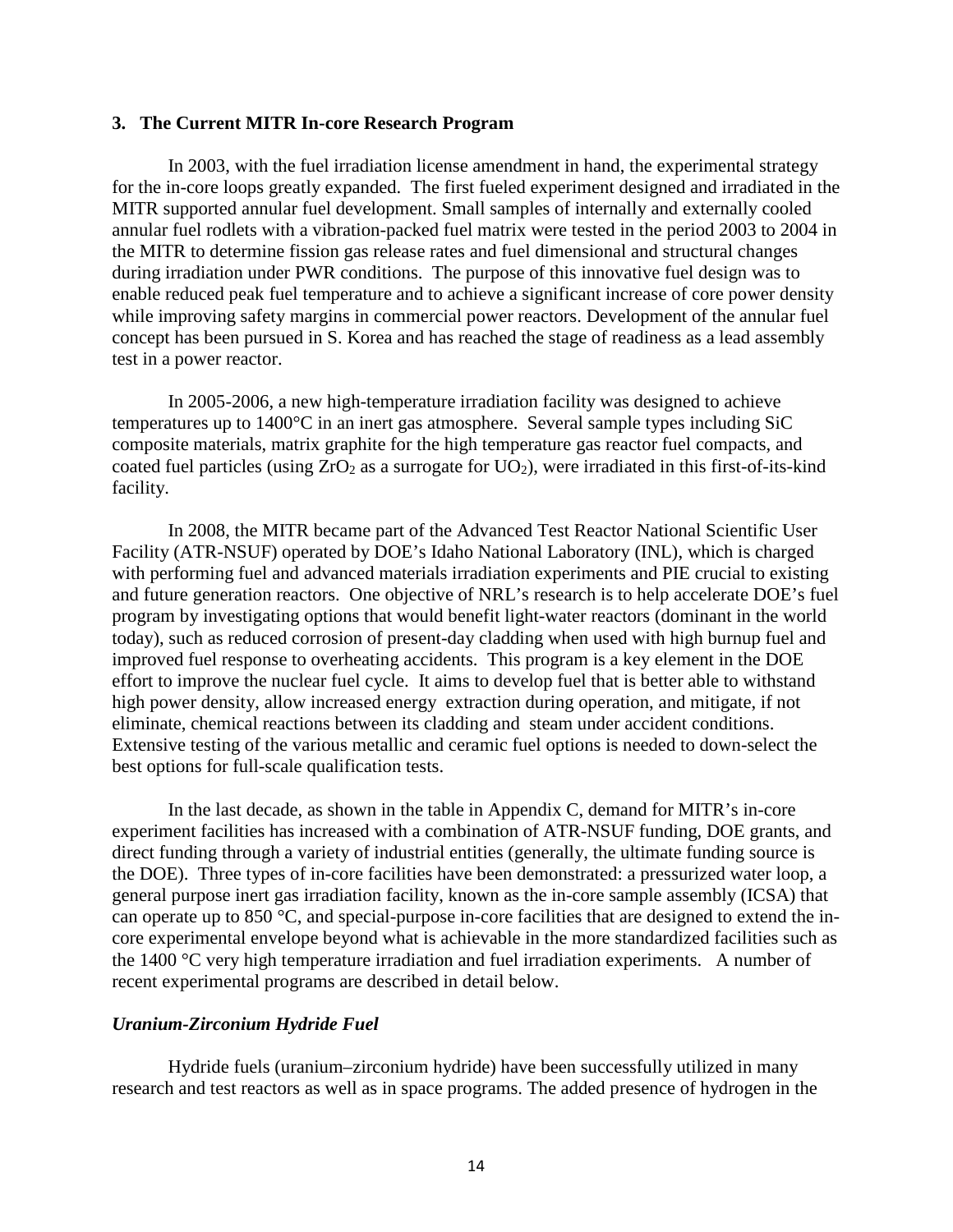fuel provides neutron moderation within the fuel in addition to the traditional moderator. This approach allows for reducing coolant volume, effectively increasing power density, and possessing thermally-induced hydrogen up-scattering that accompanies Doppler feedback, a safety feature that has been exploited in TRIGA research reactors for several decades. Hydride fuel has also been proposed as an optimized matrix for the deep burn of plutonium and minor actinides. The proposed fuel could achieve TRU (transuranic elements) destruction fractions as high as twice that realized with MOX (mixed oxide) fuels. Of additional interest is the fuelcladding interaction, and in particular the possible transport of hydrogen out of the fuel and into the cladding, which may cause cladding degradation during irradiation. To attempt to reduce this interaction, the gap between the fuel and cladding is filled with liquid metal (in place of traditional helium cover gas), which provides an excellent thermal bond and possible chemical protection to the cladding inner surface. The cladding surfaces are also pre-oxidized to help slow hydrogen diffusion. The proposed hydride fuel design, which was selected for this ATR-NSUF project, also incorporates a lead-bismuth eutectic bond that increases the gap thermal conductivity by two orders of magnitude and enables a higher power density for LWR applications.

The ATR-NSUF funded the irradiation of hydride fuel at LWR temperatures to obtain data on irradiation performance. The fuel rod design and experiment conditions were designed to simulate typical LWR operating conditions (geometry, flux, and temperature). Effective fuel thermal conductivity as a function of burnup was determined by real-time thermocouple measurements. Irradiation of three hydride fuel rodlets started in March 2011 and was completed in December of that year. Non-destructive examinations were conducted at MIT. Irradiated fuel samples were shipped to Pacific Northwest National Laboratory for destructive tests.

#### *EPRI Silicon Carbide Composite Channel Box Project (BSiC)*

In a BWR, a "channel box" is a duct surrounding the fuel bundles which is used to maintain radial isolation of the coolant flow. Channel boxes in current BWRs are made of Zircaloy<sup>™</sup> and are subject to two major problems. First, near the end of life of a fuel assembly, the channel box can exhibit severe bowing due to fast neutron flux gradients and possible shadow corrosion effects. This can lead to unpredictable water gaps and problems with control rod insertion. Second, in severe accident conditions with exposure to high temperature steam, Zircaloy™ reacts rapidly and generates hydrogen, additional heat, and the potential for combustion. The hydrogen explosions observed during the events at Fukushima have greatly increased interest in finding in-core materials that do not exhibit this behavior. SiC composites are a candidate for both fuel cladding and channel box applications.

EPRI is leading a major program to develop the necessary design and physical property data to permit a demonstration test of a SiC composite channel box in an operating reactor. The MIT NRL work focuses on the irradiation creep and in-reactor corrosion behavior of samples of SiC composite extracted from a previously-constructed, reduced-scale channel box. Samples were irradiated in the MITR in-core water loop at 280 °C and approximately 100 bar in BWR coolant chemistry conditions. In addition to the channel box samples, SiC composite tube samples being evaluated for control rod guide tubes will be irradiated and their corrosion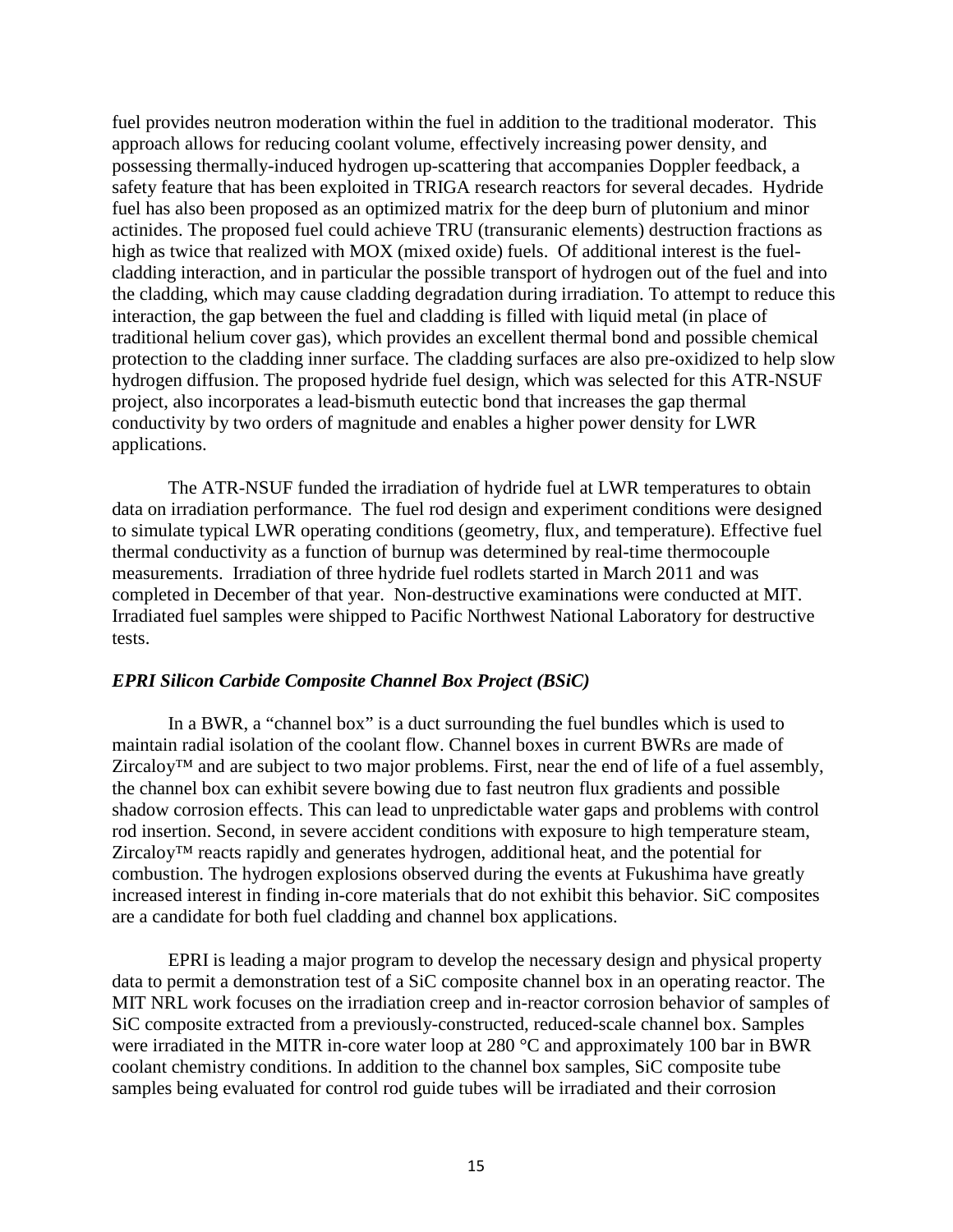behavior will be evaluated. Some of the samples were exposed to flowing coolant for corrosion evaluation. Irradiation creep samples were irradiated in fixtures that establish a known strain. Measuring permanent deformation of the samples post-irradiation will allow the in-core creep rate to be determined.

This research is funded by the DOE Nuclear Engineering Enabling Technology (NEET) program. Irradiation started in August 2013 and continued until December 2013. During a planned interim examination, it was determined that the samples had experienced very high corrosion rates. The irradiation is temporarily on hold while full PIE is performed and additional development work on coated samples with higher corrosion resistance is carried out.

#### *Westinghouse Accident Tolerant Fuel Project*

As noted above, the hydrogen combustion events observed during the events at Fukushima have also created very strong interest in finding alternatives to the currently used Zircaloy™ alloy for fuel cladding. This interest is driven by the problematic behavior of Zircaloy™ in high-temperature steam, where rapid reactions can occur with generation of hydrogen and heat, compromising the ability of the cladding to maintain a "coolable geometry" for the fuel pins.

Westinghouse is leading a multi-institutional effort to design and demonstrate an advanced fuel concept with improved post-accident behavior that can be rapidly commercialized. The effort involves changes to both the fuel meat and the cladding, with MIT-NRL's contribution being to irradiation test candidate cladding materials. The primary replacement clad candidate is multi-layer SiC/SiC composite tubing which is an evolution from tubing previously tested in the MITR. Large-scale manufacture and bonding of this tubing may be an obstacle to near-term commercial deployment, so alternate clad concepts based on Zircaloy™ tubes coated with MAX-phases or glassy iron based materials will also be tested. A set of tube samples manufactured by General Atomics was installed in the MITR water loop in April 2014. They are operating at 280 °C and approximately 100 bar in PWR coolant chemistry. Weight loss of the samples will be the primary post-irradiation evaluation (PIE), but dimensional changes, surface morphology by SEM and mechanical property evaluation by burst testing will also be part of the PIE. A set of coated Zircaloy™ coupon specimens is also being irradiated. In a complementary project under this program, faculty in the MIT Nuclear Science and Engineering department are evaluating the behavior of the tube samples in out-of-pile high-temperature steam tests.

This research is funded by DOE Nuclear Engineering Enabling Technology (NEET) Program. Irradiation is scheduled to last for 230 full power days with several interim examinations. The first interim examination was completed in October 2014. Some of the tube samples were replaced by samples having one end sealed to test the sealing methodology under reactor conditions. The coupon specimens were replaced by new coupon samples produced by 3-D printing. This material is being investigated for application in 3-D printed fuel spacer grids that could be designed to have very low pressure drops and favorable vibration characteristics.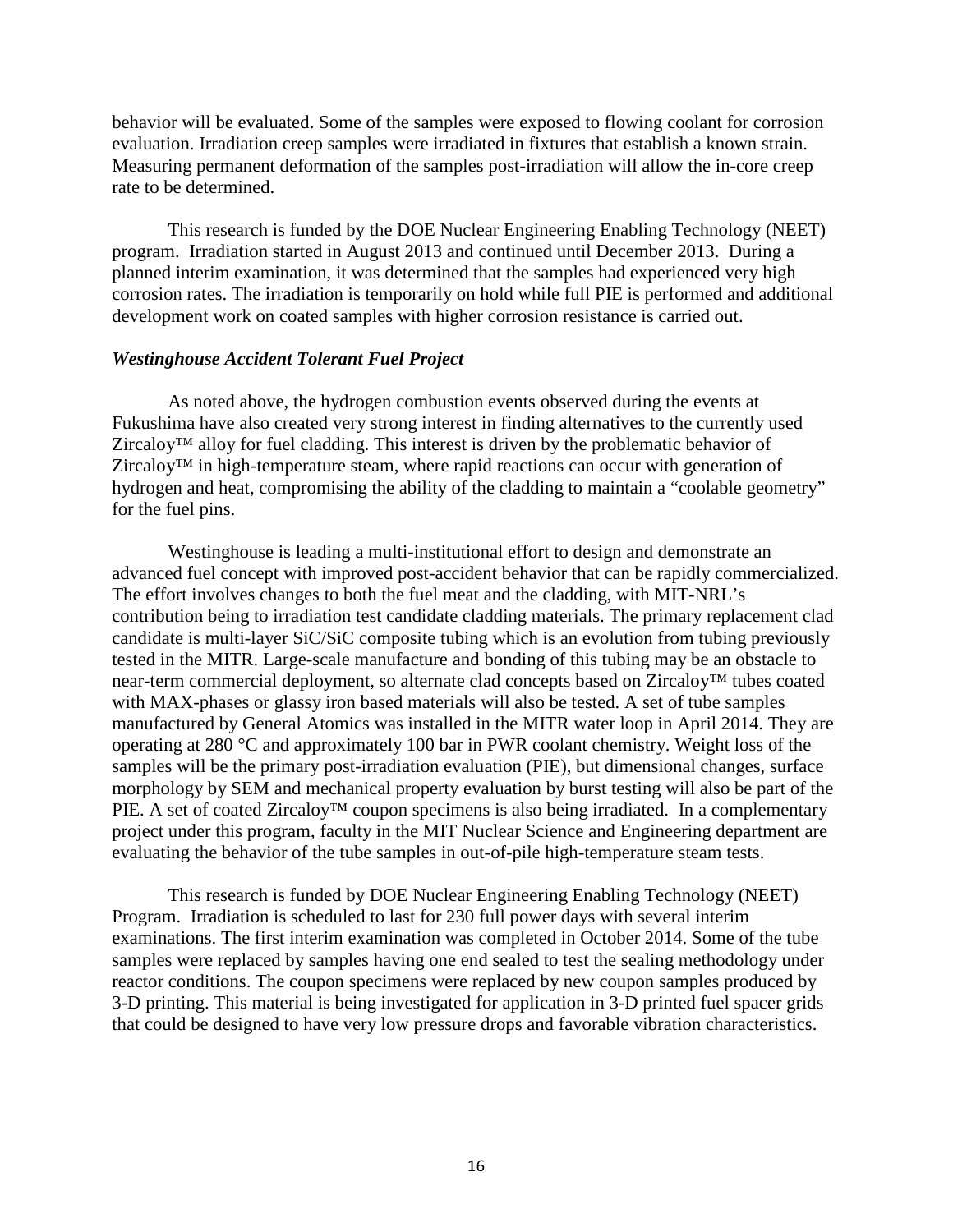#### *Ultrasonic Transducers Irradiation Test (ULTRA)*

Current generation light water reactors and advanced nuclear reactors have harsh environments in and near the reactor core that can severely challenge materials performance and limit their operational life. As a result, several DOE Office of Nuclear Energy (DOE-NE) research programs require that the long-duration radiation performance of fuel and materials be demonstrated. Such demonstrations desire enhanced real-time in-core instrumentation to detect microstructural changes under irradiation conditions with unprecedented accuracy and resolution. Ultrasound-based sensors, which can be used to measure temperature, thermal conductivity, gas pressure and composition, and microstructural changes, offer the potential to meet these instrumentation needs. In addition, several DOE-NE research programs have been investigating ultrasonic sensors for under-sodium viewing and in-service inspection measurements near the core. However, it is necessary to demonstrate the survivability of ultrasonic transducers in high flux irradiation environments before ultrasound-based sensors can be deployed in such conditions.

The ATR-NSUF has funded the ULTRA research program to (1) select candidate transducer materials; (2) perform high temperature irradiation tests in the MITR; and (3) conduct post-irradiation evaluation. The instrumented lead test is providing real-time data related to magnetostrictive and piezoelectric transducer survivability in a well-instrumented MITR irradiation test, which includes sensors for measuring temperature, thermal flux, and gamma levels. MIT-NRL staff has worked with INL staff, PSU researchers and other collaborators in experiment assembly design since March 2013. This irradiation, which started in February 2014, is conducted in the ICSA under an inert gas environment up to 450°C. To date, the transducers have received a fluence of 5  $x10^{20}$  n/cm<sup>2</sup>, making this the first test to evaluate the performance of various types of piezoelectric and magnetostrictive transducers at such high fluences.

#### *FHR Materials and Fluoride Salt Irradiation*

In 2012 MIT, the University of California at Berkeley (UCB) and the University of Wisconsin (UW) initiated a project to develop the path forward to build a test reactor and ultimately a commercial fluoride salt-cooled high-temperature reactor (FHR). The project is funded by the DOE Nuclear Energy University Program to support development of advanced reactors and is led by MIT. Initially funded for three years, it was recently extended for an additional three years.

The FHR is a new reactor concept that combines high-temperature graphite-matrix coated particle fuel developed for high-temperature gas-cooled reactors (fuel failure temperature > 1650 $^{\circ}$ C), liquid salts developed for cooling molten salt reactors (boiling point > 1400 $^{\circ}$ C), safety systems originating from sodium fast reactors, and Brayton power cycle technology. This combination of existing technologies may enable the development of a large power reactor in which catastrophic accidents such as the Fukushima accident would not be credible, because the FHR fuel and coolant combination would allow decay heat to conduct to the environment without massive fuel failure even with large-scale structural and system failures. One of the major technical challenges is the corrosion behavior of fluoride salt and reactor fuel/materials in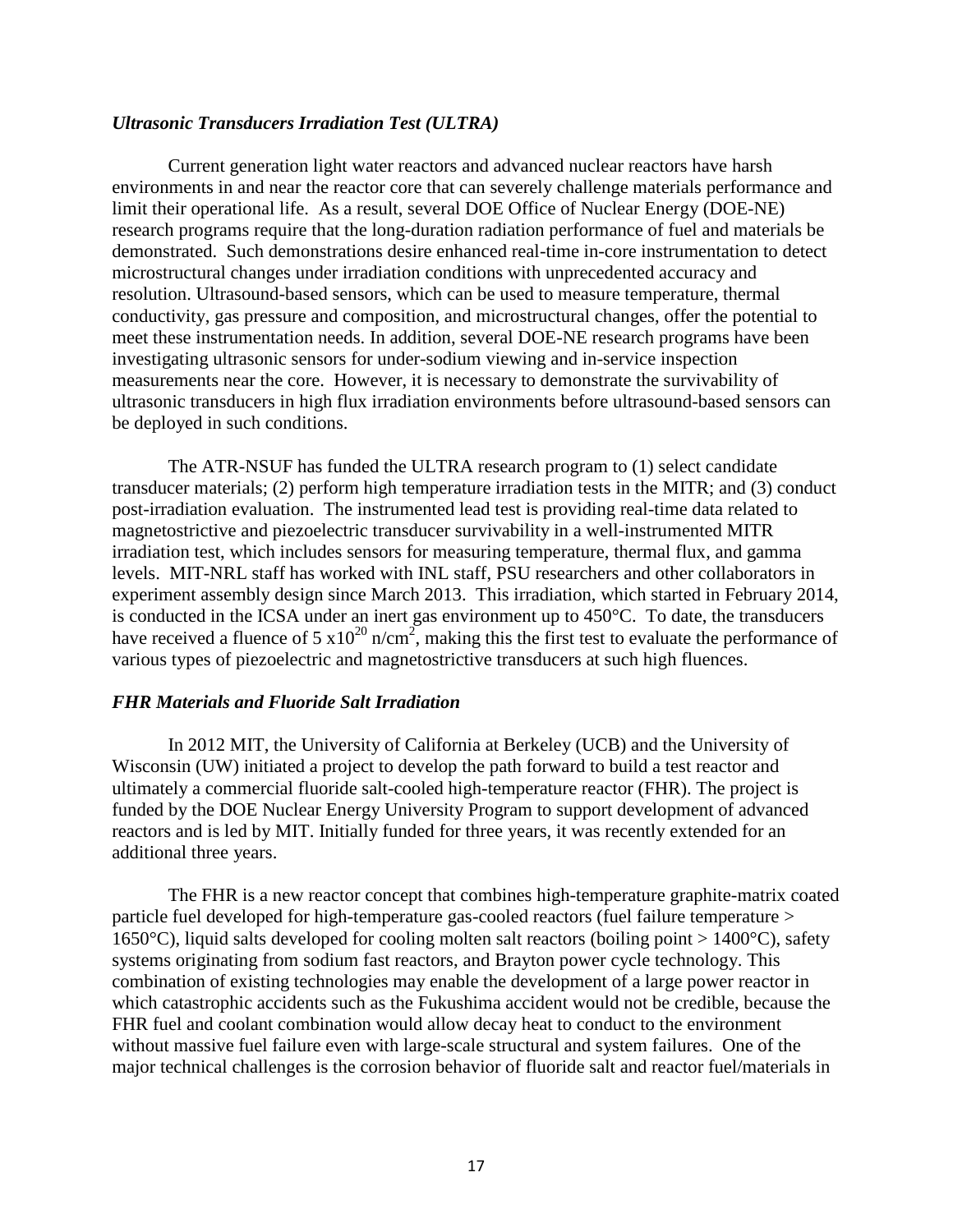a radiation environment. Salts and materials have been irradiated at temperature (700°C) in the MITR to determine suitability of candidate structural materials and surrogate fuel particles. The tests have multiple goals; however, the primary goals are to evaluate whether salt coolant may attack the FHR fuel and materials via radiation-enhanced corrosion and to obtain experimental data for tritium generation and transport.

The first in-core irradiation was a capsule irradiation consisting of the fluoride salt, SiC, nuclear grade graphite, Hastelloy-N, and SS316 samples. The experiment was installed in the reactor in mid-September of 2013 and ran for 1000 hours continuously, with temperature controlled at 700±3°C. A second irradiation in a dedicated facility was designed and fabricated to accommodate a larger volume of salt and materials, and was completed in 2014.

#### *In-Core Crack Growth Measurement Facility*

Crack growth of samples irradiated in loop tests in US MTRs are historically evaluated out-of-pile. Idaho National Laboratory (INL) has initiated a program to develop a technique to perform in-pile crack growth measurements using the direct-current potential-drop technique with active loading provided by a bellows assembly similar to those used at the Halden Boiling Water Reactor (HBWR) in Norway. As part of an INL funded project, NRL and INL staff have jointly developed a crack-growth test rig design suitable for testing in the ATR and MITR. The design will be based on existing technologies used at the HBWR, but specific components are modified to meet anticipated ATR-NSUF user requirements. MIT is in the process of fabricating a prototype crack-growth test rig. The first demonstration of this prototype is scheduled to begin testing in MITR's LWR loop in April 2015.

#### *Future Outlook*

The NRL's in-core experimental program has been seamlessly integrated into various US industry- and government-funded programs, such as the ATR-NSUF program, the Accident Tolerant Fuel program, the Advanced Reactor program, and other DOE Department of Nuclear Energy (DOE-NE) initiatives. The proven capability of the NRL staff to design and successfully execute complex proof-of-concept experiments and to deploy in-core loops for studying both LWR and non-LWR coolants and materials at high temperatures is and will remain an essential national capability. NRL's unique expertise and capabilities have established its reputation to rapidly demonstrate the survivability of new sensors and instrumentation components, and to develop rigs for irradiation testing. In addition, it is anticipated that several recently-launched privately-funded advanced reactor development initiatives will seek support from the NRL to study their chosen materials and fuels. There are also international efforts in need of the MITR's capabilities. For example, the program on fluoride-salt-cooled high-temperature reactors has attracted substantial support from a larger Chinese development program in this area.

A new national research reactor facility is an option under consideration by DOE to expand domestic fuel and materials testing capabilities. However, even if a new research reactor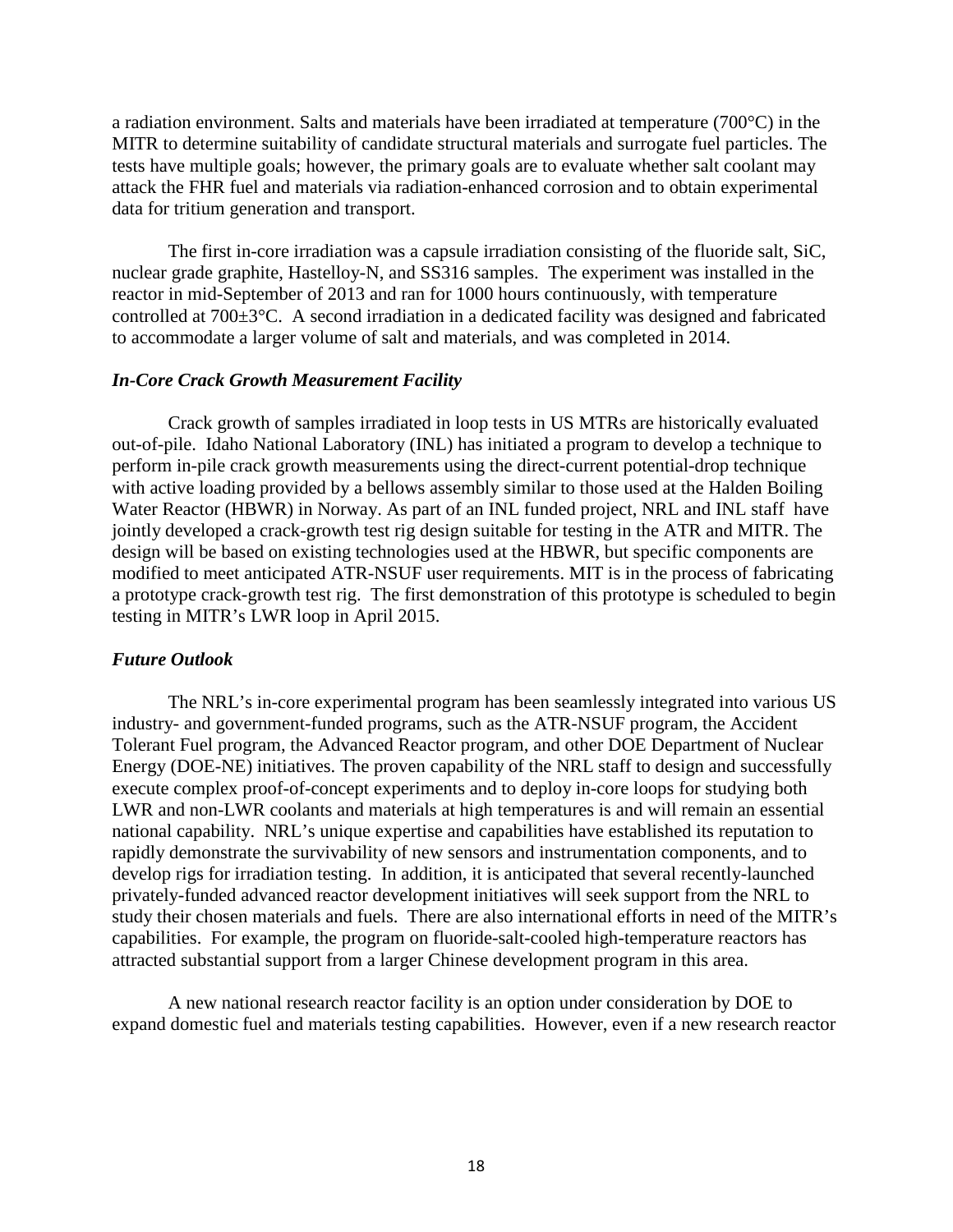project went forward, it would not become available for more than a decade. Therefore the MITR will remain a critical asset for at least the remainder of its license lifetime (2031).

**Finding 1:** *The MITR is a unique and irreplaceable national capability. It is especially valuable given (1) the strength of its in-core irradiation program; (2) the limited capabilities for such irradiation evaluations in the US; and (3) the ability to provide students with in-core experimental research experiences that are not available elsewhere. Furthermore, the MITR has an experienced and knowledgeable staff and, relative to reactor facilities at DOE laboratories, is more flexible and more easily accessible, and can provide services at lower cost.*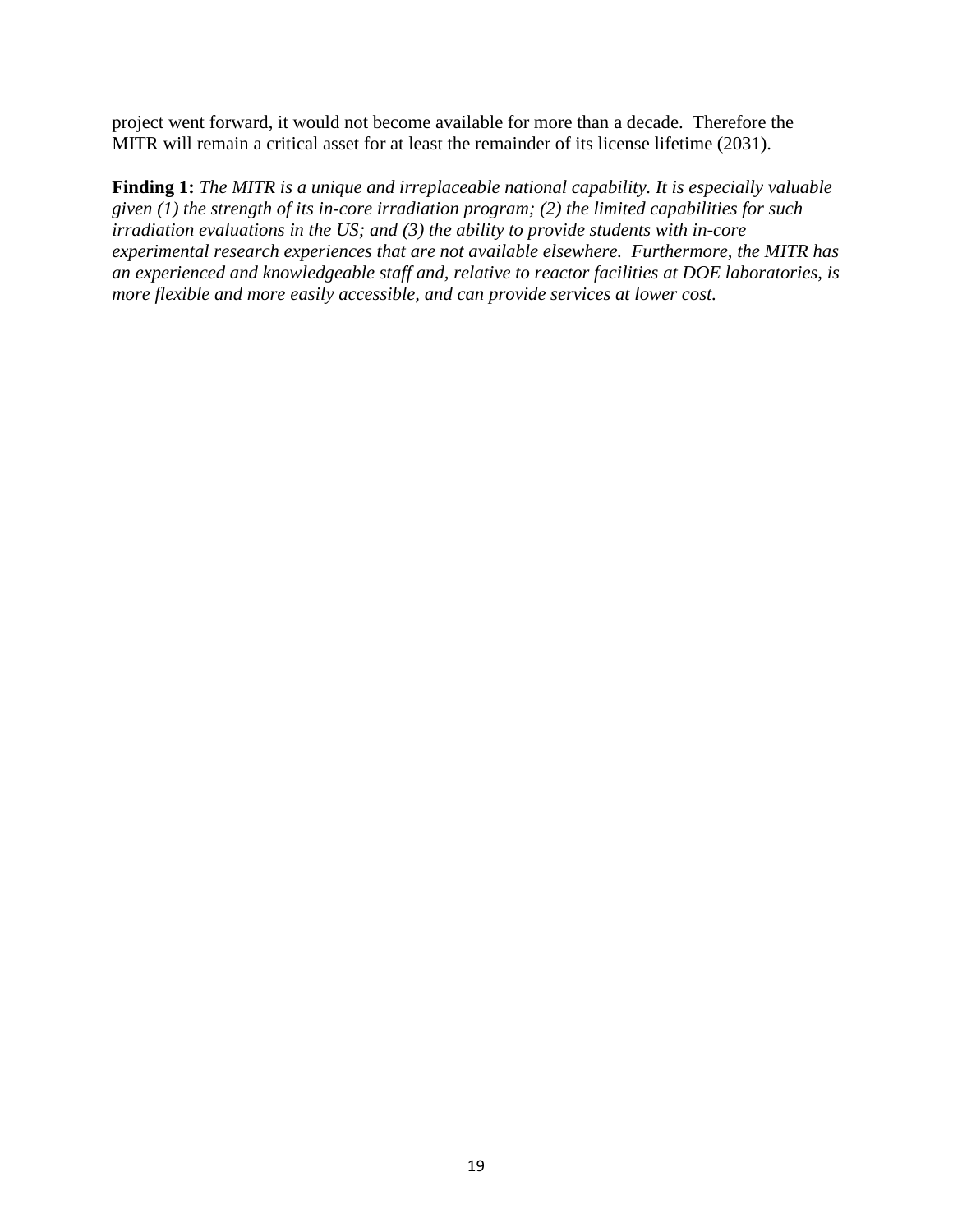#### **4. Upgrading the MITR's Capabilities**

The capability of the NRL to design and execute proof of principle experiments more quickly than at other test reactors has been demonstrated over the years. This has increased the demand for in-core irradiations of proposed new materials for both nuclear fuel and reactor structural materials at the MITR. This is likely to increase in the future due to the strong desire of power reactor owners to extend the operating licenses of existing LWRs. In addition, if efforts to reduce carbon emissions intensify in the coming years, additional new nuclear plants may be in demand.

Furthermore, the MITR capability is not confined to the testing of water cooled reactor technology and can, with properly designed in-core experiment facilities, investigate features important to reactors based on coolants other than water. Some advanced reactor designs provide higher coolant temperatures, which can improve economics through higher power cycle efficiency or bring nuclear energy closer to industrial applications by providing high-temperature process heat. A gas or salt coolant is able to deliver temperatures of 700 °C or higher. Liquid metal cooled reactors may be able to deliver higher temperature coolants than water-cooled reactors, but present designs are likely to be limited to the range of 500 °C. However, liquidmetal cooled fast reactors are better able to fission long-lived higher actinides, such as plutonium and americium. The MITR can contribute much to these advanced reactor studies. In fact, the MITR has already been used to study technology for advanced coolant concepts including (1) the response of TRISO particle simulant fuel to high temperatures, (2) the corrosion of structural materials in contact with molten salt, (3) the behavior of high-temperature materials such as SiC composite, graphite, MAXphases, (4) the release of polonium from neutron activated leadbismuth coolant and (5) radiation effects on instrumentation in an inert gas environment. Hence, there are many opportunities to utilize in-core loops where the MITR will be a vital contributor in the development of nuclear energy technology options for the future.

Given this strong interest in the MITR capability, it is essential to make sure that this unique facility is most effectively utilized. It is evident that the research impact of the NRL could be significantly enhanced through specific incremental improvements, described below.

#### *Enhanced Ancillary Facilities*

Although the ULTRA test includes self-powered gamma detectors (SPGDs) and selfpowered neutron detectors (SPNDs), temperature is the only in-core parameter that is typically monitored in real-time as part of the standard experimental facilities at the MITR. Similar to what is used in the Halden reactor and what is being developed for the French Atomic Energy Agency's (CEA) Jules Horowitz Reactor, standardized test rigs with radiation-hardened, hightemperature sensors are important for expanding the capabilities of the MITR experimental program. The use of sensors that provide real-time data to characterize changes in test and sample conditions eliminates limitations associated with only having post-irradiation data and maximize the scientific return on each irradiation test. In-core radiation detectors, such as SPGDs, SPNDs, gamma thermometers, CEA-developed miniaturized fission chambers, and INL-developed micropocket fission detectors provide the ability to monitor local power changes not captured by the reactor operations instrumentation located outside the core tank. The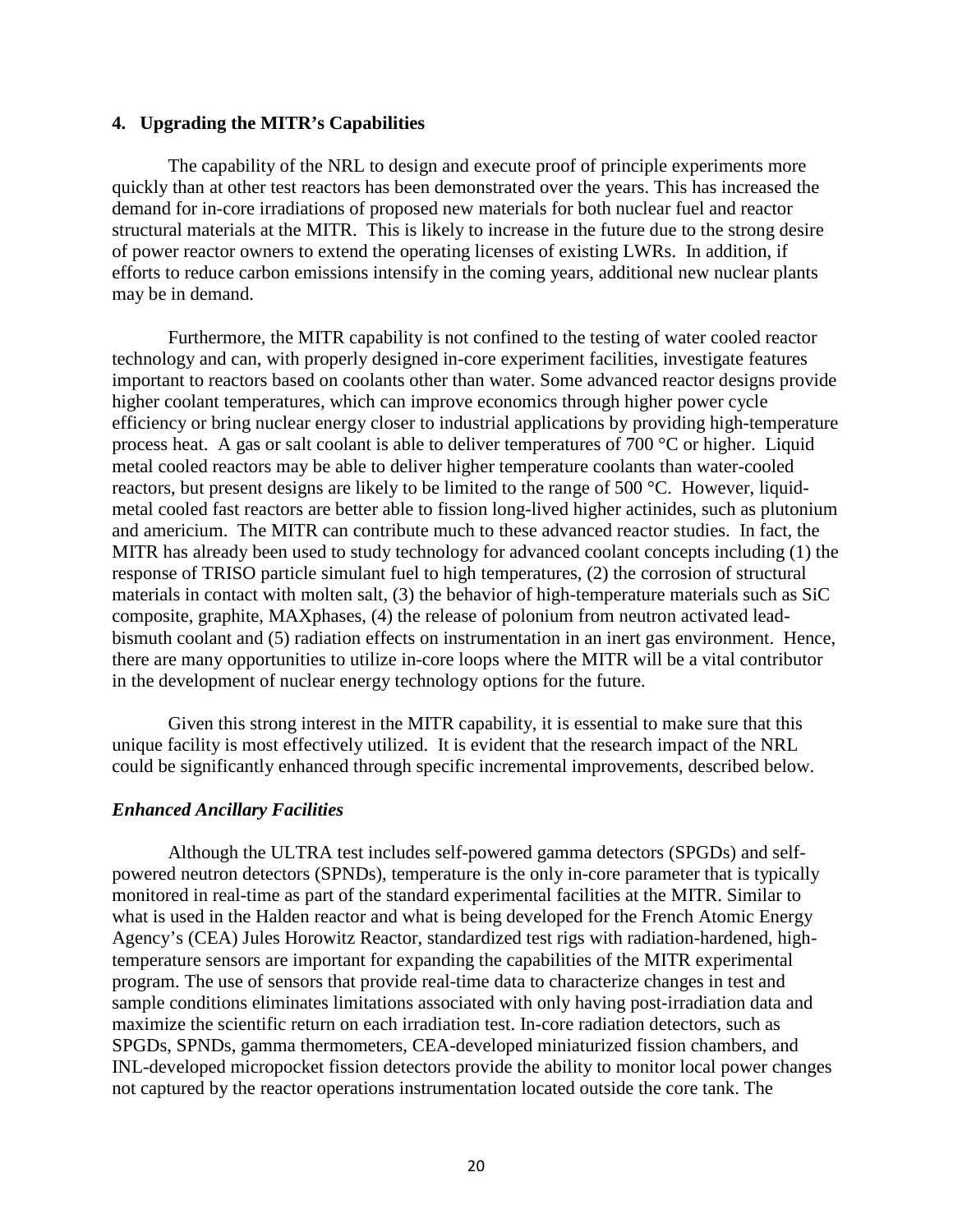INL-developed transient hot-wire probe permits the continuous measurement of the evolution of fuel or material conductivity during irradiation. Direct-current potential-drop (DCPD), linear variable differential transformer (LVDT), and diameter gauge instrumentation allow in-situ monitoring of crack growth, electrical resistivity, elongation/strain, pressure, and changes in diameter in the confined and harsh in-core environment<sup>[1](#page-57-0)</sup>.

The MITR has demonstrated real-time monitoring of in-core ultrasonic transducers. Ongoing INL and CEA efforts to develop and deploy ultrasound-based sensors using these transducers can be used to monitor changes in specimen geometry (e.g., swelling, thermal expansion) as well as the composition or pressure of gas spaces (e.g., fuel plena). In addition, the use of ultrasonic thermometers allows a temperature profile to be measured real-time by a single small diameter ( $< 1$  mm) probe. Electrochemical potential probes, such as the Pt and Fe/Fe<sub>3</sub>O<sub>4</sub> sensors deployed at the Halden reactor would permit in-water measurement of corrosion potentials that can exist only in the in-core radiolytic environment and cannot be otherwise captured, and the establishment of driven galvanic couples. These probes, along with the development of complimentary cabling systems at the MITR, could function as reference electrodes and permit measurement of on-line oxidation potentials for future specimens. As noted above, the Halden reactor is using such sensors in standardized test rigs, and CEA is developing standardized test rigs with such sensors. For improved testing efficiencies, it may be worthwhile to initiate a joint fuel vendor/MIT effort to develop well-instrumented standardized test rigs for fuel irradiations at the MITR.

Out-of-core instrumentation can also be improved to benefit the control of irradiations, facility safety, and experimental data collection. For PWR loops, reliable high-pressure, hightemperature flow rate monitoring is needed. Water chemistry monitoring equipment such as dissolved  $O_2$  and  $H_2$  sensors, pH, and electrical resistivity should be upgraded to take advantage of enhanced resolution and reliability of modern measurement techniques. Introduction of additional pressure, flow, and radiation sensors on all experiments would greatly enhance operational awareness of the facility status, provide better warning and troubleshooting capability in unanticipated situations, and help protect both experiments and personnel. To support all of this enhanced sensing capacity, the data acquisition and control hardware and software must be updated to modern, fully-supported configurations. This increases the signal capacity, improves reliability and security, and improves the overall conduct of irradiations enabling the production of higher-quality data.

The MITR post-irradiation examination facilities would benefit from a number of new investments. The hot-cell and hot-box facilities are critical to the handling and disassembly of incore irradiation capsules. Replacement or repair of hot cells and manipulators would greatly improve the PIE workflow and permit better handling of delicate specimens and equipment and reduce operator fatigue. Because most-often requested PIE measurements are difficult or impossible with MITR facilities, customers are forced to either do without critical postirradiation data or pay expensive transportation costs to other, more expensive, facilities to obtain such data. Dimensional measurement equipment, mass balances, and optical imaging (e.g., macro cameras and digital optical microscopes) equipment dedicated for use with highlyradioactive or contaminated specimens would fill out a basic yet critical set of capabilities. In addition, a basic scanning electron microscope with EDS capability, along with the cutting,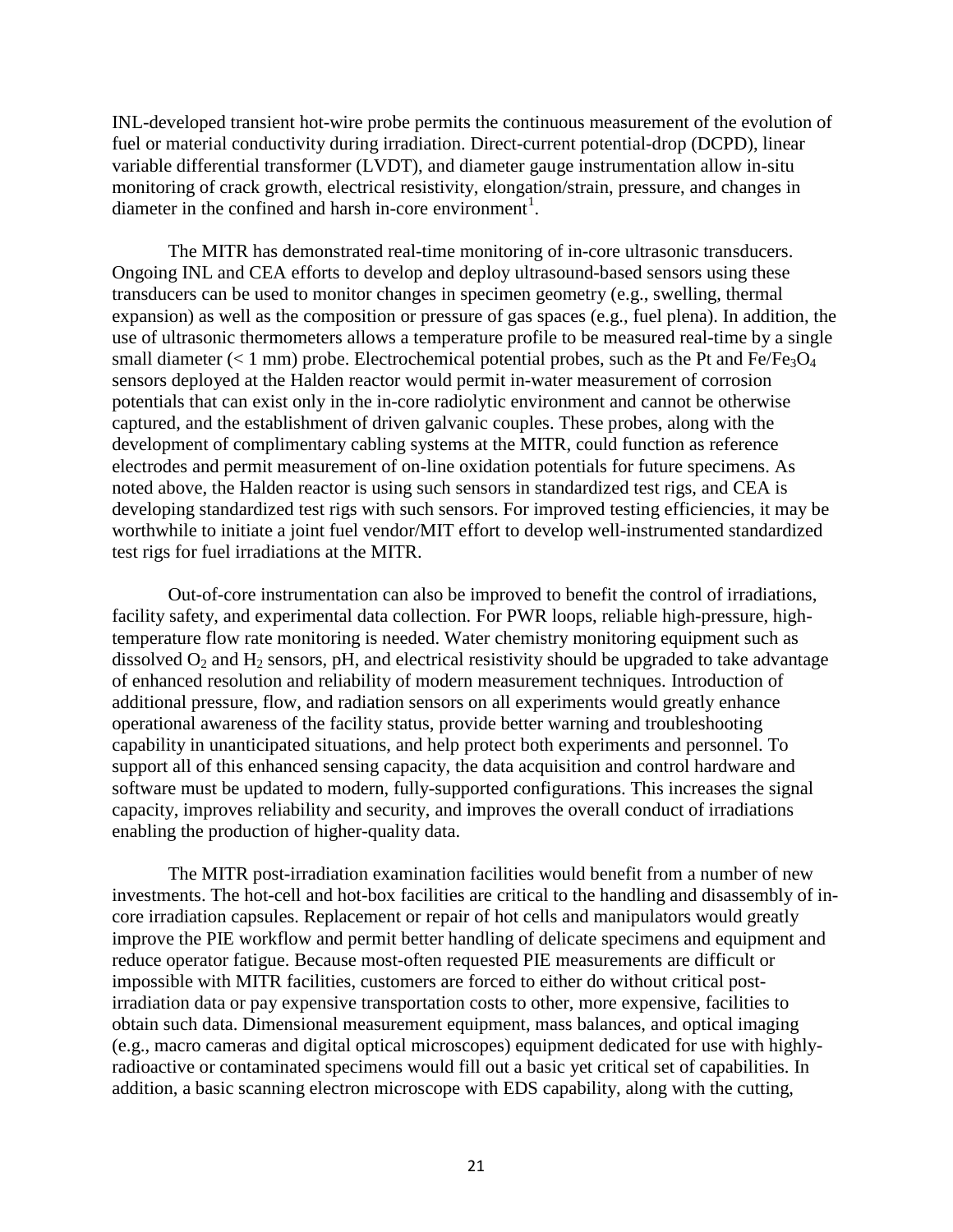mounting, and polishing equipment, all in a shielded location, would be a major addition to the MITR PIE portfolio as this is currently much desired but rarely feasible with existing on-campus facilities. Also, an x-ray fluorescence system (x-ray source, spectrometer, and XRF analytical software) would add the ability to identify elemental composition of both as-received and irradiated materials, and to measure low-energy x-ray sources. This is particularly important for identifying trace impurities for QA purposes, as well as analyzing thin surface films.

#### *A Sub-Critical Facility*

It is possible to modify the existing fission converter to implement a unique sub-critical facility relatively quickly and at modest cost to support advanced reactor development efforts and potential fusion blanket concepts. This novel concept will allow the expansion of an in-core experimental facility, typically constrained to 2 inches in diameter, to a much larger test volume more than 3 feet in diameter, and will permit a large, integrated test facility. Such a facility can support multiple research and development programs related to computer benchmarking, fuel development, materials corrosion, instrumentation and control, coolant chemistry, etc. As an example, consider the benefit to the development of the FHR, which is currently the subject of the above-described active research program. No FHR has ever been built; thus, a test reactor has been proposed as the next step before a commercial FHR can be deployed. An FHR test reactor is currently being planned in China.

In-pile loops with coolants, materials and fuels in test reactors have been the conventional approach commonly adopted in the nuclear industry for fuel and materials irradiation tests. It now appears possible to use a sub-critical facility, such as that proposed for the MITR, to go beyond component tests and perform an integrated FHR system demonstration to address the important technical challenges of tritium generation and control and materials corrosion in the combined salt and radiation environment. A feasibility study shows that a sub-critical FHR system driven by the MITR could produce about 20% of the power density of a reference FHR, and a similar neutron energy spectrum.<sup>[2](#page-57-1)</sup> Such a facility is an ideal candidate for demonstrating the integrated effect of an FHR system with much lower capital costs than a test reactor, and it offers unique features such as representative neutronic characteristics, coupled thermalhydraulics and radiolysis, and a large and flexible test volume compared to an in-pile loop.

The NRL is currently the only facility in the US that has dedicated facilities and a demonstrated track record for conducting FHR materials irradiation tests. A sub-critical facility would enable MIT and the US to maintain a leadership position in FHR research. With a versatile design, this facility would also allow internal component change-out and replacement to study other fuel designs (e.g., pebble fuel) or coolant options (e.g., NaF-ZrF4), and potentially also fusion blankets that utilize fluoride salt for breeding tritium.

#### *A Digital Control System*

In order to maintain operational viability in the coming years, it is imperative that the existing reactor infrastructure be updated, particularly the control room instrumentation. An upgrade to digital instrumentation and controls would not only improve reliability, but could also serve as a showcase for human factors engineering as well as for Nuclear Regulatory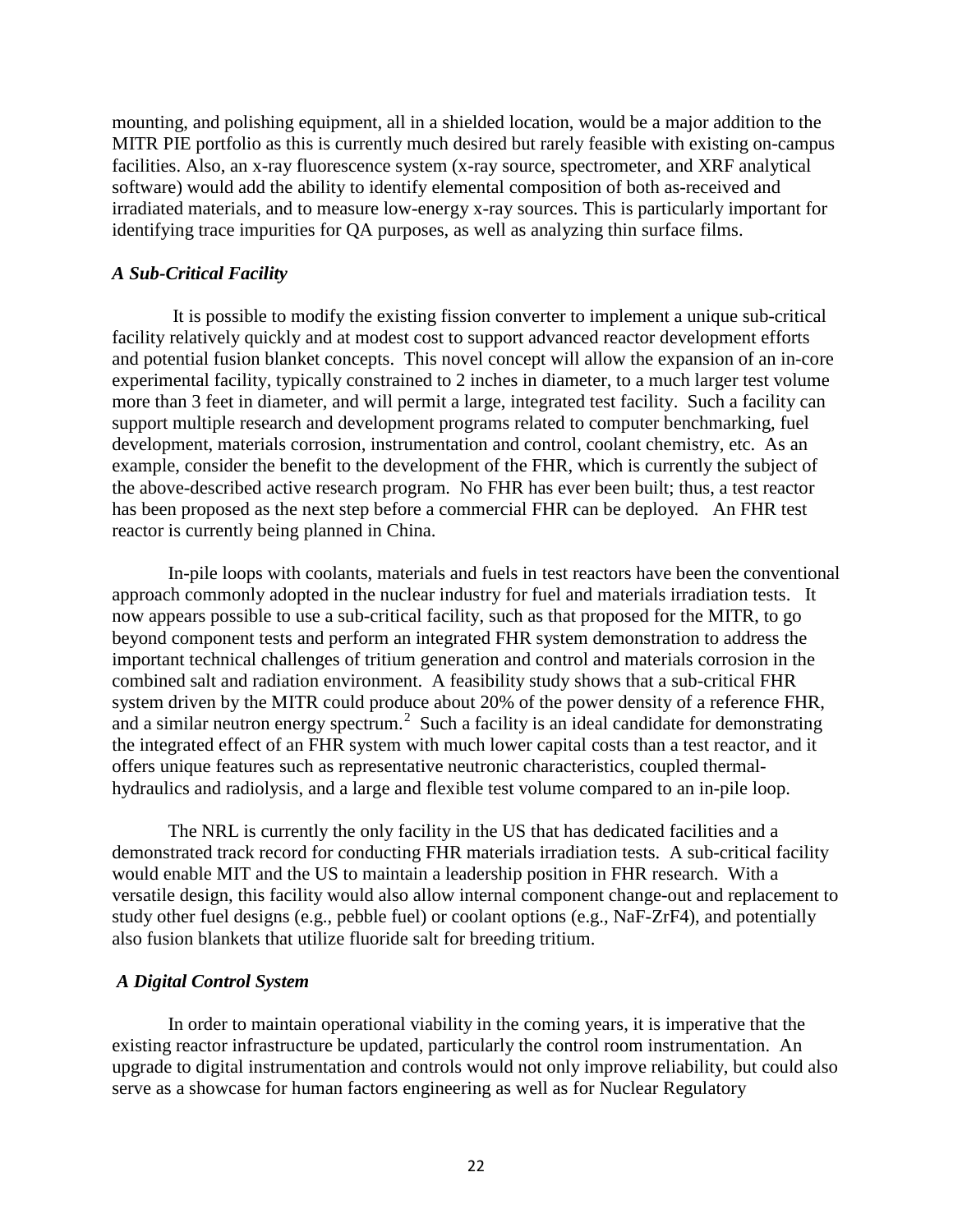Commission licensing of digital instrumentation. A simulator should also be considered for training MITR operators and MIT students. Such a system for the reactor would improve reactor performance, reliability, safety; and a companion simulator would greatly improve operator training.

#### *Conversion to Low Enrichment Uranium*

The Committee also heard about the status of the effort to convert the MITR from highenrichment uranium (HEU) fuel to low-enrichment uranium (LEU) fuel. MIT seeks to carry out the first conversion among the remaining five high-performance reactors in the US, adopting a special high-density LEU fuel currently undergoing qualification tests. While the fuel development program sponsored by the National Nuclear Security Administration has experienced delays, the MITR remains a valuable reactor to provide the first demonstration of this important new fuel, which is critical to the mission of the Global Threat Reduction Initiative to eliminate weapons-grade HEU from civilian use world-wide.

#### *Impact on the Nuclear Technology Community*

The advanced fission and fusion technology communities are charged with developing and qualifying the technologies necessary to turn fission or fusion reaction energy into useful power. Most recently, these advanced nuclear systems have been focused on higher temperatures (400 to 900°C) than existing light water fission reactor systems to improve overall energy conversion efficiency. Such systems include high temperature gas-cooled reactors, liquid metal fast reactors, molten salt reactors, and corresponding systems employed as fusion reactor blankets. These fission and fusion systems share many technical issues that require testing involving an interdisciplinary combination of materials, chemical and nuclear technologies to resolve.

The proposed upgrades to the MITR will increase its flexibility and capability to conduct irradiation experiments that are necessary to qualify these key fission and fusion technology concepts. The goals of the upgrades are not to increase the neutron flux since there are current DOE facilities that provide very high flux levels. Instead, by strategically improving testing capabilities, the MITR will meet the unique needs of the fission and fusion technology communities in a more cost-effective manner than if they were implemented in the DOE test reactor facilities. Improved in-pile instrumentation can track the in-situ behavior of the test article (usually a unit cell of a fission core or fusion blanket), which can be used to obtain valuable experimental data for computer code validation. The proposed sub-critical facility would offer unique integrated testing capabilities to expand the existing in-core experiment program. Many of the technical issues associated with high temperature fission reactor and fusion blanket technologies require testing in a loop at prototypical pressures and temperatures in the presence of a neutron flux. A properly scaled test loop in the sub-critical facility would provide a seminal capability to study chemistry/corrosion control and tritium permeation/control in a neutron environment, which are key feasibility issues for these systems. This type of loop would have immediate value for current molten salt reactor designs (and, with modest changes in the materials, the corresponding molten salt fusion blanket). In the longer term, a liquid metal loop could support corrosion studies for a lead-cooled fast reactor or a lead-lithium fusion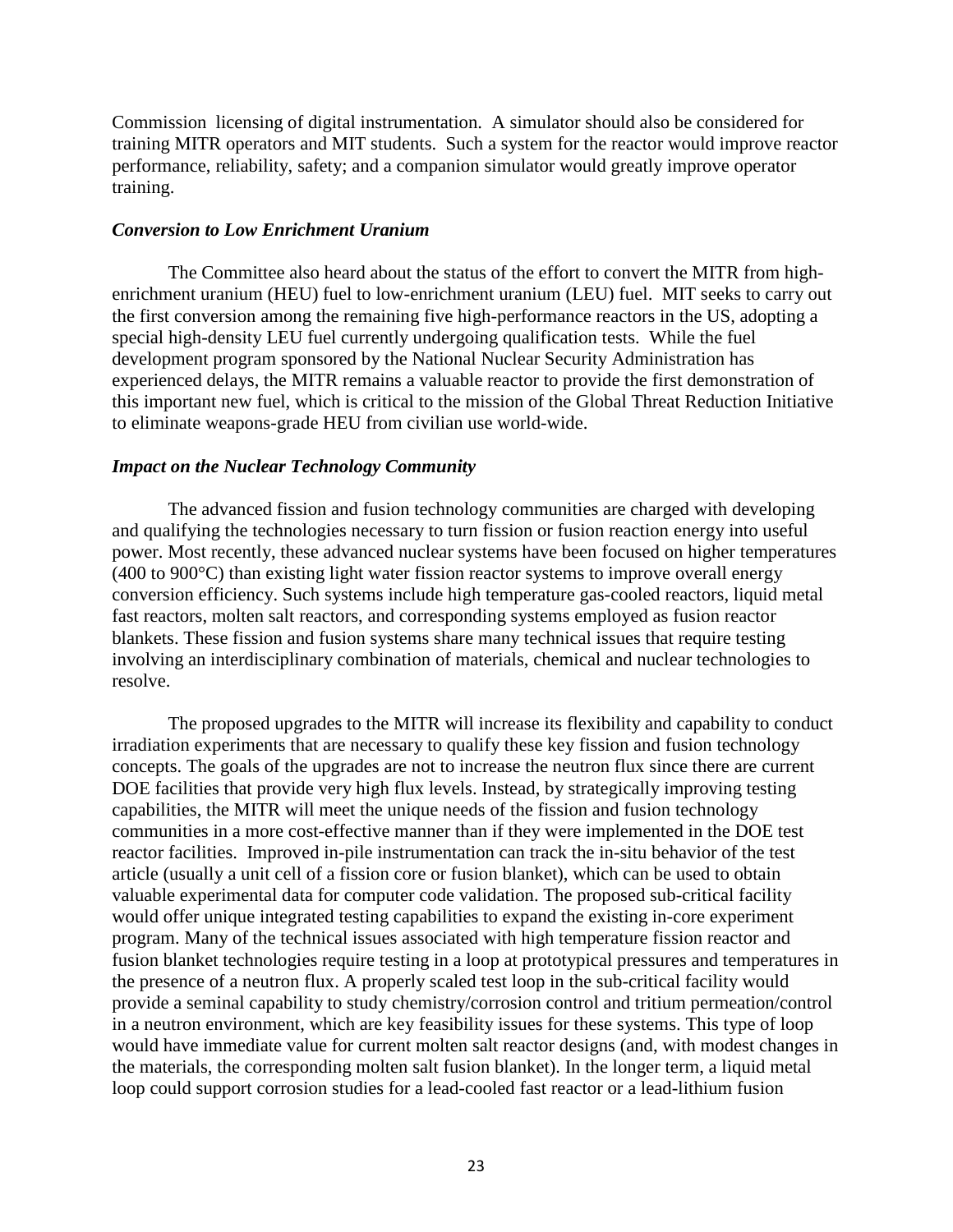blanket. This capability would build upon the successful water chemistry/corrosion loop that has been operating in the MITR for decades to support light water reactor technology.

**Finding 2:** *Incremental improvements to the MITR could enhance its research impact significantly, both in relation to the existing LWR fleet and to US and international advanced reactor development efforts. There is a mature plan for conversion to LEU fuel with potential for US and world leadership.*

### *Possible New or Improved Core*

Beyond incremental improvements, there is the possibility of major modifications or rebuilding of the reactor core to improve performance. This was done most recently in 1973-4 with the conversion to light water coolant/moderator and the addition of the heavy water reflector. At present, there is a global shortage of fast neutrons; and there is the potential for new MITR designs to achieve higher fast fluxes. However, an increase of at most a factor of 2-3 could be achieved. While this could accelerate the identification of neutron fluence effects, it would also reduce the number and types of experiments that could be performed simultaneously. Therefore, a major redesign of the core to achieve higher fast fluxes does not appear to be justified. However, a power increase would enhance utilization capabilities. The infrastructure necessary for such a power increase should be determined. Eventual conversion of the MITR to LEU fuel is not expected to adversely affect utilization as long as the power level is increased to maintain flux levels.

**Finding 3:** *Major upgrades to or replacement of the MITR core would be costly and timeconsuming, and the benefits would be modest. Therefore, undertaking a major core replacement or modification project would not be justified.*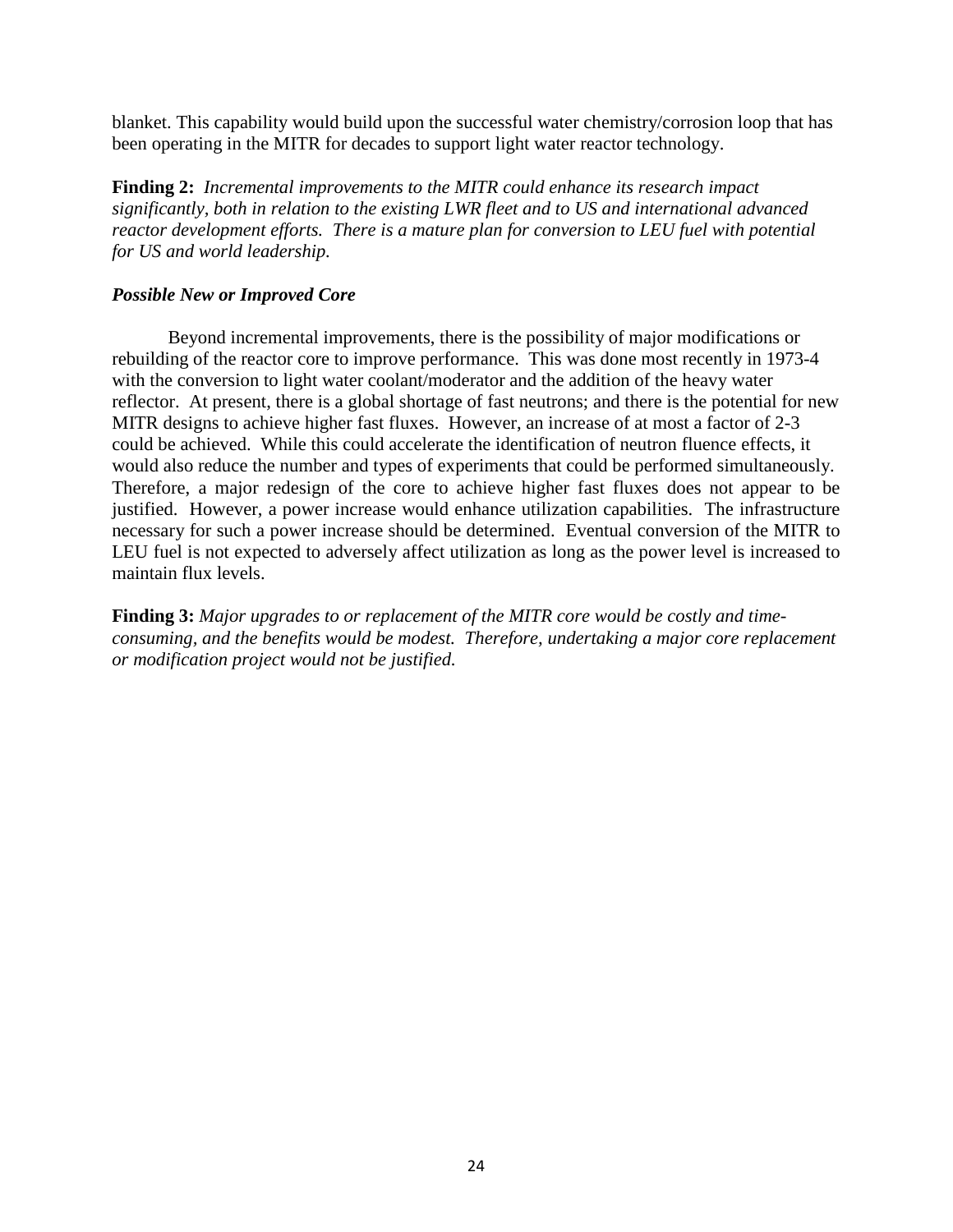#### **5. A Broader Vision for the NRL**

#### *Materials under Extreme Radiation Conditions*

The Committee heard a set of exciting presentations on topics related to one of the key areas in nuclear research, namely the study of materials under extreme radiation conditions. While the in-core research program has established the NRL as a major national asset for simulating LWR conditions and for conducting experiments to support advanced reactor design, there are needs in both fission and fusion research, as well as in other areas such as space exploration, where materials must be developed to withstand much higher radiation doses. The MIT Nuclear Science and Engineering Department has identified the science and engineering of materials in extreme radiation environments as a major focus of its new educational and research strategy, and NSE is building a strong faculty in this area.

Three major technology advances were presented which, if implemented together with proposed MITR enhancements and integrated with the in-core irradiation facilities, could create a world-leading center for radiation materials science that would be unequaled even by large, single-modality DOE user facilities, and would likely cost far less.

*Advanced Superconducting Proton Cyclotron Technology.* This technology, developed in collaboration between the Department on Nuclear Science and Engineering (NSE) and the MIT Plasma Science and Fusion Center (PSFC), will enable compact and cost effective cyclotrons to implant helium (a major factor in radiation damage) and irradiate with protons in bulk (a few mm<sup>3</sup>) to levels of up to 100 displacements per atom (dpa) or more. For comparison, it takes about a year in the core of the MITR to reach one dpa. Materials in fusion reactors and some advanced fission reactors are expected to experience radiation damage of 200 dpa or more. A key feature of the system would be independent control of the helium/dpa ratio which would allow simulation of radiation damage environments ranging from fission to fusion.

Evidence was presented that a new, unique high-energy based radiation damage facility could be developed to serve the medical, fission, and fusion needs at a reasonable cost. This would enable accelerated (but controlled) damage rates on macroscopic samples, and as mentioned above, independent control of bulk He per displacement, and elevated, variable and controlled sample temperature. A particle accelerator delivering protons of energy up to 50 MeV with intensities up to 1 mA and with helium and ion capabilities would meet all requirements. An innovative gas cooling target chamber would also be required. The achievement of 50 MeV energies (for protons) would allow for a uniform damage distribution through practical sample dimensions with the Bragg peak energy dissipated in a helium beam stop. This is unlike that for lower energy system where the Bragg peak is absorbed within the sample leading to very nonuniform damage distributions.

Since 2002, the PSFC Technology and Engineering Division/NSE team has pursued the development of compact, superconducting cyclotrons. These are typically about an order of magnitude lighter and more compact than cyclotrons using normal conducting magnets. They have been realized for beam radiotherapy, isotope production, and nuclear materials detection. Typically, they have been based on cold iron and cryo-cooled NbTi coils with  $B_{max} = 5$  Tesla, eliminating the need for liquid helium. Recently, the ironless superconducting concept has been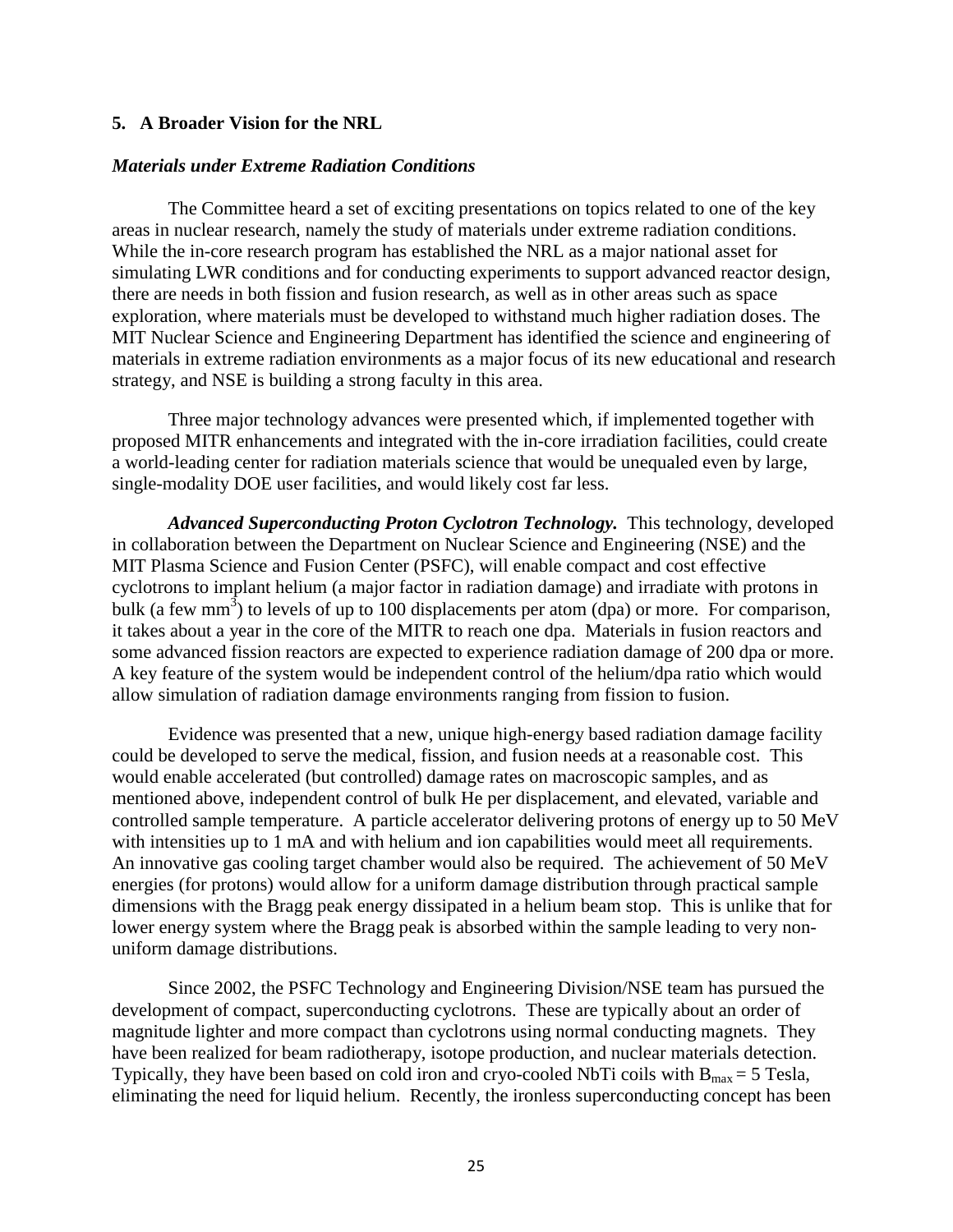developed. A key feature of the superconducting cyclotron concept is that the overall physical size of the facility can be reduced to university-manageable.

Another key feature of the superconducting cyclotron system concept has been the development of a unique target & chamber system that makes use of helium gas-jet cooling for the sample as well as helium as the beam stop. This concept allows for much the much higher heat loading that would be needed for the higher energy and current beams. The target chamber is also designed to allow active loading of samples-another unique feature.

The committee was convinced that the compact, superconducting cyclotron technology and expertise at PSFC is well matched to the accelerator requirements of a new radiation damage facility. The detailed configuration of multiple cyclotrons to enable the optimal facility should be pursued with priority.

Further, a cyclotron delivering proton beams as specified above would be of great utility to experimental particle physicists in the Laboratory for Nuclear Science who are interested in employing such an accelerator technology to generate neutrino beams for fundamental physics experiments. A new cyclotron at the MIT campus would likely attract an R&D effort funded through LNS focused on neutrino physics.

*Compact High-Brilliance X-ray Source Technology.* NRL staff scientists presented mature designs for compact and inexpensive x-ray source technology that would allow in-situ time-dependent characterization of these samples as damage is produced in the proton beam. Xray scattering and imaging methods heretofore requiring the high brightness beams of large synchrotron facilities could be implemented locally, enabling in-situ studies for the first time.

Compact x-ray sources offer attractive capabilities at only a small fraction of the cost and size of large national user facilities (e.g. Advanced Photon Source, National Synchrotron Light Source II). They are complementary to such national facilities, with the biggest advantage being the flexibility derived from location at the NRL. This flexibility is an advantage for two reasons. First is the proximity of the facility to researchers, i.e., the researchers do not have to travel to national facilities on a strict schedule that is sometimes a hindrance to the type of experiments that can be done. Second, and more importantly, such proximity enables the researchers to design and test complex experiments, such as the proposed in-situ proton irradiation experiments, and it enables much more flexibility in schedule and beamtime than at a national facility.

The system being designed and proposed by NRL is based on inverse-Compton scattering  $(ICS)$  with a high repetition rate linac system. The ICS source<sup>[3](#page-57-2)</sup> consists of an electron linear accelerator (linac) and high-power laser each producing short pulses that collide head-on to generate intense x-rays. The linac and photoinjector RF structures were designed in collaboration with SLAC, building on the success of the technology behind their x-ray freeelectron laser known as the linac coherent light source (LCLS). At the exit of the linac, short pico-second-long bunches of electrons emerge at energies in the range 15-50 MeV to collide with 100 mJ ps pulses of intense laser light at wavelengths between 0.5 and 1 micron. The laser systems employ cryogenically cooled amplifier technology developed at MIT Lincoln Laboratory. The resulting monochromatic x-ray pulses can be tuned over a wide range of photon energies from a few to 100 keV. This tuning is accomplished by varying the electron energy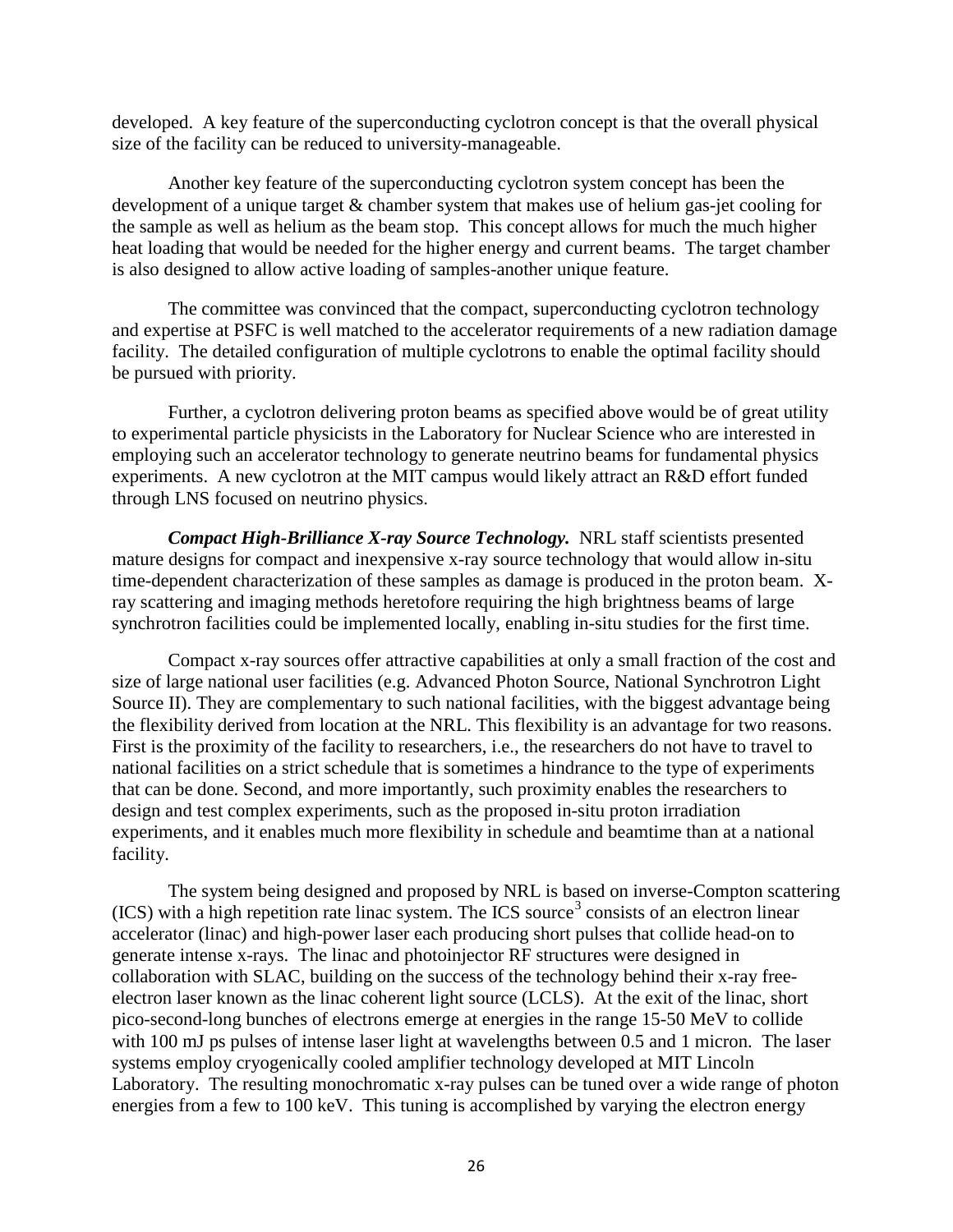over the available range. The high energies are particularly valuable for studying nuclear materials because they allow penetration into bulk samples of heavy metals, and they allow access to the K absorption edges of Uranium and other actinides.

While large synchrotrons have higher flux and brightness in the range up to 30 keV, their spectrum falls off rapidly at the high energies so useful to nuclear materials. It is expected that the great flexibility and local availability of the ICS sources will more than compensate for the lower flux. All other laboratory sources are many orders of magnitude weaker than the proposed source and cannot support the advanced x-ray methods enabled by synchrotron and ICS sources. The opportunity to train students and staff to design and carry out sophisticated x-ray materials studies on campus without the barriers of travel and schedule, and to perform in-situ studies of radiation damage processes present unique opportunities that cannot be matched by other institutions or the large synchrotrons.

*High Performance Neutron Optics.* This technology, also developed at the NRL, could make the thermal neutron beams from the reactor up to 100 times more effective for neutron scattering and imaging experiments to complement the x-ray techniques. Again, in-situ timedependent studies could be conducted, since the neutron beams could be directed toward samples as they were being irradiated by the helium and proton beams.

Modern optical instruments for visible and synchrotron light use a variety of focusing devices, such as lenses, Fresnel zone plates, and mirrors. These devices help increase the signal rate, resolution, or both. Were such powerful optical tools available for neutron scattering, they might bring significant, even transformative, improvements to rate limited neutron methods and enable new science. NRL researchers recently advanced such a tool: grazing incidence mirrors based on full figures of revolution, often referred to as Wolter mirrors. Neutron imaging and small-angle scattering with the help of the novel mirrors have been analyzed and demonstrated. Computer simulations predict that it might be possible to increase the signal rate of existing instruments by a factor of 50 or more, if optimized mirrors are used. Such mirrors can be made of Ni using existing technology. The benefits of such optics are their ability for high fidelity achromatic imaging and the possibility of co-axial nesting of multiple mirrors for increased throughput. The combination of the high throughput and high fidelity can be transformational for neutron imaging and scattering instruments in the cold to thermal energy range.

Currently, neutron imaging is done using the simplest possible optical design, that of pinhole cameras. The image of a neutron source is projected through a small aperture onto a detector. These instruments use apertures, which are much smaller than neutron sources, in order to achieve spatial resolution of about 10 microns. Given the low brightness of the neutron sources, such pinhole cameras are extremely inefficient in terms of signal rate and signal-tonoise ratio. State-of-the-art neutron imaging instruments require tens of minutes for one highresolution image and tens of hours for a full tomographic set. In addition, the resolution is limited by detector pixels, which cannot be made smaller than a few microns. The Wolter focusing optics offer a qualitatively new way of implementing neutron radiography. Wolter mirrors play the role of the image-forming lenses in microscopes. NRL researchers and collaborators at NIST, NASA, and ORNL have recently demonstrated mirrors-based neutron imaging.<sup>[4](#page-57-3)</sup> Based on these demonstrations, NIST is building a novel mirrors-based neutron imaging facility. Utilizing the high collection efficiency and magnification power of the optics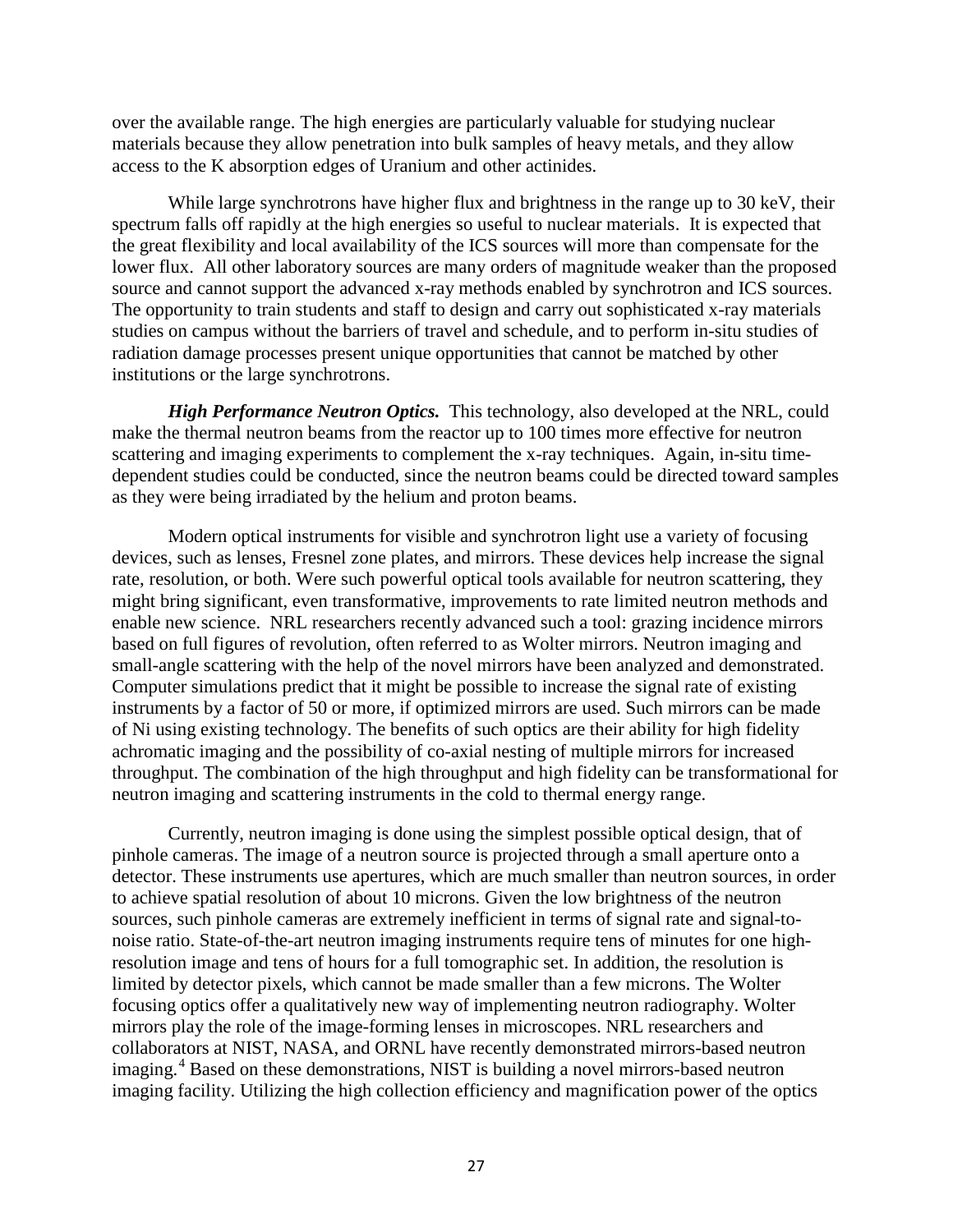the goal is to achieve spatial resolution approaching 1 micron, while significantly reducing the time for tomographic imaging. Based on this experience, it is expected that such a neutron microscope can be built at NRL for in-situ measurement of radiation damage.

Small-angle neutron scattering (SANS) is another neutron method of great importance for studying soft and hard materials, including irradiated nuclear materials. Several groups at MIT are using SANS, which is only available at two national facilities in the US (ORNL and NIST). Standard SANS instruments are very long (10 to 30 m), because they are also designed as pinhole cameras. The use of Wolter optics will allow for building a compact instrument at NRL with high signal rate, comparable to that of larger reactors.<sup>[5](#page-57-4)</sup> Therefore, such a facility will have a high impact within the proposed NRL program, and the Wolter concept has the potential to transform neutron scattering and imaging much more broadly.

Neutron and x-ray methods are known to be complementary in terms of sensitivity to structural details; and together, they constitute the most important probes of the structure of bulk materials. Having an integrated capability to irradiate materials in the core of a high-performance reactor, or with intense accelerator beams, and interrogate those materials with high-brightness x-ray and neutron beams is unprecedented and transformational for such studies. Having such compact x-ray and neutron characterization capabilities at MIT would provide the opportunity to establish thought leadership and capability leadership in the field of characterization, including physics, chemistry, biology and materials sciences.

#### *Impact on the Nuclear Materials Community*

The nuclear materials community is focused on studying the response of materials to radiation damage induced by neutrons. For light water reactors, typical damage rates are between 1 and 5 dpa. However for more advanced fission reactor systems like fast reactors, dpa levels of fuel cladding and structural materials are in the range of 100 to 200 dpa. For fusion reactor systems, damage levels of 200 to 400 dpa are greater because the fast flux is higher. In addition, the higher peak neutron energy for fusion (14 MeV compared to 2 MeV in fission systems) causes nuclear reactions that produce helium and hydrogen in the material lattice. Therefore, the proposed cyclotron facility, which can produce such high dpa rates and deliver both protons and helium, is very well matched to these materials challenges.

The nuclear materials community has traditionally argued that a fast test reactor is needed to obtain prototypic neutron energy levels to study and eventually qualify fast reactor cladding and structural materials. Fast test reactors existed in the US in the 1970s and 1980s; but those have been shut down, and no such facilities exist today. For fusion, with no operating reactor systems, billion-dollar accelerator based systems have been proposed but never built.

Over the last few years the advances in materials modeling and simulation at the mesoscale and the prospect of no new fast neutron test facilities on the horizon (for either fission or fusion) have caused a paradigm change in the nuclear materials community. It is now believed that significant advances can be made in radiation damage material science through advanced meso-scale modeling combined with ion and/or proton irradiation to impart damage. Furthermore, accelerator-based systems can impart the ion and/or proton damage very quickly, which can also significantly reduce the overall development time for nuclear materials. The key scientific question that remains is whether the damage produced by ions/protons is similar to or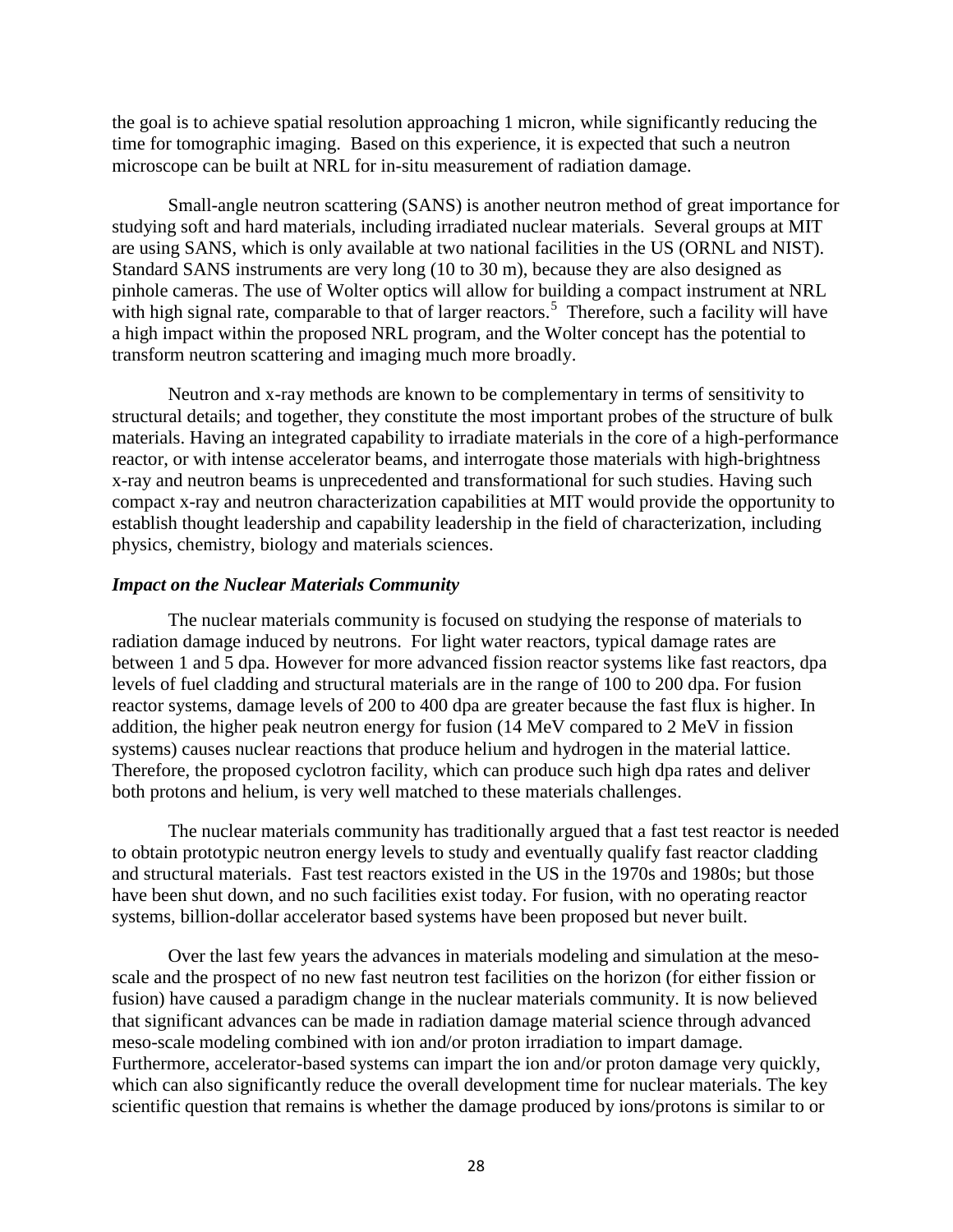can be correlated to neutron damage. This hypothesis is currently under study via several DOE grants in key US universities.

Thus, this vision for developing the NRL into a facility that can interrogate materials insitu with both advanced x-ray and neutron instrumentation will open new frontiers in radiation material science. The ability of the facility to provide either neutron irradiation in the MITR core, or proton/ion irradiation with the accelerator facilities, is unique. With improved in-pile irradiation instrumentation in reactor test rigs, the ability to track and monitor the neutron damage in real time is possible. With the proposed proton/ion irradiation using cyclotrons (and the ability to also independently implant helium to simulate the fusion environment), in-situ characterization of the damage evolution is possible. The proposed x-ray and neutron characterization tools, when used for in-situ characterization and for advanced post-irradiation examination, will offer unprecedented opportunities to develop new understanding about radiation damage effects in materials at the nanoscale. The complementarity of two approaches (reactor for neutrons and cyclotron for charged particles) will provide the richest opportunity to advance the science. This vision offers MIT the opportunity to establish both scientific leadership and capability leadership positions in the field of radiation materials science.

**Finding 4:** *There is an exciting opportunity for MIT to combine the existing and potential capabilities of the NRL, related developments at PSFC, and the strategic initiatives of NSE to establish scientific leadership and capability leadership in the field of radiation materials science more broadly. In-situ interrogation can open new frontiers in radiation materials science. Without new fast-spectrum research reactors in the US, there are major gaps in national capabilities. Since new fast reactors are unlikely, a paradigm shift is now underway concerning how to achieve high radiation damage in their absence. Accelerator-based irradiation facilities, combined with x-ray and thermal neutron interrogation, provide a rich opportunity to advance nuclear and non-nuclear material science.* 

### *Construction of New Support Space*

In order to fully support and exploit the facilities described above, and to further enhance the NRL's capability to perform a wide range of PIE on materials from the in-core program, including with unique x-ray and neutron methods, the Committee reviewed the NRL site plan shown in Figure 5.1. Additional laboratories, new state-of-the-art hot-cell capabilities, and PIE instruments—such as electron microscopes and laser spectroscopies—would be required. The Committee noted the potential for new building construction of up to 48,000 SF which would have the required adjacency and capacity to house a new center for radiation materials science. A possible new laboratory building could provide high-bay space for the cyclotron and x-ray accelerators, and three neutron beams could be brought into the hot cells (C) or the accelerator area (A) for in-situ studies. Up to 40,000 ft<sup>2</sup> of office and laboratory space could be provided by a three-story building on parcel (B) and second floor over the accelerator high bay. A fourth neutron beam (D) could accommodate a cold source for small angle neutron scattering.

**Finding 5:** *For NRL to provide a new world-wide leadership role for MIT in radiation materials science, it must construct new facilities to accommodate accelerators; proton, x-ray, and neutron beams; hot cells; laboratories; and instrumentation adjacent to the reactor.*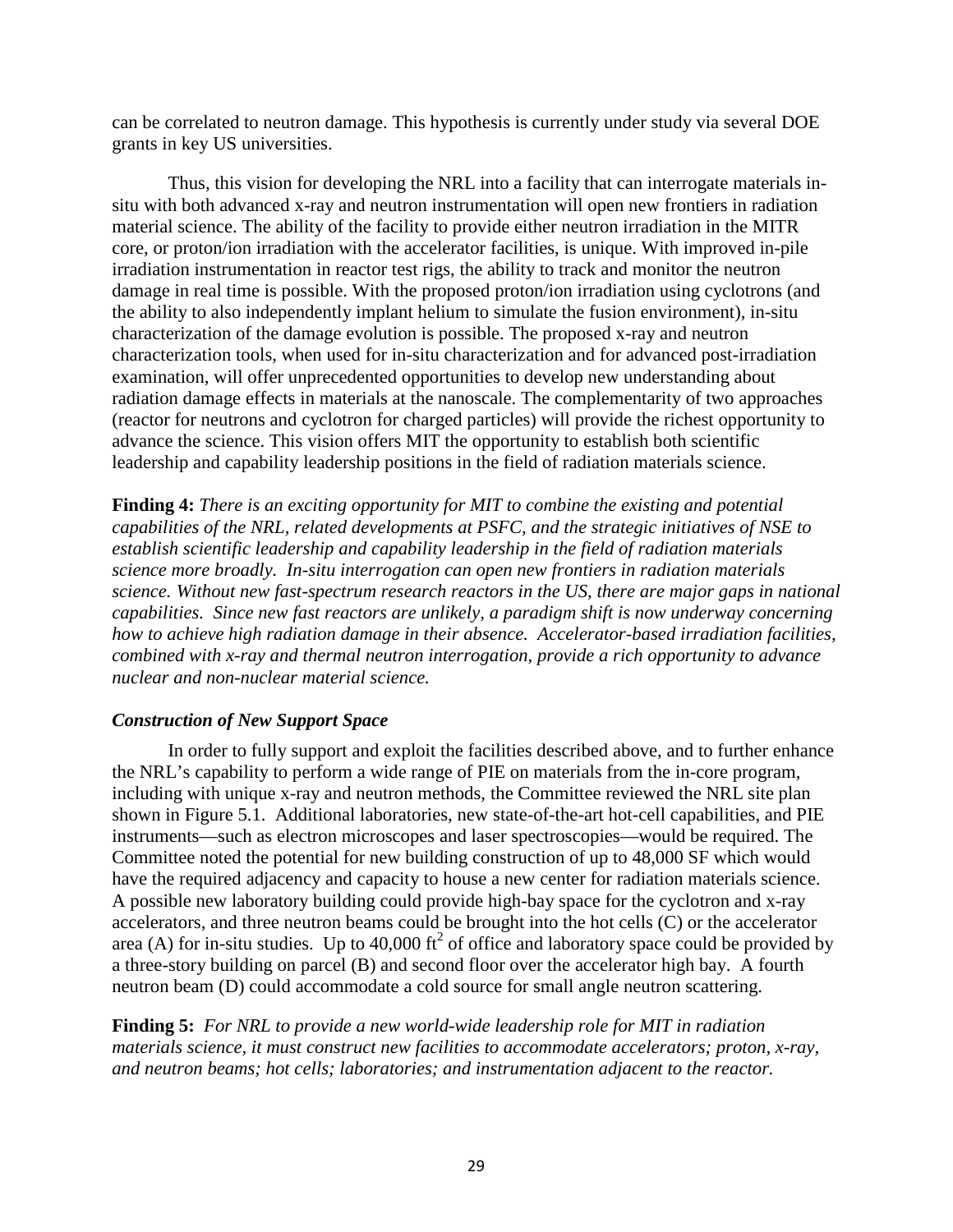

**Figure 5.1. The NRL site plan shows opportunity for new construction adjacent to the reactor. The 7000 ft 2 (A) parcel is located in the existing parking lot, whereas the 11,000 ft 2 (B) parcel requires the removal of one-story building currently in poor condition. The area designated as 1000 ft 2 in area is envisioned as a hot-cell facility.**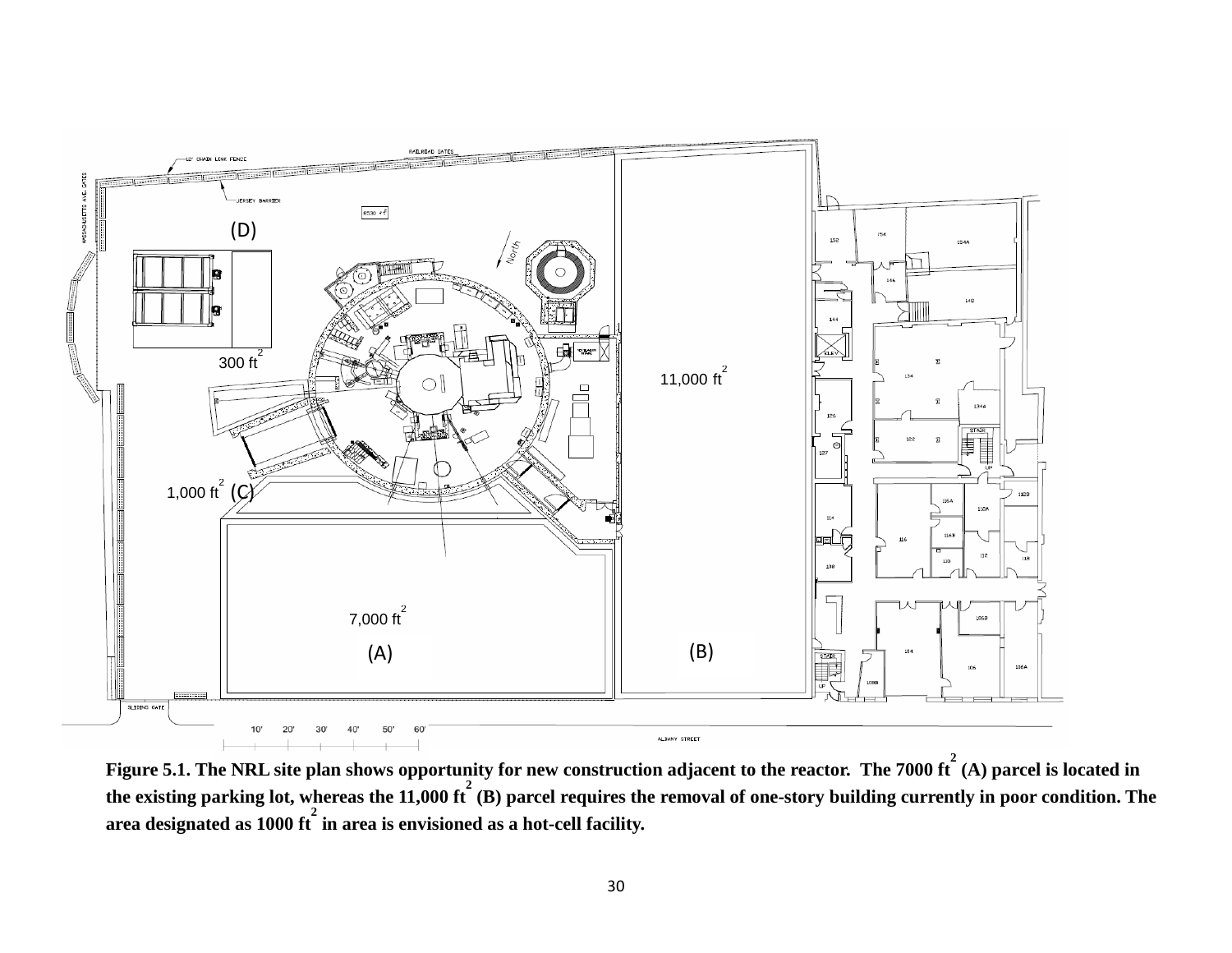#### **6. Faculty Interest**

The Committee heard a number of presentations by young faculty members in NSE and other MIT departments with ideas for utilizing existing and proposed new facilities at the NRL.[\\*](#page-30-0) Several of these colleagues subsequently provided written comments on how the new facilities could contribute to their research, and their comments are excerpted below.

Those with the greatest interest in the proposed NRL facilities will likely be researchers interested in the development of nuclear fission and fusion reactors, and in particular in the development and characterization of materials suitable for deployment in intense radiation environments. Several faculty members in NSE are studying nuclear materials, as are faculty in the Department of Materials Science and Engineering (DMSE) and research staff in the Nuclear Reactor Laboratory (NRL) and the Plasma Science and Fusion Center (PSFC). The proposed facility would present outstanding research and education opportunities for these researchers and their students. The combination of proton/ion accelerator facilities capable of producing accelerated but controlled rates of radiation damage and advanced *in situ* x-ray and neutron probes would offer world-leading capabilities in experimental radiation materials science on a reasonable timeline and on an experimental scale suitable for Ph.D. projects. The ability of the facility to control the ratio of helium accumulation to displacement damage would also open up new possibilities for fusion material studies.

In addition, the availability of novel x-ray and neutron methods at NRL would create new opportunities for research on non-nuclear materials that are likely to be of broad interest at MIT. This would complement the capabilities now planned for the new MIT Nano building, which will bring MIT's materials characterization capabilities up to par with those of other leading universities in key dimensions of performance. Beyond this, the new compact x-ray and neutron characterization and proton/ion cyclotron capabilities proposed for NRL offer a pathway to put MIT clearly ahead of its competitors in the field of materials characterization, in terms of both thought leadership and capability leadership, and involving physics, chemistry, biology and materials sciences.

MIT faculty and research staff with specifically nuclear interests whose research is likely to be supported by an upgraded NRL are listed in Table 6.1. Table 6.2 lists other MIT researchers who may also benefit from having access to x-ray and neutron characterization of materials. Similar to Professor Yildiz of NSE, several of the faculty in this second group (Dinca, Roman, Shao-Horn, Surendranath) are engaged in molecular-level studies and designs of surfaces for catalysts, electrocatalysts, and corrosion protection in energy and environmental applications. They typically use in-house x-ray spectroscopy and diffraction techniques, and some are frequent users of national facilities such as NSLS at Brookhaven National Laboratory, the Advanced Light Source at Lawrence Berkeley National Lab, and the Advanced Photon

<span id="page-30-0"></span> <sup>\*</sup> The Committee also heard presentations from several members of the NRL staff, including Dr. William Graves, Dr. Lin-Wen Hu, Dr. Boris Khaykovich, and Dr. Gordon Kohse. These presentations, too, contained many ideas for utilizing the proposed new capabilities of NRL. This section focuses on the prospects for external involvement in an upgraded NRL.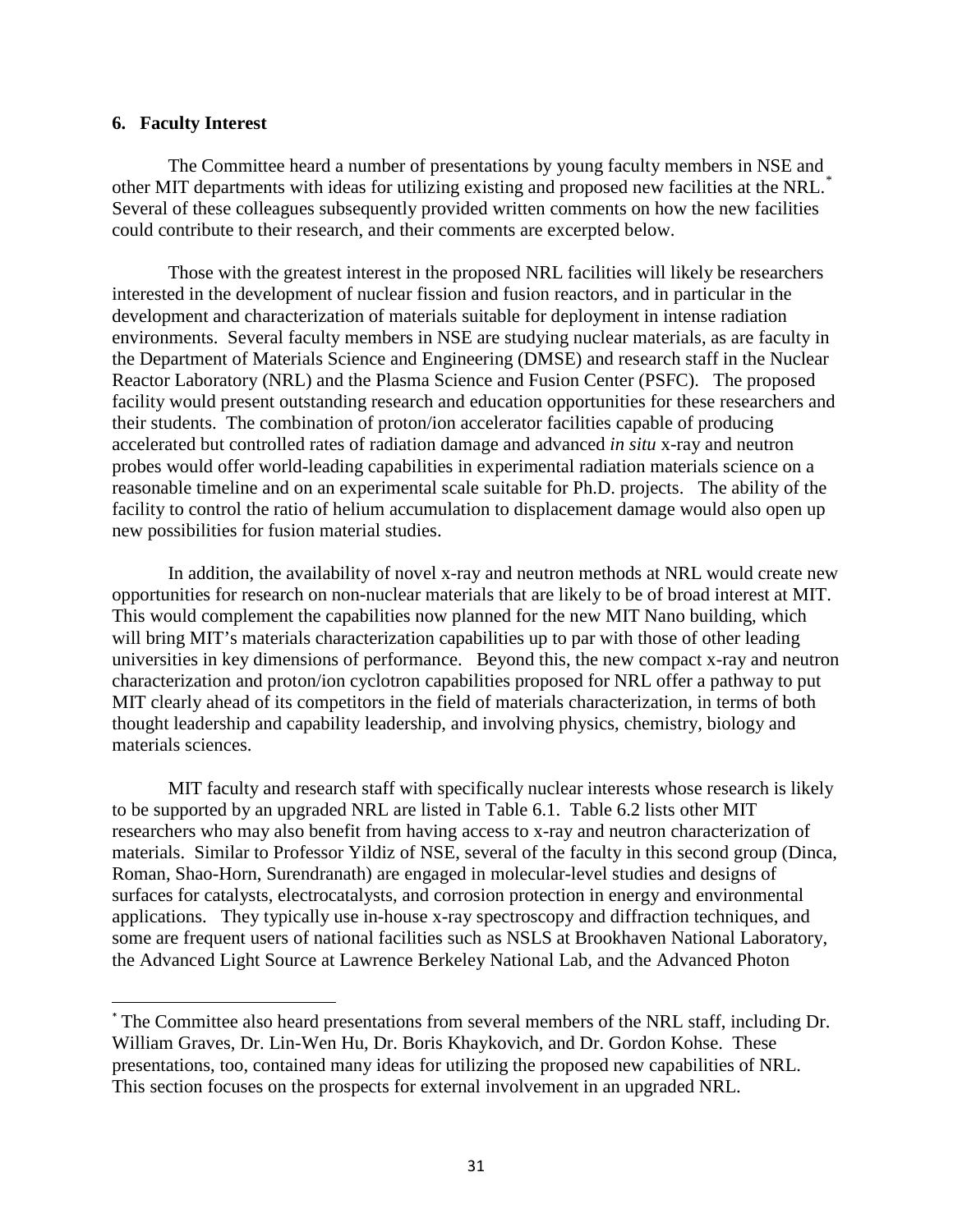Source at Argonne National Lab. Their research could benefit greatly from the availability of local higher-brilliance sources to decipher the near-surface structure that is critical to the functionality of the materials they are studying. In particular, the ability to carry out *in situ* experiments where the material is investigated while under reaction conditions (temperatures, electrochemical potentials, reactive gases or liquids) would advance these studies, and such experiments cannot be performed with the laboratory x-ray sources for spectroscopy or diffraction that are currently available at MIT.

It should be noted that the list of MIT faculty in Table 6.2 is a partial list, based on the Committee's current knowledge, and there are likely others who could be added to it. It is also notable that many of the faculty on both lists are at a relatively early stage in their careers, suggesting that the proposed new facility could offer benefits over an extended period.

**Finding 6:** *An impressive cohort of young faculty now exists in NSE and other departments, and they have many ideas about how to engage with the NRL. The future development of NRL will provide an opportunity to enhance the physical sciences and engineering at MIT and attract and retain faculty across the Institute.*

#### **Faculty Input**

Several of the faculty listed in Tables 6.1 and 6.2 presented their ideas to the Committee and subsequently submitted written comments on how they might expect to use the current and potential future capabilities of NRL in their research. These comments, in some cases edited for brevity, are included here:

#### **Professor Rafael Jaramillo:**

X-rays offer a unique view of structure, composition and processes in materials. The advent of third generation synchrotron sources created an explosion of new applications of xrays due in large part to the availability of contrast modes that were not possible with older sources. One prominent example is x-ray absorption spectroscopy, which is sensitive to shortrange order and chemical information. Now the forefront of x-ray science has moved to studying materials in space and time, and many types of x-ray microscopes are being developed to use focused beams and to perform time-resolved, pump-probe experiments. A major goal of these technical developments is to enable *in situ* studies of energy technologies, combining the bulk penetration depth of hard x-rays with nanometer resolution, picosecond timing, and the full suite of x-ray contrast modes. Exciting examples include degradation studies of solar cells during accelerated lifetime testing, measuring crack formation in lithium ion battery cathodes during repeated cycling, and studying radiation damage in materials for nuclear reactors. These studies and more are carried out by MIT faculty using synchrotrons all over the world.

The emphasis on combining spatial resolution, temporal resolution, and *in situ* sample environments creates opportunities for new types of x-ray sources to perform high impact research. Large synchrotrons and linear accelerators will probably always offer the highest beam brightness. However, for many experiments, the brightness is not as important as other considerations such as beam coherence or the sample environment, and the success of an x-ray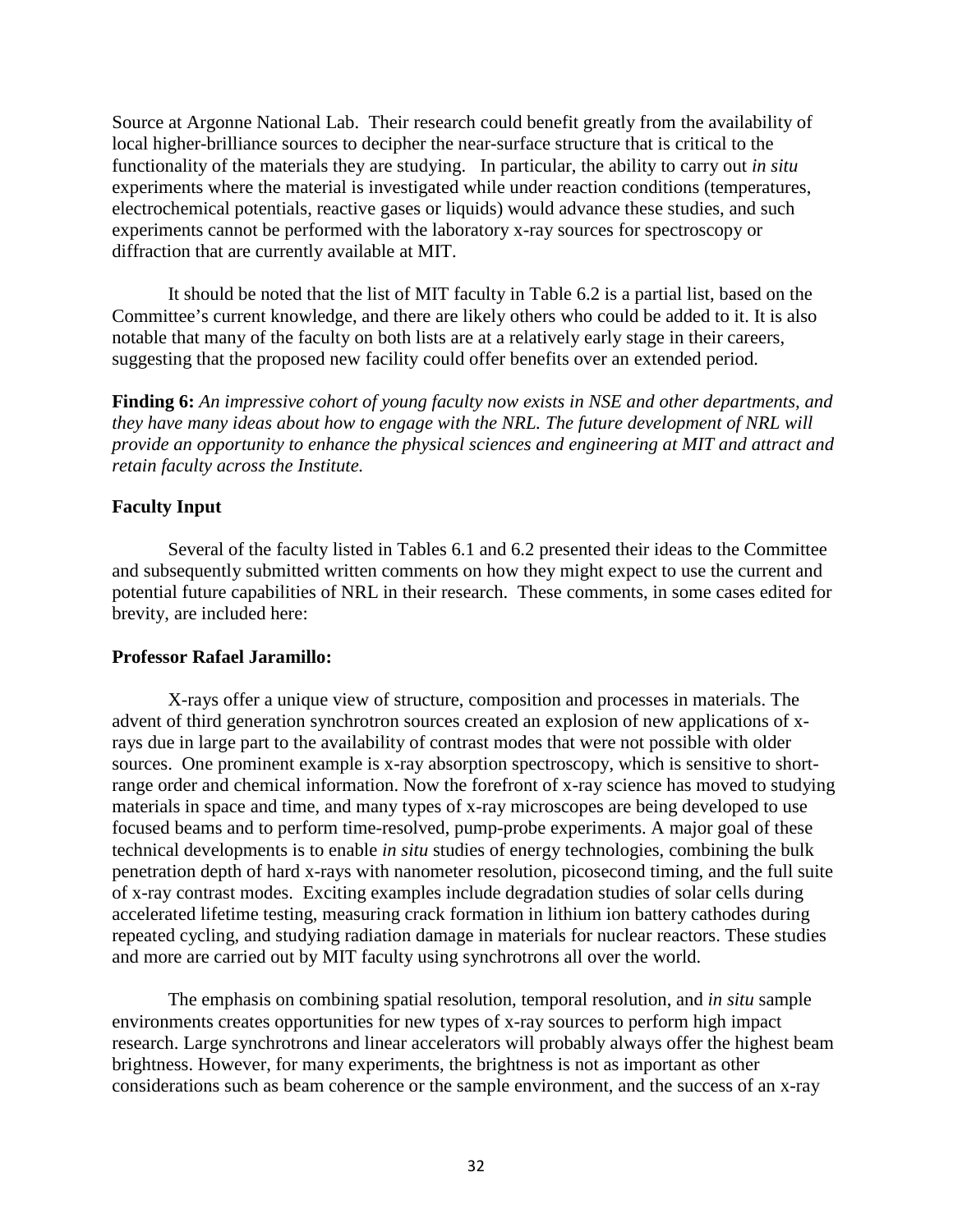### **Table 6.1: MIT Faculty and Staff in Nuclear Science and Engineering and Related Fields Whose Research Interests Overlap with the Proposed NRL**

| Ron Ballinger <sup>#</sup>       | Professor, NSE<br>and DMSE                          | Corrosion and environmental effects on materials<br>behavior; electrochemistry; advanced materials for<br>fusion systems; nuclear fuel performance analysis                        |
|----------------------------------|-----------------------------------------------------|------------------------------------------------------------------------------------------------------------------------------------------------------------------------------------|
| Jacopo Buongiorno                | Associate<br>Professor, NSE                         | Boiling heat transfer; reactor design and safety;<br>nanofluids for nuclear applications                                                                                           |
| Areg Danagoulian                 | Assistant<br>Professor, NSE                         | Nuclear security; nuclear detection and nuclear<br>forensics; treaty verification; nonproliferation                                                                                |
| Ben Forget#                      | Associate<br>Professor, NSE                         | Computational reactor physics; multiphysics<br>methods; nuclear data                                                                                                               |
| Charles Forsberg <sup>#</sup>    | Principal<br>Research<br>Scientist, NSE             | Fluoride salt-cooled high temperature reactors;<br>hybrid energy systems; nuclear fuel cycles; high-<br>temperature solar-thermal power systems                                    |
| Mujid Kazimi*                    | Professor, NSE<br>and MechE                         | Advanced LWR fuels; fuel performance modeling;<br>compact steam generators; novel reactor design                                                                                   |
| <b>Richard Lanza</b>             | <b>Senior Research</b><br>Scientist, NSE            | Compact superconducting accelerators for<br>medicine and security; accelerator-based<br>inspection systems; phase-contrast x-ray imaging;<br>radiation detectors                   |
| Ju $\overline{\mathrm{Li}}^{\#}$ | Professor, NSE<br>and DMSE                          | Nanomaterials for energy; in situ electron<br>microscopy; physical metallurgy and mechanics;<br>computational materials science                                                    |
| Joe Minervini                    | <b>Senior Research</b><br>Engineer, PSFC<br>and NSE | Applied superconductivity, electromagnetics, low<br>temperature measurements, superconducting<br>magnet design and development                                                     |
| Michael Short#                   | Assistant<br>Professor, NSE                         | Mesoscale nuclear materials science; nuclear alloy<br>development; non-contact radiation damage<br>quantification; CRUD/fouling deposition and<br>prevention                       |
| Dennis Whyte $#$                 | Professor, NSE                                      | Magnetic fusion energy; plasma-surface<br>interactions; accelerators and surface analysis                                                                                          |
| Bilge Yildiz*                    | Associate<br>Professor, NSE<br>and DMSE             | Surface science on ionic-electronic solids;<br>advanced materials for solid-oxide fuel cells,<br>electrolyzers, corrosion and computing; materials<br>behavior in harsh conditions |

\*Member of Committee on the Future of the Nuclear Reactor Laboratory

# Presented to the Committee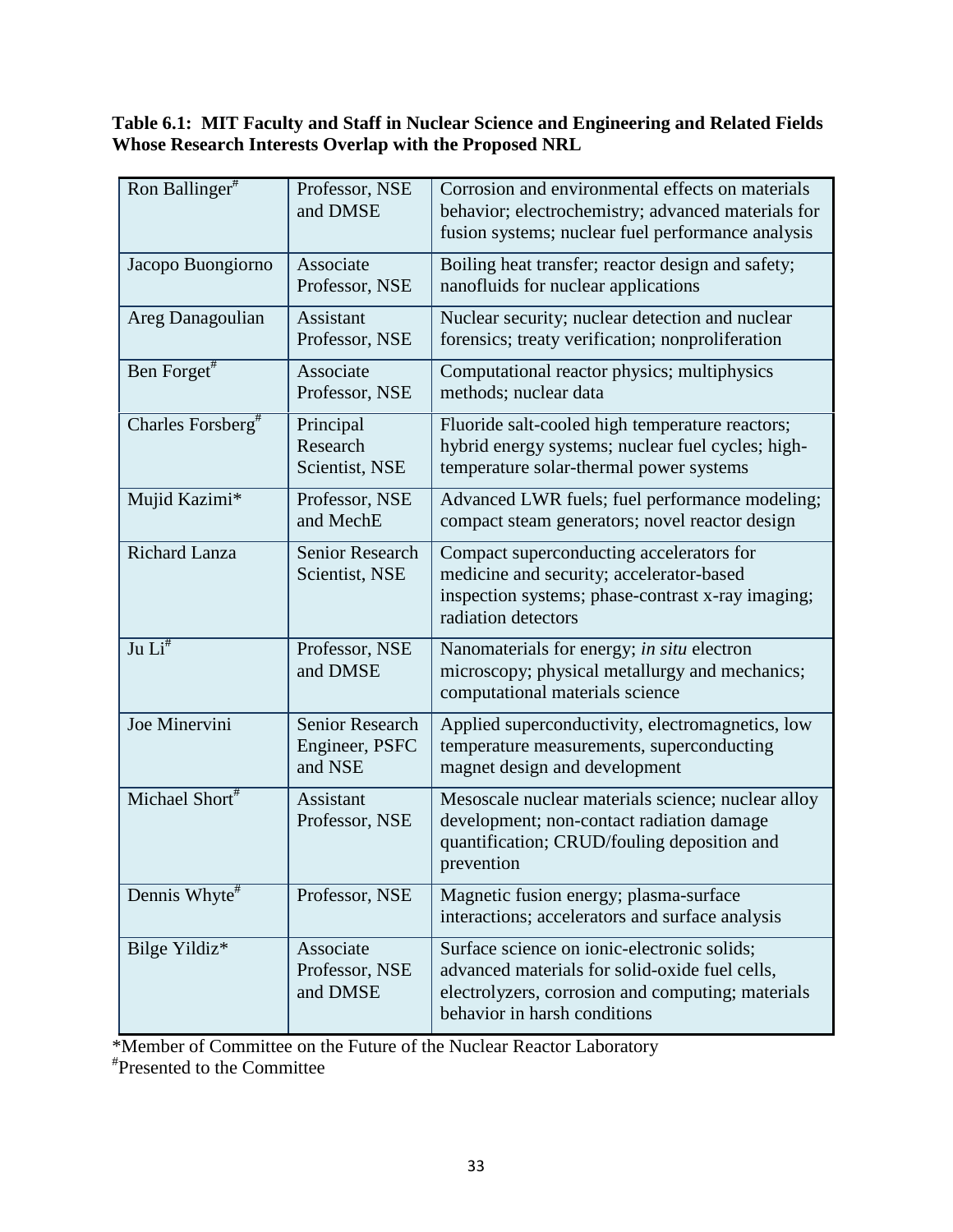**Table 6.2: Partial List of MIT Faculty and Staff in Fields Other than Nuclear Science and Engineering Whose Research Interests Overlap with NRL**

| Tonio Buonassisi               | Associate Professor,<br>Mechanical<br>Engineering          | Photovoltaics, predictive process<br>simulation, defects, multiscale<br>characterization, photoelectrochemistry |
|--------------------------------|------------------------------------------------------------|-----------------------------------------------------------------------------------------------------------------|
| Michael Demkowicz <sup>#</sup> | Associate Professor,<br><b>DMSE</b>                        | Computational materials science; structural<br>and environmental materials                                      |
| Mircea Dincă                   | Associate Professor,<br>Chemistry                          | Functional chemistry of inorganic and<br>metal-organic materials                                                |
| Rafael Jaramillo <sup>#</sup>  | <b>Assistant Professor,</b><br>DMSE (starting: $9/15$ )    | Energy materials; magnetism in solids,<br>oxides and chalcogenides                                              |
| <b>Yuriy Roman</b>             | <b>Assistant Professor,</b><br><b>Chemical Engineering</b> | Heterogeneous catalysis; materials design                                                                       |
| Yang Shao-Horn                 | Professor, Mechanical<br>Engineering                       | Electrochemical energy conversion and<br>storage technology; photoelectrocatalysis;<br>nanostructured materials |
| <b>Yogesh Surendranath</b>     | <b>Assistant Professor,</b><br>Chemistry                   | Interfacial chemistry of energy conversion                                                                      |

# Presented to the Committee

facility hinges on these multiple factors. For example, a highly coherent beam can track individual solid dislocations in space and time using lens-less imaging. Combining this capability with a radiation source such as the proposed proton cyclotron would create a powerful instrument for studying *in situ* radiation fatigue. This example also highlights the value of proximity in developing difficult experiments. MIT faculty are active synchrotron users, and have exciting ideas for how to address important materials problems using x-rays. However, we are handicapped relative to colleagues in places such as Stanford, Cornell and Chicago by the lack of a local facility. Challenging experiments are not well suited to the limited and irregular access time that is typical for synchrotron user facilities. A local x-ray facility with strong performance characteristics, combined with the ingenuity of the MIT community, would become a pioneer in x-ray materials characterization, similar to the role that the MIT reactor played in the history of neutron scattering.

#### **Professor Ju Li:**

MIT's materials research communities (DMSE, ChemE, MechE, NSE, BE, CEE, AeroAstro, Physics, Chemistry, etc.) will benefit tremendously from an on-campus bright x-ray source, neutron source, and proton/ion beam facility. Currently, while world-famous for materials research, MIT's materials characterization infrastructure leaves much to be desired. We lack high-end materials characterization tools. In my group, if we want to do aberration corrected TEM, we go to Brookhaven; for 3D atom probes, we go to Harvard; for environmental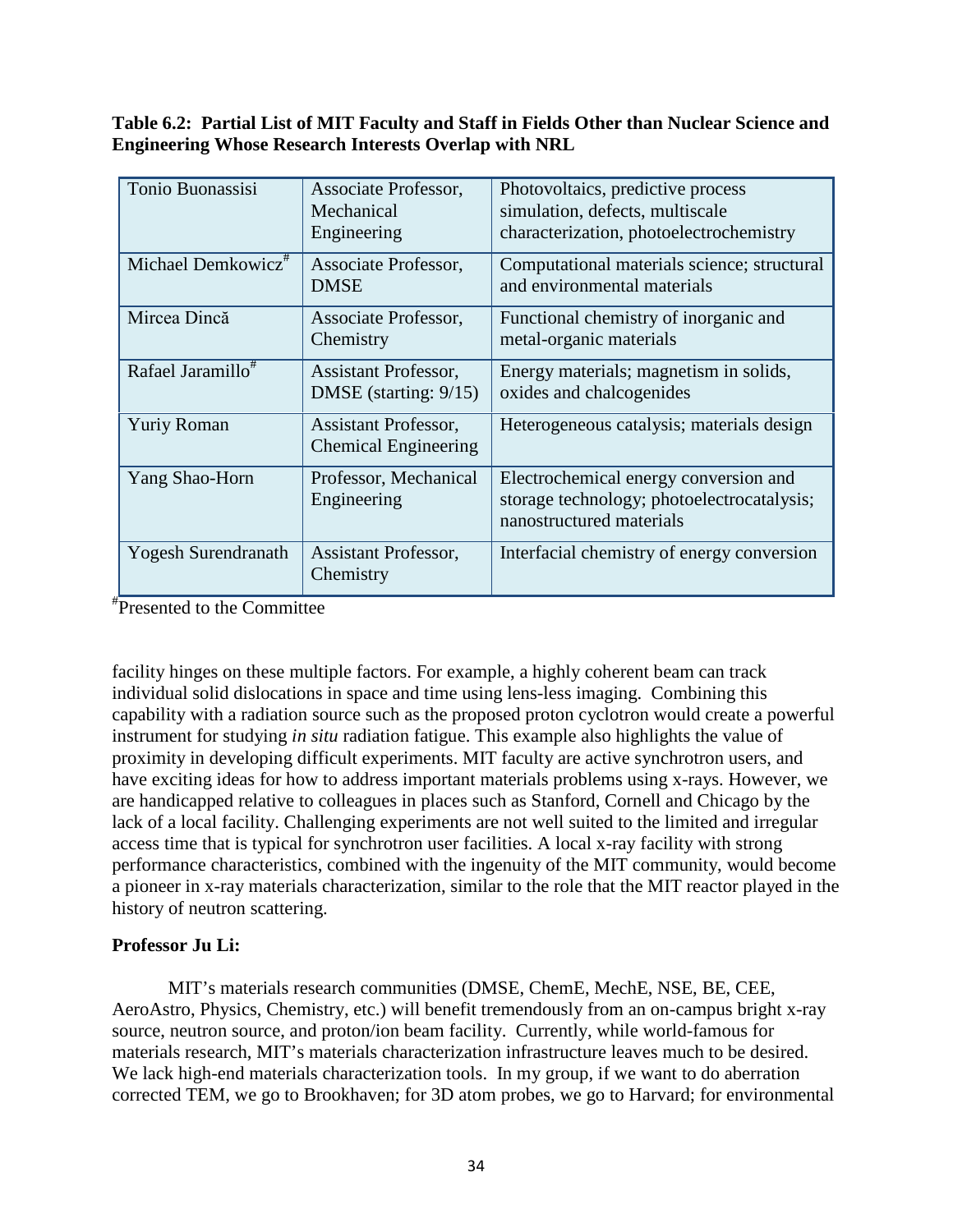TEM, we have to go to Brookhaven or even China. In three years, *MIT.nano* will definitely change some of that, but will only achieve parity. We will not have advantages over our peers (Harvard's CNS was launched in 2002; UPenn's Singh Center was launched in 2012). An oncampus bright x-ray source, neutron source, and ion beam would make MIT No.1 for materials characterization.

UC Berkeley has the Advanced Light Source (ALS), Stanford has the Stanford Synchrotron Radiation Lightsource (SSRL), and Cornell has the Cornell High Energy Synchrotron Source (CHESS), all within 2000 feet of their main campus. Competing with these peer institutions in materials research without a bright x-ray source is like fighting with one arm. To do one synchrotron experiment for 4 days, the burden of writing a user proposal to DOE, planning travel and accommodation, and then actually travelling to the facility adds 300% to the overall effort; moreover, the time latency can delay publication by  $\sim 6$  months. An on-campus bright x-ray source would put us on a par with Cornell, Berkeley and Stanford.

A bright neutron source would further tip the scales in our favor. Wolter mirrors can focus neutrons from the MIT Reactor by a factor of 100 and will make us truly unique in being able to do small-angle neutron scattering (SANS) on campus. Neutron scattering has high complementarity with x-rays, and SANS is especially good for investigating soft matter and materials with light elements or spin polarization. Implementing Wolter mirrors could indeed make MITR useful for material studies.

The compact superconducting cyclotron will produce high-energy ion beams for radiation materials science investigations that will complement the in-core neutron irradiation damage capability provided by MITR. This is critical for the development of new materials necessary for advanced nuclear reactors such as the TerraPower traveling-wave reactor funded by Bill Gates, and the thorium-fueled molten salt reactors currently under development in China.

There will be excellent complementarity between an on-campus bright x-ray source, a neutron source, a high-energy ion beam, and *MIT.nano*. These four facilities, located within 1000 feet of each other, will be much more potent than their linear sum. With the much lower latency in access, MIT students and researchers will truly have the infrastructure that will give them an edge over peer universities.

#### **Professor Michael Demkowicz:**

*On materials in extreme environments:* A facility for testing materials behavior at hundreds of dpa and with He and/or H co-implantation would carry significant interest for prototyping, screening, and assessing novel materials meant for service in extreme environments. Moreover, the work that has been done to date in this area shows that many materials exhibit surprising and non-intuitive behavior when driven so extremely far from equilibrium. Our current, near-equilibrium understanding of materials behavior is of limited utility in predicting the variety of novel responses that may be expected at extremely high doses and implanted impurity concentrations. A facility capable of investigating these phenomena would not only carry unique technological benefits: it would also break new ground in fundamental materials science issues, with attendant impact on fields as diverse as medicine, geology, and astrophysics.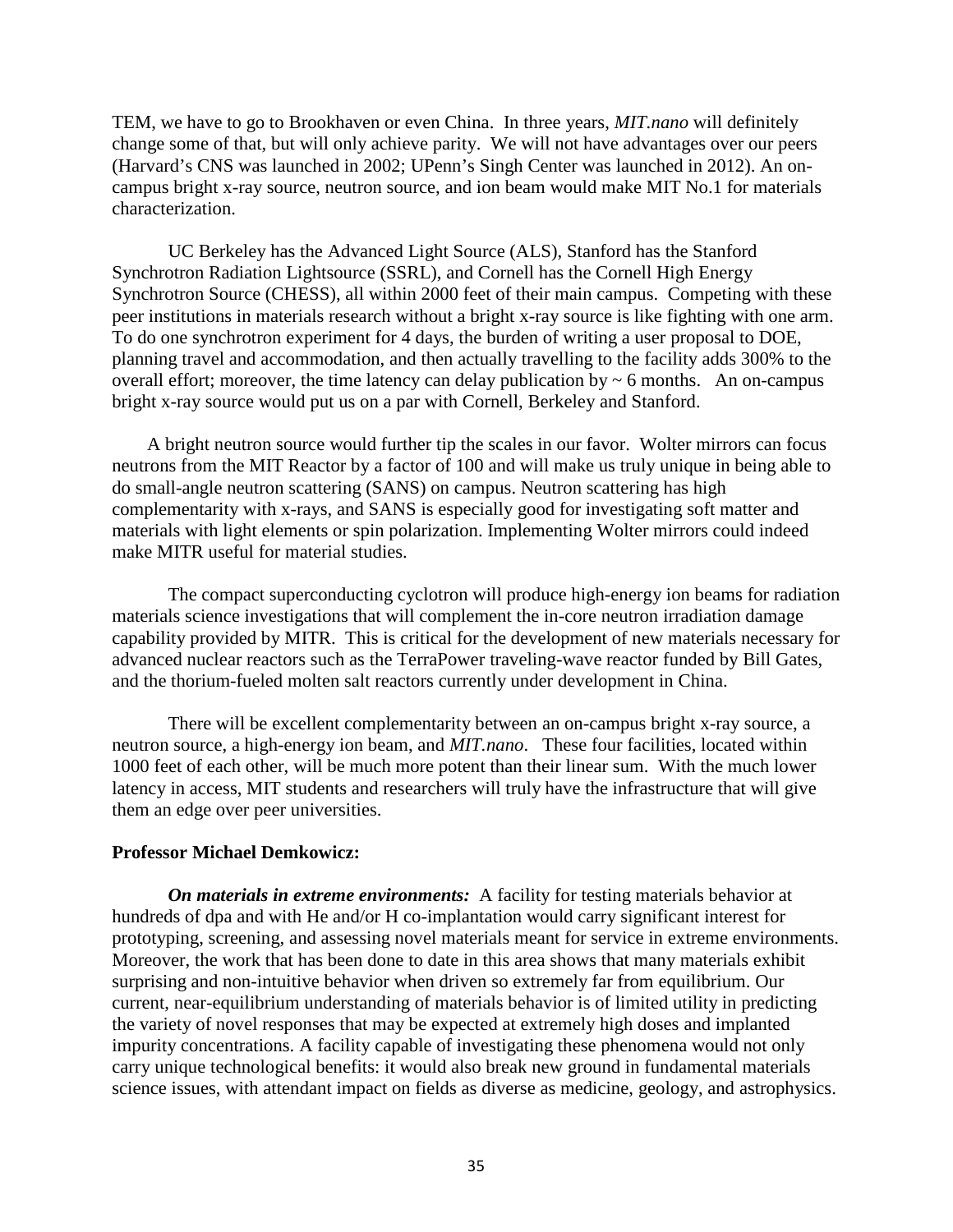*On neutron imaging:* X-ray scattering is the workhorse of current day-to-day, lab-scale materials characterization. Neutrons may be used in many of the same techniques that have been developed for x-rays, such as reflectometry, diffraction, and radiography. However, unlike x-rays, which interact with matter primarily through electrons, neutrons interact primarily with atomic nuclei. Thus, they provide complementary information to x-rays. For instance, while H and Li are almost undetectable using x-rays, they are easily detectible with neutrons. An on campus, easily accessible facility that enables routine neutron characterization of materials would give MIT a unique competitive edge in day-to-day materials characterization activities.

#### **Professor Michael Short:**

From my point of view, there is a great opportunity to realign some of the capabilities of NRL towards revolutionary advances in the field of nuclear materials for Gen IV fission and commercial fusion reactors. The creation of a sub-critical facility would enable the in-situ interrogation of simultaneous corrosion and irradiation, which are the major issues preventing the economic implementation of concepts like the lead fast reactor (LFR), which would otherwise be a front runner for both power production and waste burning.

In addition, the ability to insert major instrumentation into a sub-critical facility would propel one of my new research thrusts, radiation quantification by laser-induced surface acoustic waves, from the single-effect laboratory to the integrated materials study. The sub-critical facility would enable the investigation of dose-rate and environmental conditions on the accumulation of radiation damage, shifting the focus of this traditionally empirical field to a more mechanistic and fundamental understanding of the self-criticality and accumulation of mesoscale radiation damage.

Finally, this new reincarnation of the MIT-NRL would fit far better with planned major improvements at the PSFC, including the proposed 12MeV and 250MeV compact, superconducting proton cyclotrons. One of the largest issues in radiation materials science is the equivalency between charged particle and neutron irradiation, currently the subject of a major DOE integrated research program (IRP) headquartered at the University of Michigan. The combination of the high-dose-rate proton accelerators with the sub-critical facility at the NRL would make MIT the country's single capable facility for solving this problem in an integrated manner. Its effects will be wide and far reaching, as the standard practice in the community is to use heavy ions or protons as a surrogate for neutrons, without full justification of their comparative use.

The increased lab space, hot cell facilities, and auxiliary rooms for neutron imaging, ultrabright x-ray creation, and other characterization and interrogation techniques will add even more to the suite of tools required for serious radiation materials science. Some vital capabilities of major user facilities, such as the Brookhaven National lab's NSLS-II cyclotron and the Oak Ridge National Lab's Spallation Neutron Source (SNS), would then become available at the NRL. This would transform the NRL further into a world-class, multipurpose facility that through a combination of sponsored research and external user fees, could enhance and diversify its research portfolio.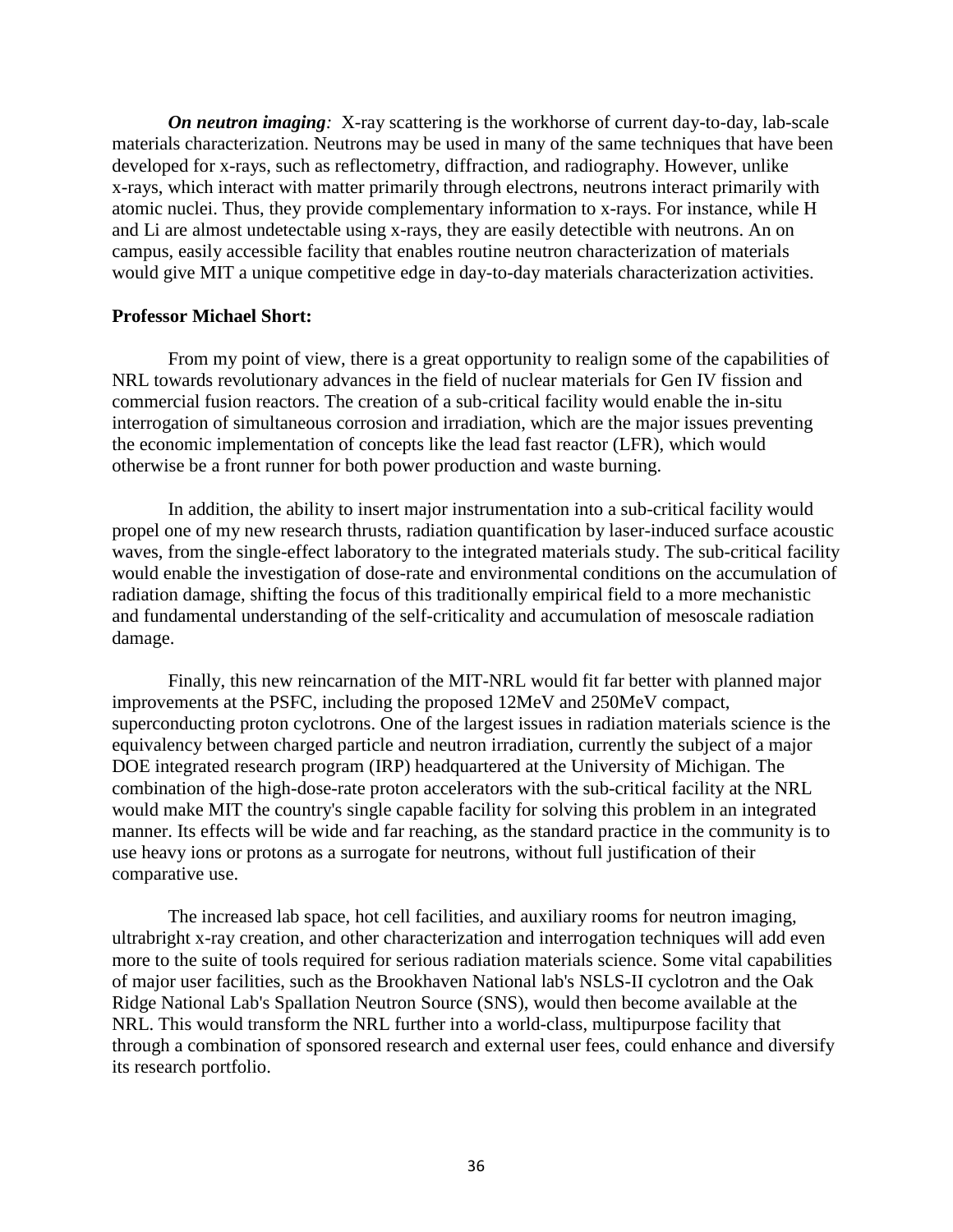#### **Dr. Zach Hartwig (with Professor Dennis Whyte and Dr. Richard Lanza):**

Incorporating accelerators into future plans for the NRL would provide enhanced research opportunities and extend the capability of MIT to advance a new vision for acceleratorbased nuclear and materials science. As discussed in several sections in this report, the proximity of an in-core neutron irradiation source with intermediate energy ion accelerators will enable MIT to investigate the unresolved question of fidelity between the material response to neutron and ion irradiation and to experimentally validate novel, higher efficiency approaches to accelerator-based irradiation experiments. One example of the synergy between MITR and ion accelerators involves understanding the effect of radiation damage on superconductivity in a new generation of high-temperature superconducting (HTS) materials. These materials are being considered for use in magnets within high-radiation environments such as nuclear fusion, highenergy physics, and medical isotope cyclotrons, where the ability to engineer radiation hard materials is critically important. The PSFC is pioneering new accelerator techniques for inducing ion and neutron radiation damage in HTS samples that may drastically decrease irradiation times, allowing for faster iteration in development of radiation-hard HTS magnet designs. MITR would provide the crucial ability to efficiently validate these new techniques with traditional in-core neutron irradiation all within the same facility. Additional advantages to MITR could be considered, such as the ability to perform in-situ ion beam analysis within the hot cells used for analysis of irradiated materials.

Intermediate energy ion accelerators (~30 MeV to ~250 MeV) at MIT would also extend current research capabilities and open up new frontiers in nuclear science and engineering to a university-scale facility. Such accelerators would enable research into new nuclear reactions and less common particles for active interrogation of smuggled special nuclear materials (SNM) at portals. For example, such machines can access high energy gamma and meson (pion, muon) production reactions, which can be used to research methods for highly penetrating interrogation of shielded SNM. The use of ultracompact superconducting cyclotrons for this purpose would allow the design of small, portable, and cost-effective systems to enhance nuclear security. Another important application would be to reproduce in the laboratory the extreme radiation conditions found in low Earth orbit to study the impact of space weather on satellite operation and lifetime. Intermediate energy ion accelerators can be used to simulate the effect of the high energy charged particles on satellite components, enabling research into the effects of radiation damage on sensitive microelectronics and assessment of radiation- hard circuitry designs. Testing new designs for inexpensive, compact dosimeters for general deployment on small satellites - such as the new generation of small microsatellites for telecommunications - would also be possible. The application of such intermediate energy accelerators to the analysis of materials from extreme environments, such as the plasma-facing components used in nuclear fusion devices, would be transformative, extending present-day analysis from the surface (~microns) to the bulk (~millimeters) and opening up new nuclear reaction channels for analysis. Finally, new techniques are being developed using ion implantation to customize surface curvatures with micron precision via targeted surface stress relaxation. This technique has a wide range of applications, including x-ray telescope gratings and mirrors, thin film optics engineering, and semiconductor manufacturing. Access to intermediate energy accelerators would enable higher precision curvature control and larger curvature corrections, which could lead to new applications.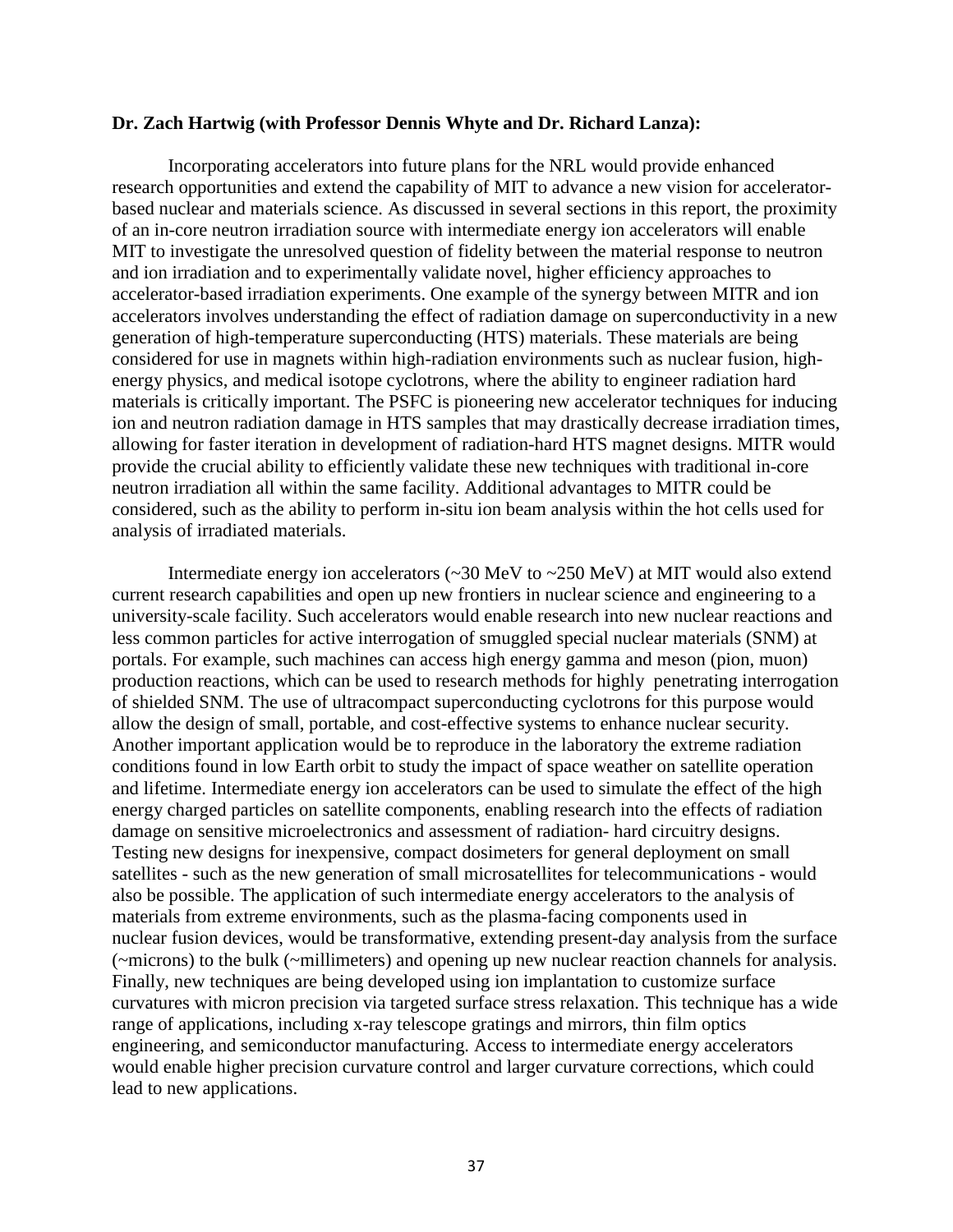#### **Professor Areg Danagoulian:**

The MITR is a highly versatile facility for performing research in reactor systems, material science, as well as in the development of neutron scattering instruments. The neutron beams provided by the reactor could be used to study detectors operating in high intensity environments. In addition to the reactor, acquisition of new particle accelerators and thus expansion of an already existing accelerator-based research effort will significantly boost NSE's research profile. Accelerators can produce particle beams with important applications in the field of nuclear security. Ion beams, in particular, can be applied to nuclear security, material science, and to such medical applications as isotope production and radiation oncology. The deuteron and proton beams can be used indirectly to trigger various nuclear reactions, which will result in the emission of monochromatic photons. These can be applied towards radiography, and active interrogation. A good illustration of such application is the Monochromatic Radiography program which is taking place at MIT-Bates, using a 3MeV RFQ deuteron accelerator. Also, threshold reactions from proton reactions produce angle-tuned monochromatic neutrons, which can be combined with (n,γ) reactions to produce highly sought monochromatic tunable gammas. At higher energies of >250MeV other exciting developments become possible, involving proton radiography, as well as production of muon and pion beams which can be instrumental in cargo security. Collaboration with industrial organizations which develop such accelerators will be important in the longer term. Radiation oncology relies on ion beams, where leveraging of the Bragg peak can significantly improve the efficiency of radiation therapy. Finally, the use of on-campus proton beams has been proposed by groups at Laboratory for Nuclear Science (LNS) to perform experiments of neutrino physics. This will create opportunities for collaboration between NSE and LNS not only in the usage of accelerators and detectors, but possibly also in a future program of accelerator physics.

Similar to ion beams, electron beams have been instrumental in enabling applications in nuclear security. 1-10MeV electron accelerators are used to produce intense bremsstrahlung photon sources which make part of radiographic and active interrogation techniques in cargo security applications. Such sources, combined with photofission, could enable fresh and spent fuel enrichment measurements via neutron multiplicity analysis. The Zero Knowledge Treaty Verification program currently hinges on the use of the 3MeV Van De Graaff accelerator at High Voltage Research Lab (HVRL). As the future of the "Albany corridor" takes shape, it is important to include the electron accelerators in the mix of tools that could drastically empower the field of nuclear security.

Efforts are presently underway to strengthen on-campus accelerator capabilities, including the renovation of current facilities, refurbishment of existing accelerators, and the acquisition of new, higher energy machines.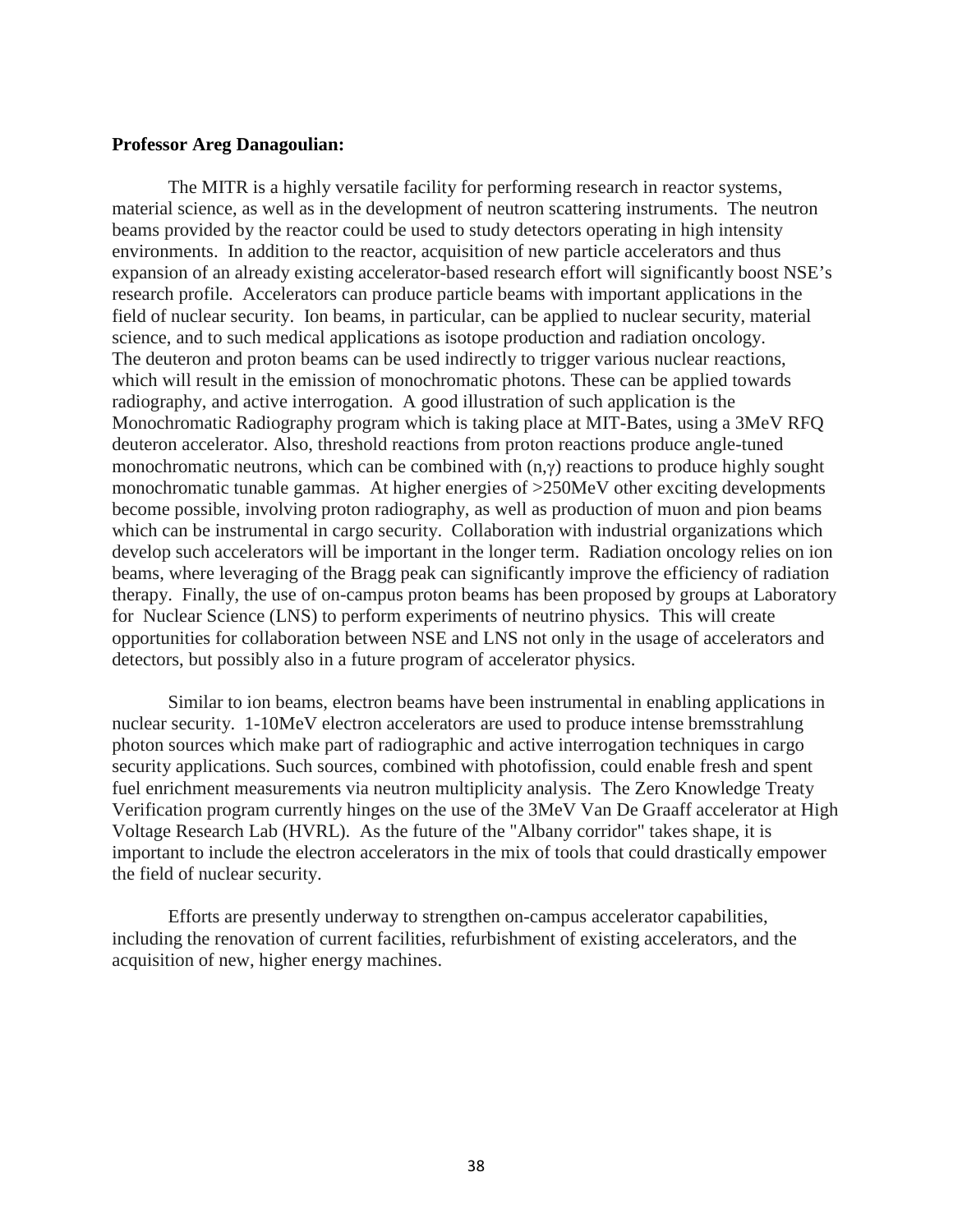#### **Dr. Charles Forsberg:**

The unique capability of the MITR is to conduct small-scale first-generation irradiation experiments such as materials in 700°C salt. The shutdown of various reactors at national laboratories has resulted in a system where the U.S. has in terms of in-core loops the MITR and two high-performance materials test reactors. From a national perspective the ability to conduct such small-scale experiments is essential to help provide the data that will determine if larger, more capable, and much more expensive experiments should be done in large test machines. The MITR experiments also provide the early irradiation learning curve that improves the likelihood of success of experiments in the larger test reactors.

There is discussion of fast flux testing capability with 100 to 200 dpa capabilities. As a point of reference, the Terrapower once-through fast reactor ultimately wants clad materials to withstand up to 550 dpa, which may be achieved by the proposed proton cyclotron with adequate current and irradiation time. If one can get to these levels, then I suspect Terrapower may become a supporter and it would powerfully strengthen the case to DOE for such capabilities including the nonproliferation groups in DOE. A once-through fuel cycle running on natural or depleted uranium is far cheaper than the traditional fast reactor fuel cycle so the Terrapower goal is about both vision (nonproliferation) and the economics requirement. Today there are only two transformative reactors on the table: (1) the FHR with baseload reactor core operations and variable electricity output, and (2) Terrapower with a once-through fuel cycle using cheap depleted uranium 30 times more efficiently than an LWR.

The MITR is uniquely able to install a subcritical facility—this, again, is the consequence of shutdown over the last several decades of various test reactors at DOE sites. That capability becomes a national asset for a serious development program for salt cooled reactors but is also a unique capability for several advanced reactors.

#### **Professor Jacopo Buongiorno:**

The technology of micro/nano-engineered surfaces for enhancement of safety and economics of LWRs, which is being developed in NSE, consists in engineering the surface of the fuel cladding to enhance boiling and quenching heat transfer. Data generated at MIT have shown that engineered micro/nano structures on the boiling surface can produce very large enhancements of the Critical Heat Flux (by as much as ∼100%) and Leidenfrost, or quenching, temperature (by as much as ∼150°C). The features that enable such effects are capillary wicking, obtained through a combination of hydrophilicity and porosity, and surface roughness, engineered at the nano- and micro-scale. There are major opportunities for power uprates and increased safety in LWR plants, where CHF and quenching determine the thermal margins during normal operation and loss of coolant accidents, respectively. However, several gaps exist on the path to commercialization: (i) the performance of the engineered surfaces must be confirmed in CHF and quenching tests at prototypical reactor conditions (i.e., full reactor pressure, temperature, flow rates); (ii), durability of these surface structures in the aggressive reactor core environment must be demonstrated; (iii) costs added to the fabrication of fuel rods must be minimal; (iv) a licensing framework for use of the engineered surfaces in reactors must be developed. Item (ii) is particularly challenging given the intense neutron/gamma radiation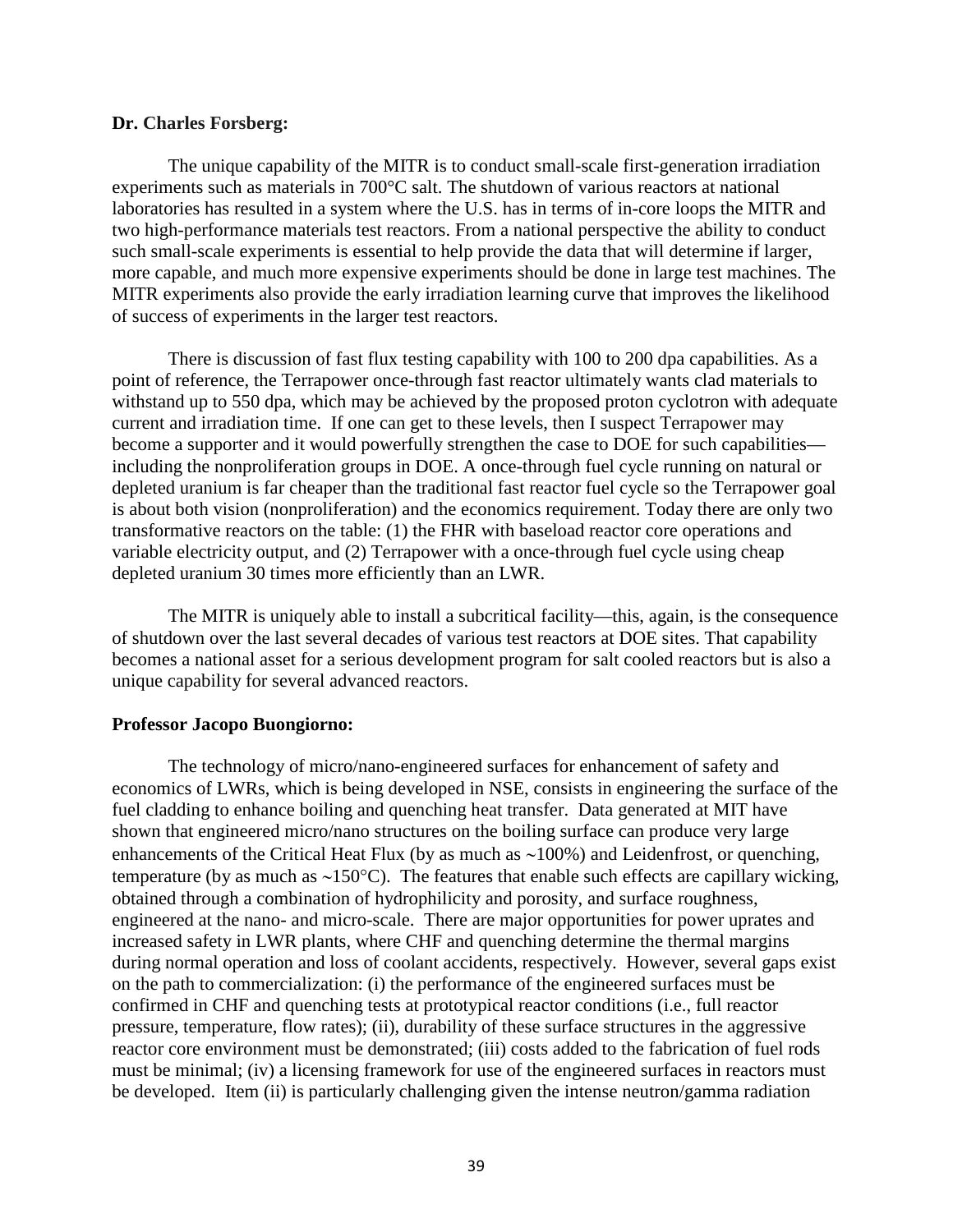fields and complex chemistry (e.g. boric acid, lithium hydroxide, zinc acetate, zinc oxide, noble metals, products of radiolysis) present in LWR cores. The MITR can play an essential role here given its capabilities to accommodate in-core loops that simulate LWR chemistry and radiation.

### **Professor Ronald Ballinger:**

The study of materials in radiation environments is critical for improving the reliability of modern thermal fission reactors, the development of next generation thermal fission reactors, the development of fast fission reactors, advanced medical and non-destructive evaluation techniques, and the eventual development fusion reactors. The ability to test fission and fusion relevant materials in environments with high neutron fluxes is limited to research reactors, high energy accelerator based techniques such as spallation and D-T target fusion. However, these methods induce radiation damage at similar or lower rates than the power reactors themselves. Since most materials in reactors and fusion applications must have lifetimes of several tens of years or greater, the development of new methods of testing materials with high neutron or neutron-like damage rates will greatly benefit the field of nuclear material science in that, done properly, accelerated damage rates can allow exploration of dpa regimes at end of life in shorter times. We have proposed a novel accelerator-based materials test facility (MTF) for simulating bulk radiation damage in material up to ∼1 mm thick. Neutron radiation damage is simulated by inducing displacement damage with high energy protons.[†](#page-39-0) The MTF will use superconducting cyclotrons to accelerate two beams; helium and protons. Protons can be used to simulate neutron damage, provided that the Coulombic interaction is taken into account as needed to correlate with an equivalent level of neutron damage. Protons can be accelerated in a compact, superconducting cyclotron to high energies. The companion helium beam allows for the uniform implantation of helium to simulate a second materials damage effect that occurs in nuclear reactors. Independent control of the He/dpa ration can thus be achieved. There will be good complementarities between the capabilities of this accelerator-based test facility and the x-ray and neutron sources proposed for the upgraded MIT NRL. Other important capabilities of the MIT Reactor include the ability to conduct environmental corrosion and chemistry studies in LWR environments. For these types of studies an upgrade of the capabilities in this area, especially in the hot/cell materials handling/PIE area, is critical, and indeed is critical for any future irradiation studies at the reactor.

<span id="page-39-0"></span> <sup>†</sup> See Appendix D.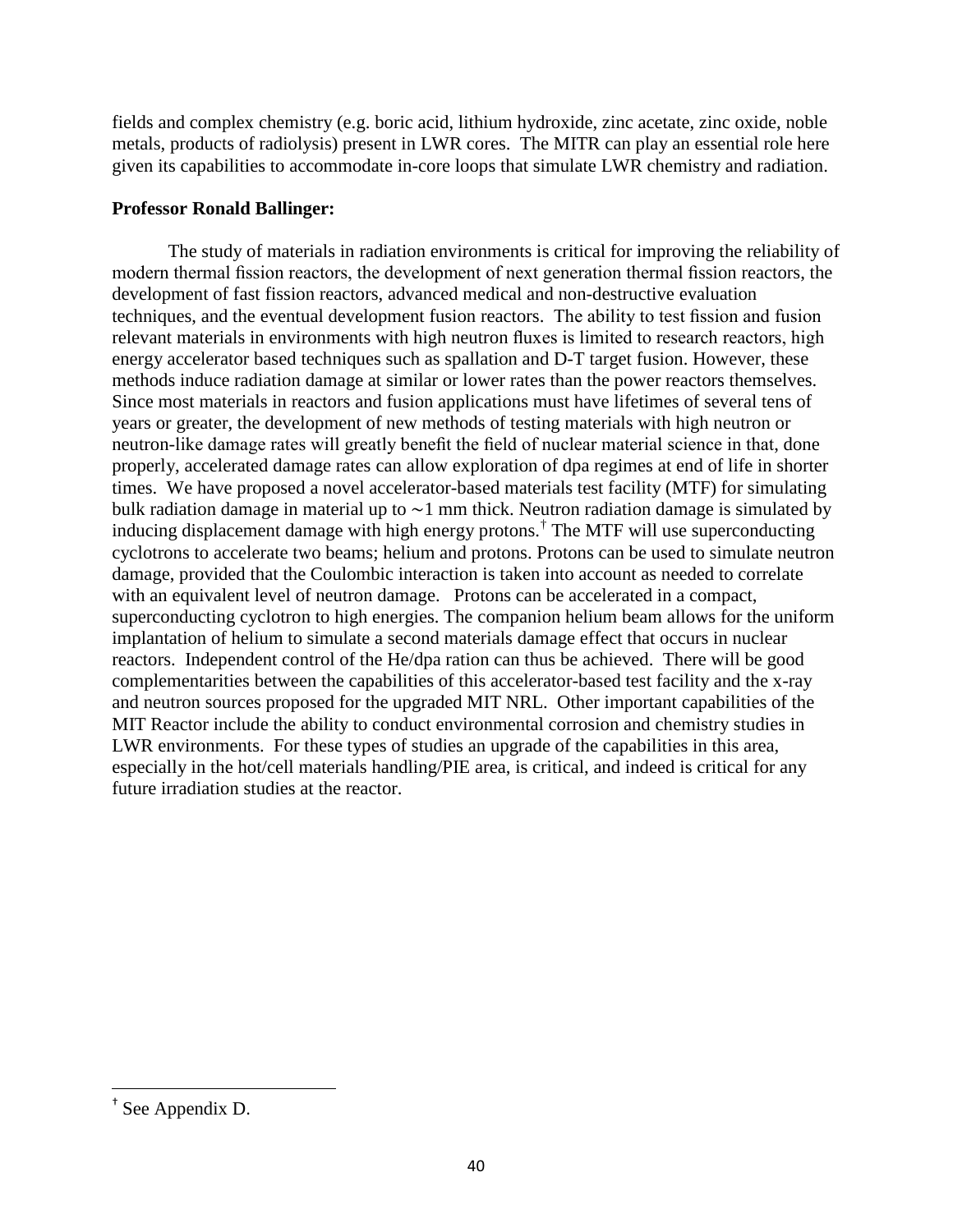#### **7. Strategic Considerations**

#### *Stewardship Responsibility*

The NRL, as we envision it, has the potential to become a significant and unique national resource and will require resources commensurate with that mission. In the late 1990s, the National Research Council (NRC) tasked a committee to study various models for planning, operating and supporting major materials research facilities. The study goal was to identify a model that would be effective during the anticipated evolution of the respective user communities and their interests, as well as recognizing the financial constraints and missions of the federal agencies that support research facilities. The NRC committee recognized that a multidisciplinary facility has two components: the core of the facility and the individual experimental units that used the facility. Historically there had been a range of approaches for funding the core facility, from models in which funding was based on dispersed sources to models where a single agency assumed the primary financial steward role. The models involving dispersed sources could include access fees (or user fees) levied on each user, or models in which multiple agencies, or multiple programs within a single agency shared the funding responsibility. After thorough consideration, the dispersed-sources models for core facility funding were rejected in favor of a model where there was a single steward agency for the core facility. In order to promote the optimal development and use of the individual experimental units (such as neutron beamlines on a reactor) based on the core facility, the steward agency would be expected to develop cooperative partnerships with other funding entities. Thus the Cooperative Stewardship Model was introduced in the NRC report<sup>[6](#page-57-5)</sup> of this study published in 1999.

The Cooperative Stewardship Model was designed for facilities generally larger than the NRL, such as storage ring x-ray sources or neutron sources with many users whose research was supported by different agencies in addition to the agency (usually the Department of Energy or the National Science Foundation) that was the steward of the facility. However, the present Committee believes that the model provides an appropriate framework to develop the NRL into the facility that we envision. Responsibility for the core facility would reside with the steward agency. Responsibility for the experimental components, including training and support of new users, could reside with the steward and it could also reside with the sponsors of the experimental units---the partners---which could be either other government agencies or organizations in the private sector. For the NRL, the Department of Energy (DOE) has long provided support in the form of fuel for the MITR and more recently for some system upgrades. The DOE's mission to address US nuclear energy needs makes it the logical steward agency.

As discussed within Sections 2 and 3, MITR attributes make it uniquely capable among university research reactors for meeting irradiation testing needs of DOE and of the US nuclear enterprise, allowing it to successfully address diverse irradiation testing needs for the existing fleet and DOE advanced reactor programs. The NRL's demonstrated experimental and training capabilities, its experienced and knowledgeable staff, and flexible, easy-to-access irradiation and PIE facilities are unique, making it a lower cost option not available elsewhere. Given the limited number of current US high-performance irradiation facilities and the enhanced capabilities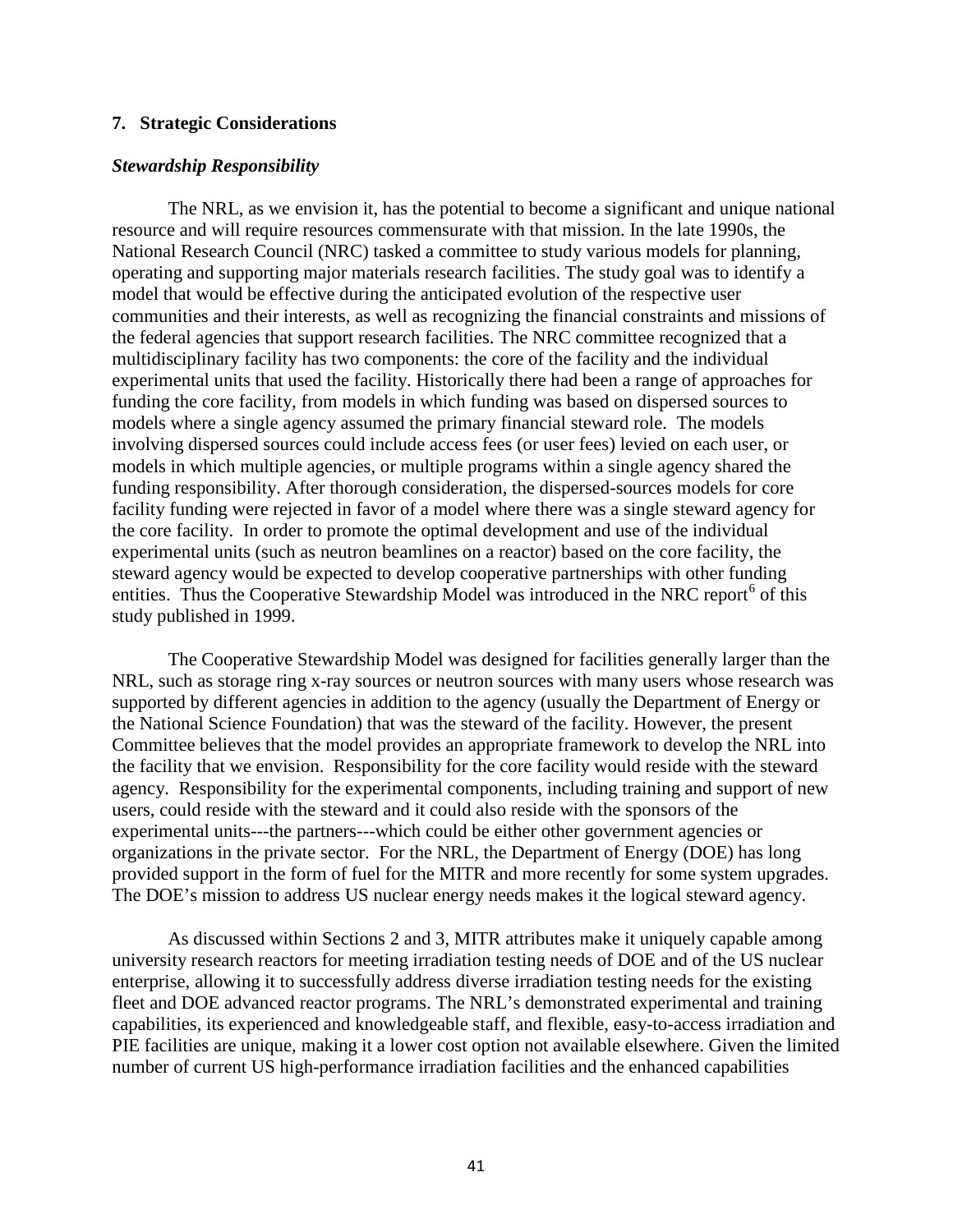envisioned within this report that will expand the NRL customer base, DOE's mission dictates that this agency assume the stewardship role for the enhanced NRL proposed within this report.

We believe that DOE's stewardship role might be most effectively accomplished with the DOE Office of Nuclear Energy as the steward, and the Office of Science as a major partner. Other partner agencies might include the National Nuclear Security Administration (NNSA), the Department of Defense, the Department of Homeland Security and the National Science Foundation.

**Finding 7:** *The NRC Cooperative Stewardship Model is an excellent approach for DOE-NE leadership in realizing the new vision for the NRL, together with a number or partners with strong interest in nuclear materials.*

#### *Serving a National User Community*

 Section 6 describes the interest in the proposed new vision for the NRL reported to the Committee by a substantial number of MIT faculty. This interest is critically important for the MIT administration to support the proposed new developments, particularly financing of the new space which will be required. If DOE-NE is to assume the stewardship role discussed above, it is equally important that there be a substantial external (to MIT) national user community with strong interest in studying the properties of nuclear materials with the unique proton, x-ray and neutron methods described in Section 5. This Committee is confident that such a community exists based on its experience with the NSUF user program, the substantial user community at the Michigan Ion Beam laboratory, and the participants in DOE programs on fuels and materials, as well as the Committee's knowledge of industry interests. It will be important for the success of this initiative at NRL that a significant outreach effort be undertaken to better characterize this national community, to better understand their infrastructure needs, and to engage them in developing the optimal conceptual designs for the new facilities.

#### *Choices for the Future*

The Charge to this Committee focused on developing a "*vision for future MIT leadership in nuclear technology R&D and education"* and the Committee is very enthusiastic about the vision that has emerged. The Committee was not requested to consider the option of shutting down the MITR and terminating the NRL mission, and perhaps there are other alternatives that will also emerge as the MIT administration considers the situation. The cost of implementing the vision proposed in this report will be significant. We note, however, that every alternative will have substantial cost—for example, the decommission of the MITR will likely cost \$40M or more. Developing a concrete understanding of the costs and the benefits of each potential option for the future will greatly improve the decision process.

### *Other Considerations*

*Accelerator Technology at MIT.* The Committee recognized that the development of accelerator technology at MIT is currently dispersed across a number of small programs within the NRL, the PSFC, the Laboratory for Nuclear Science (LNS), and the Physics Department.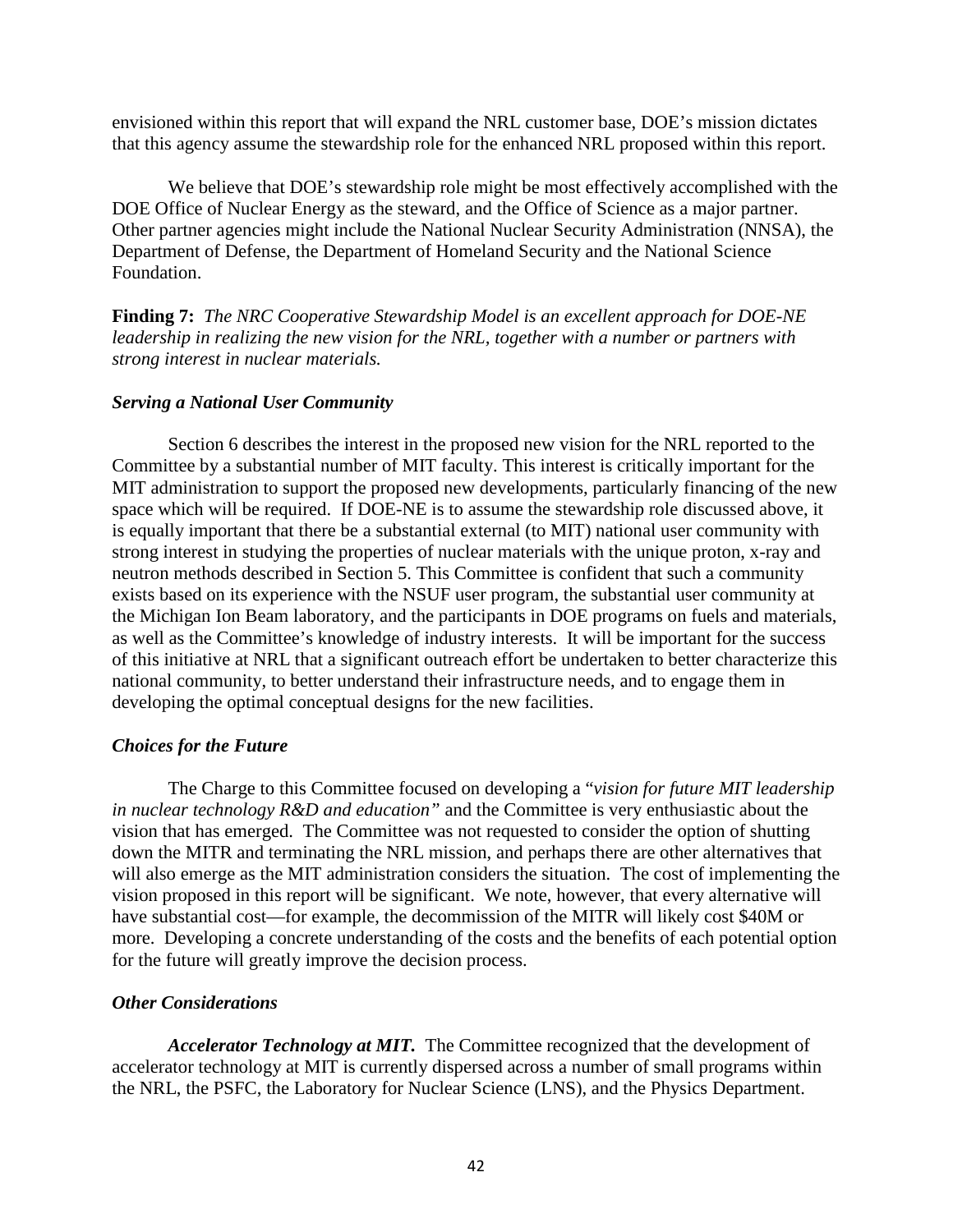There are 15 faculty in the Department of Physics who conduct research in experimental nuclear and particle physics. Particle accelerators are essential tools for their research. Recently, a concentration in accelerator physics has been established in the MIT undergraduate physics. New on-campus accelerators would be a significant educational resource for the Physics Department providing unique capabilities to educate and train MIT students and young researchers.

**Finding 8:** *There are significant opportunities for collaboration and integration among laboratories (NRL, PSFC, and LNS) and between departments (NSE and Physics) in developing new accelerator capabilities. New accelerators on the MIT campus would provide important new opportunities for research and education. NRL leadership could help achieve broad multidisciplinary impact.*

*Development of the Northwest Sector.* Finally, the Committee became aware of the issues surrounding the Northwest campus area, which comprises nearly 10 acres of prime Cambridge real estate. Historically this area supported the development of medium-scale physical facilities such as the nuclear reactor, the Alcator tokamak, and high-field magnets, and it continues to provide the principal laboratory space for NSE faculty and students. This area is greatly in need of revitalization, but represents an enormous asset to MIT if properly developed to meet future needs.

**Finding 9:** *The Northwest campus/Albany Street area has the potential to become a new center for medium-scale experimental physical science facilities on campus.*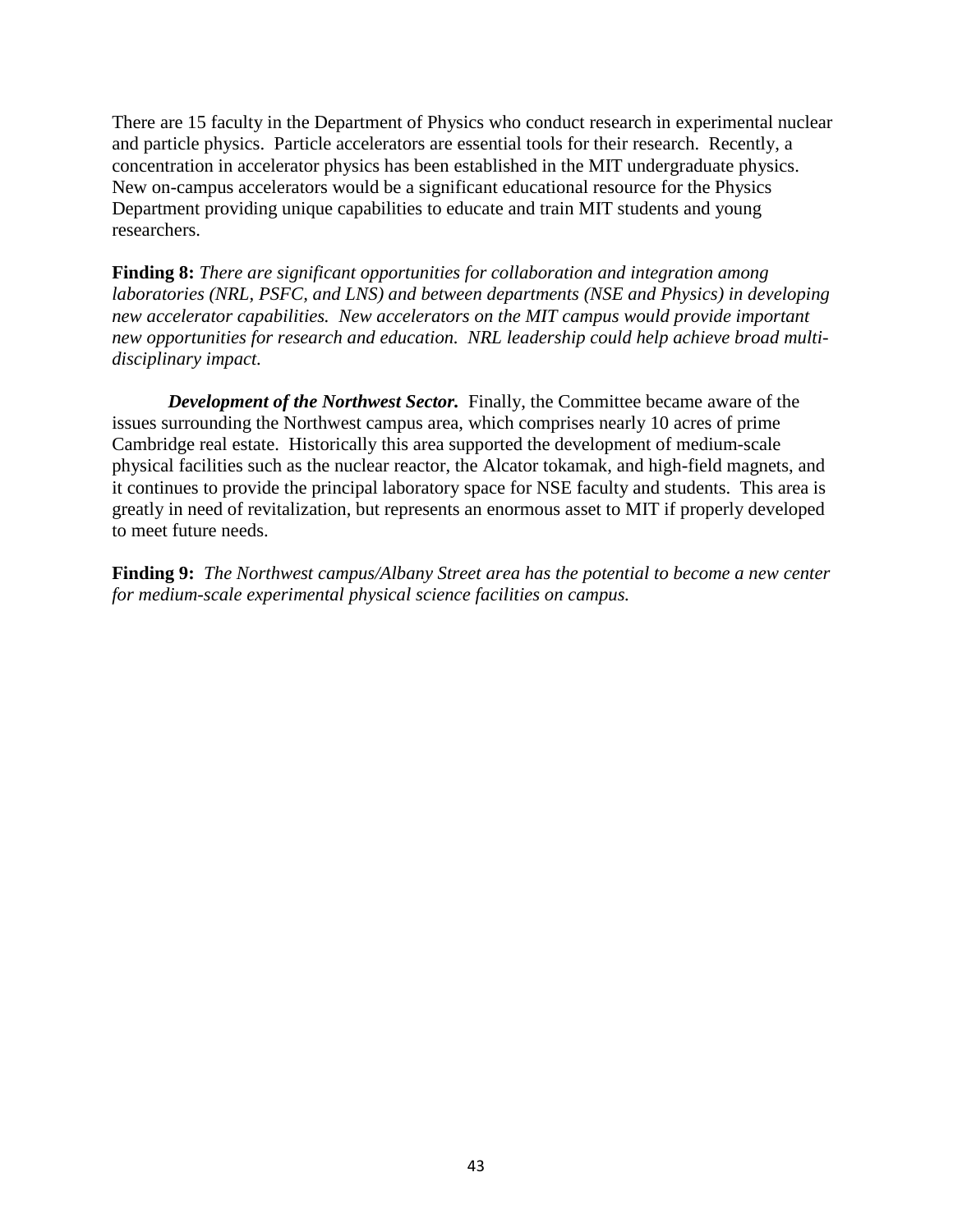#### **Recommendations**

The above findings lead to the following three main recommendations concerning the future of the MIT NRL:

**Recommendation 1**: The MITR should continue to operate and the in-core research program be sustained in the near term.

**Recommendation 2**: MIT should develop a strategy to realize the new vision for the NRL described in this report to create a world-leading center for radiation materials science within 3 to 5 years. The Committee anticipates that MIT will need to advocate strongly with potential sponsors and perhaps consider novel funding models.

The new NRL complex would integrate key elements: (a) incremental improvements to the reactor's experimental program, including new instrumentation and control capabilities, expanded hot-cell capability, and a new sub-critical facility, to enhance the reactor's role in supporting current and advanced reactor development efforts; and (b) new accelerator-based methods for creating high damage levels in materials together with in-situ x-ray and neutron interrogation methods and supporting laboratories and facilities.

**Recommendation 3:** As MIT develops plans for the future of the Northwest campus, it should explore the broader opportunities for revitalizing this sector that could build on this new vision for the NRL.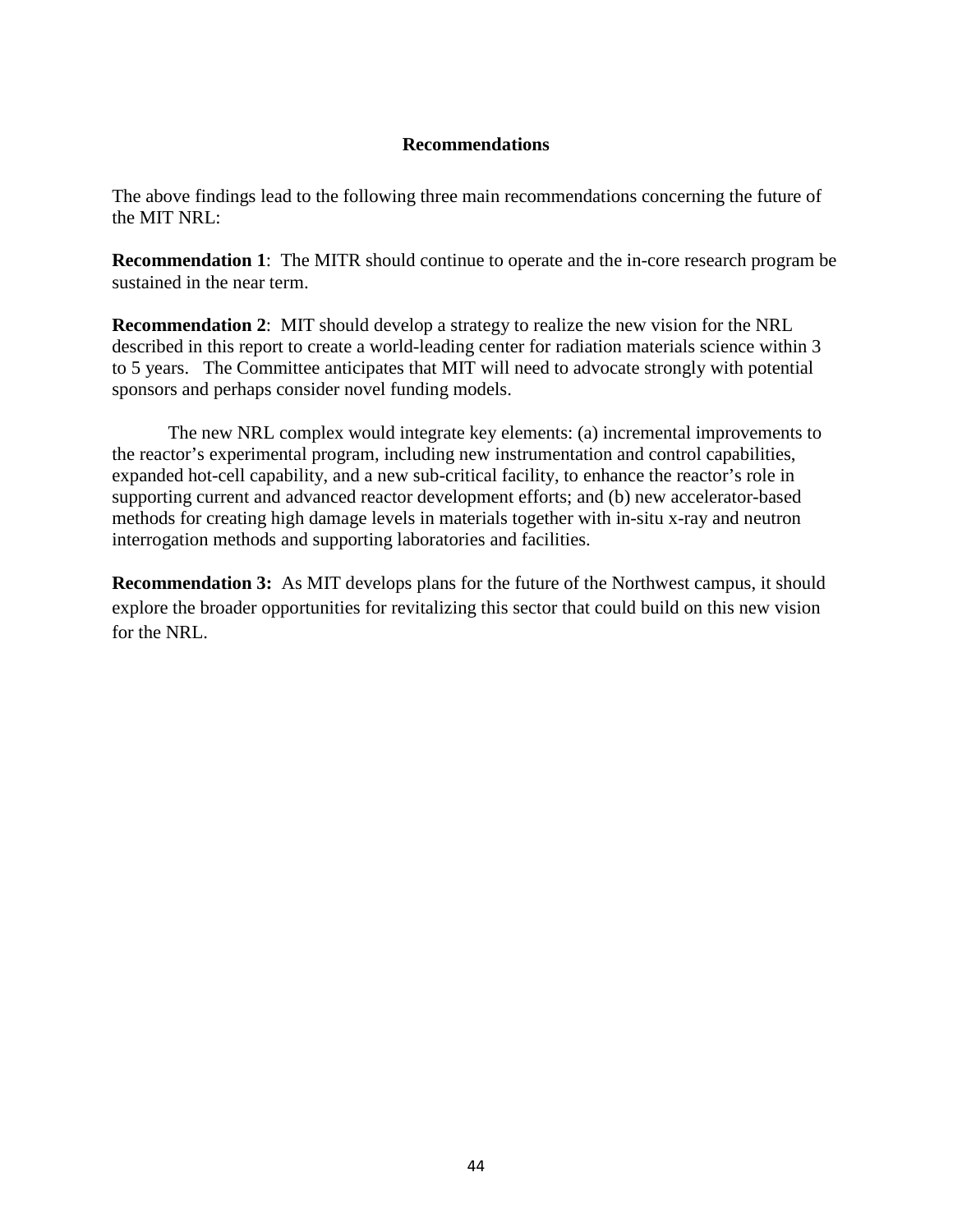| <b>Acronyms and Abbreviations</b> |                                                         |  |
|-----------------------------------|---------------------------------------------------------|--|
| <b>ALS</b>                        | <b>Advanced Light Source (Berkeley)</b>                 |  |
| <b>ANL</b>                        | <b>Argonne National Laboratory</b>                      |  |
| <b>APS</b>                        | <b>Advanced Photon Source</b>                           |  |
| <b>ATR-NSUF</b>                   | Advanced Test Reactor National Scientific User Facility |  |
| <b>BNL</b>                        | <b>Brookhaven National Laboratory</b>                   |  |
| <b>CANES</b>                      | <b>Center for Advanced Nuclear Energy Systems</b>       |  |
| <b>CEA</b>                        | French Atomic Energy Agency                             |  |
| <b>CHESS</b>                      | Cornell High Energy Synchrotron Source                  |  |
| <b>CNS</b>                        | Center for Nanoscale System (Harvard)                   |  |
| <b>DCPD</b>                       | Direct-Current Potential-Drop                           |  |
| <b>DMSE</b>                       | Department of Materials Science and Engineering         |  |
| <b>DOE</b>                        | Department of Energy                                    |  |
| <b>DOE-NE</b>                     | Department of Energy, Office of Nuclear Energy          |  |
| <b>ED</b>                         | <b>Energy Dispersive X-ray Spectroscopy</b>             |  |
| <b>EPRI</b>                       | <b>Electric Power Research Institute</b>                |  |
| <b>FHR</b>                        | Fluoride Salt-Cooled High-Temperature Reactor           |  |
| <b>HBWR</b>                       | Halden Boiling Water Reactor                            |  |
| <b>HEU</b>                        | High-Enrichment Uranium                                 |  |
| <b>HTS</b>                        | High-Temperature Superconducting Materials              |  |
| <b>HVRL</b>                       | High Voltage Research Lab                               |  |
| <b>ICS</b>                        | <b>Inverse Compton Scattering</b>                       |  |
| <b>ICSA</b>                       | In-Core Sample Assembly                                 |  |
| <b>INL</b>                        | Idaho National Laboratory                               |  |
| <b>IRP</b>                        | <b>DOE</b> Integrated Research Program                  |  |
| <b>LNS</b>                        | Laboratory for Nuclear Science                          |  |
| <b>LBNL</b>                       | Lawrence Berkeley National Laboratory                   |  |
| <b>LCLS</b>                       | Linac Coherent Light Source                             |  |
| <b>LEU</b>                        | Low-Enrichment Uranium                                  |  |
| <b>LFR</b>                        | <b>Lead Fast Reactor</b>                                |  |
| <b>LNS</b>                        | <b>Laboratory for Nuclear Science</b>                   |  |
| <b>LVDT</b>                       | Linear Variable Differential Transformer                |  |
| <b>LWR</b>                        | <b>Light Water Reactor</b>                              |  |
| <b>MITR</b>                       | <b>MIT Research Reactor</b>                             |  |
| <b>MOX</b>                        | Mixed Oxide                                             |  |
| <b>MRF</b>                        | <b>Materials Test Facility</b>                          |  |
| <b>MTR</b>                        | <b>Material Test Reactor</b>                            |  |
| <b>NASA</b>                       | National Aeronautics and Space Administration           |  |
| <b>NEET</b>                       | (DOE) Nuclear Engineering Enabling Technology           |  |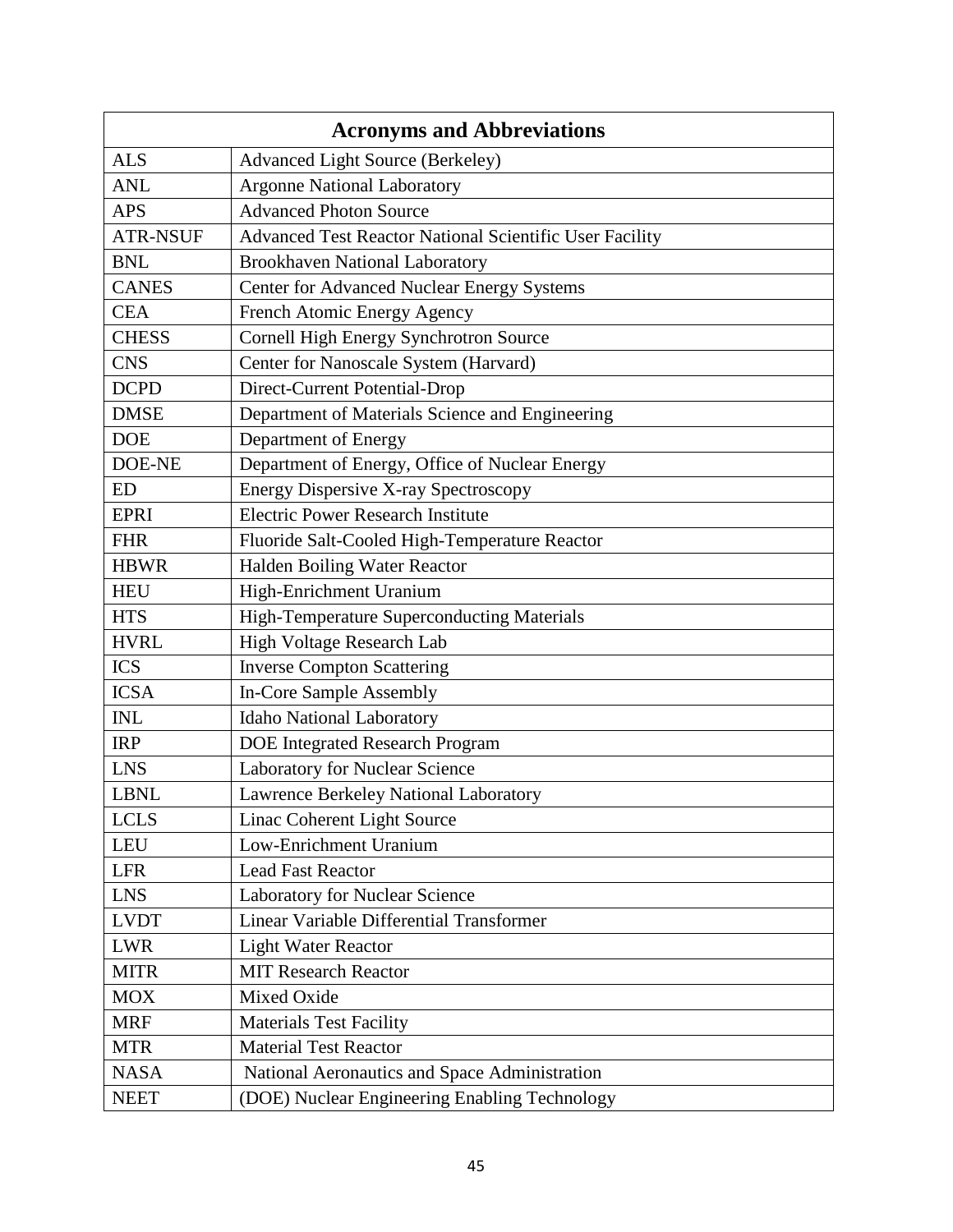| <b>NIST</b>  | National Institute of Standards and Technology    |
|--------------|---------------------------------------------------|
| <b>NNSA</b>  | <b>National Nuclear Security Administration</b>   |
| <b>NRC</b>   | <b>National Research Council</b>                  |
| <b>NRL</b>   | <b>Nuclear Reactor Laboratory</b>                 |
| <b>NSE</b>   | Nuclear Science and Engineering Department        |
| <b>NSLS</b>  | National Synchrotron Light Source                 |
| <b>ORNL</b>  | Oak Ridge National Laboratory                     |
| <b>PSFC</b>  | Plasma Science and Fusion Center                  |
| PIE          | Post-Irradiation Examination                      |
| <b>SANS</b>  | <b>Small-Angle Neutron Scattering</b>             |
| <b>SEM</b>   | <b>Scanning Electron Microscope</b>               |
|              |                                                   |
| <b>SNM</b>   | <b>Special Nuclear Material</b>                   |
| <b>SPDG</b>  | <b>Self-Powered Gamma Detectors</b>               |
| <b>SPND</b>  | <b>Self-Powered Neutron Detectors</b>             |
| <b>SSRL</b>  | <b>Stanford Synchrotron Radiation Lightsource</b> |
| <b>TRISO</b> | Tristructural-Isotropic Fuel                      |
| <b>TRU</b>   | <b>Transuranic Elements</b>                       |
| <b>UCB</b>   | University of California at Berkeley              |
| <b>ULTRA</b> | <b>Ultrasonic Transducers Irradiation Test</b>    |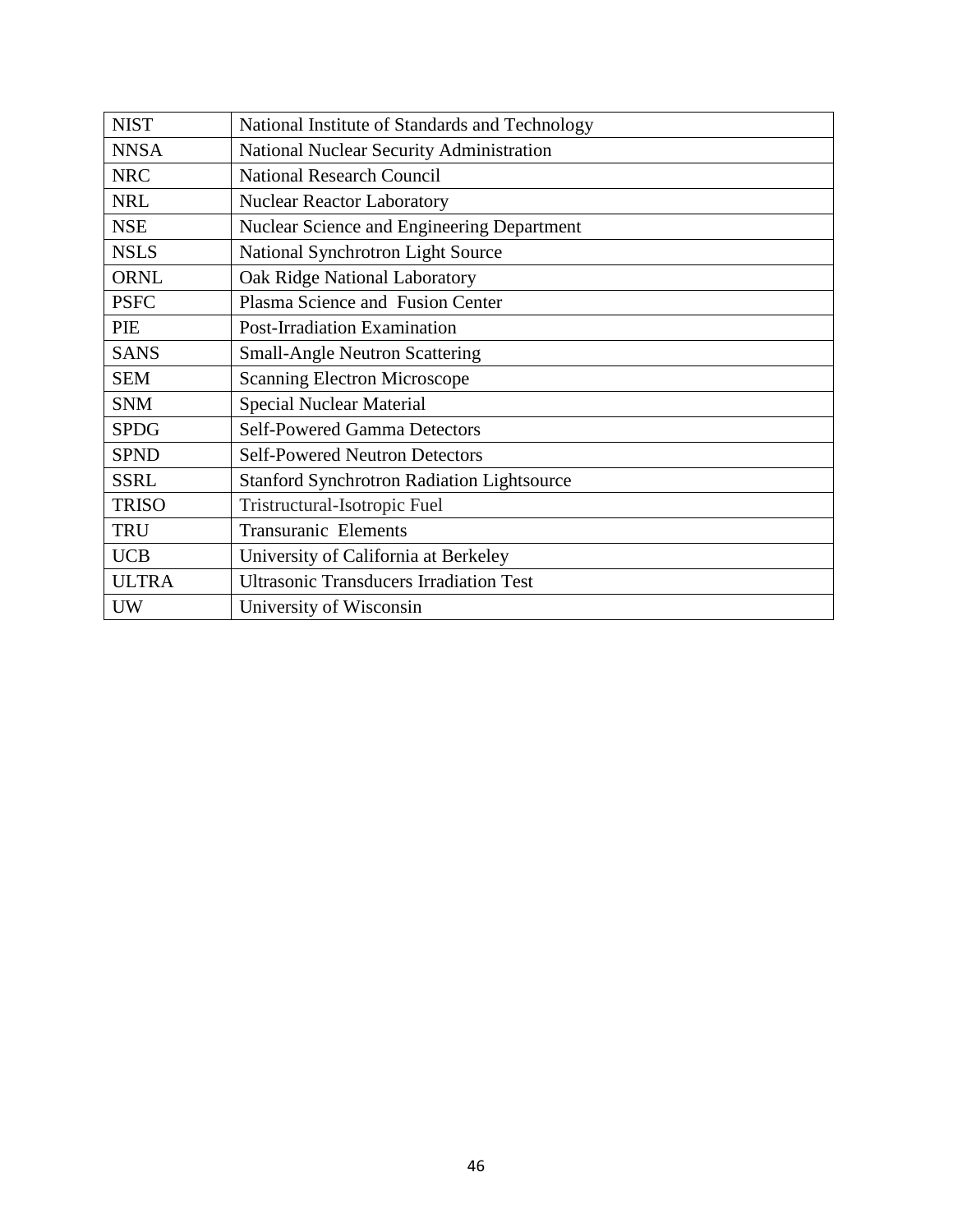## **Appendix A**

### **Charge to the Committee on the Future of the MIT Reactor**

Today the research being undertaken at the reactor is excellent and covers a range of current interests, but the total research volume is not large (about \$4M), and the participation of MIT faculty is limited. Commercial revenues and reactor usage charges recover only about half of the reactor's operation expense, with the remainder supported by Institute overhead.

In light of this situation, the committee should consider the potential for increased MIT faculty involvement in research at the NRL across the full range of relevant academic disciplines. Particular attention should be paid to the relationship between NRL and the Department of Nuclear Science and Engineering (NSE). Given the mission and plans of NSE to provide scientific and engineering leadership in developing energy and non-energy applications of nuclear technology, the essential question arises:

*How can the NRL – either in its present form, or in a modified or entirely new configuration – contribute most effectively, together with NSE, to realizing a vision for future MIT leadership in nuclear technology R&D and education?*

In considering this question, it should be recognized that future options fall into two categories — namely, scenarios that involve the continued operations of the reactor, perhaps with upgrades, and ones that imply decommissioning in order to implement entirely new capabilities. The committee should be as specific as possible in recommending a future course of action, including practical steps to achieve the best outcomes in support of the recommended vision.

The committee should take into account the role that NRL plays today in the national nuclear energy R&D program, as well as its possible role in future national and international efforts to develop advanced nuclear systems with enhanced economic, safety, and security characteristics.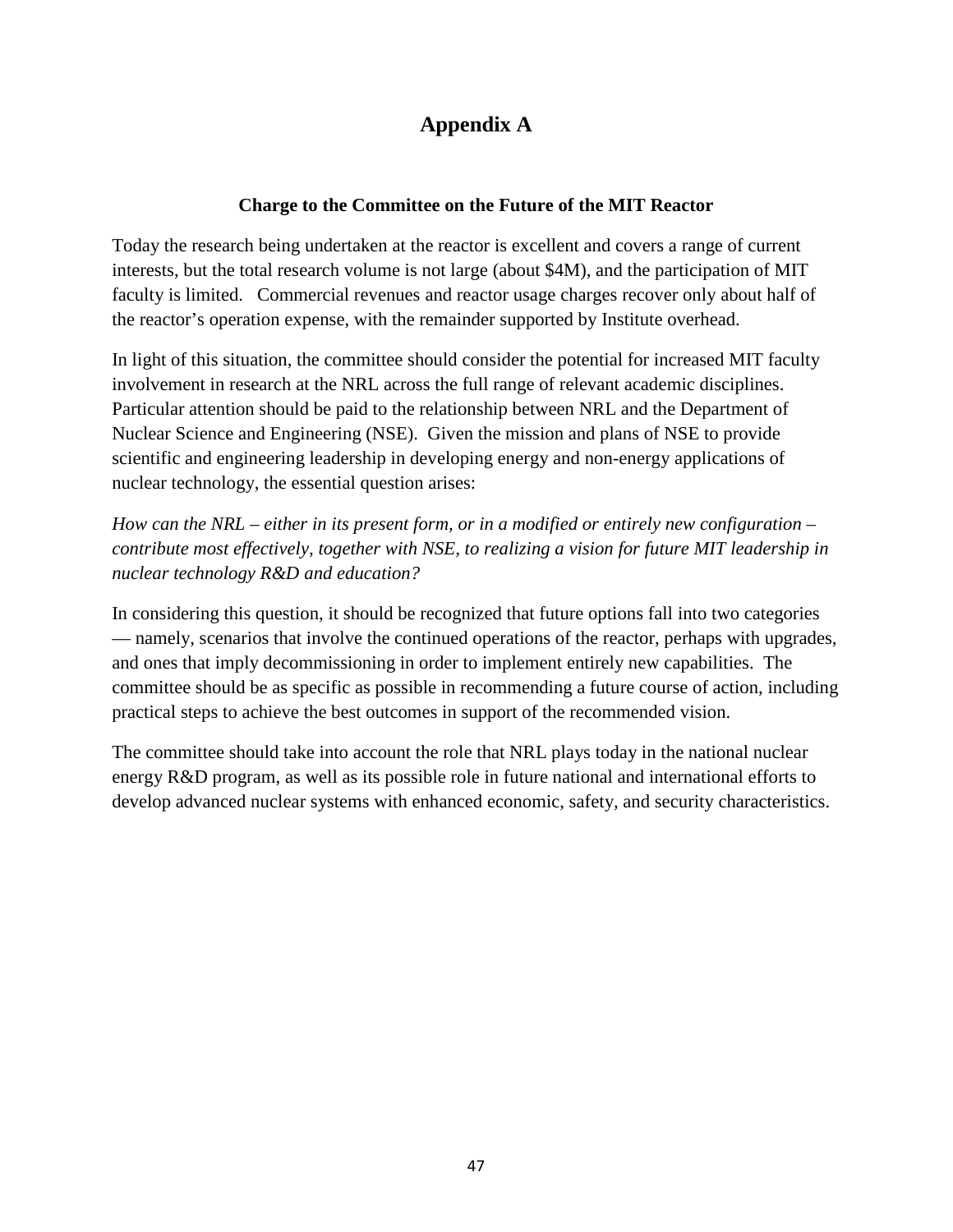# **NRL Review Committee Members**

| <b>Co-Chairs</b>                              | Non-MIT                                      |
|-----------------------------------------------|----------------------------------------------|
|                                               |                                              |
| Professor Richard K. Lester                   | Dr. George F. Flanagan                       |
| Department Head                               | Oak Ridge National Lab                       |
| Nuclear Science and Engineering               | PO Box 2008                                  |
| MS: 24-107                                    | MS-6165                                      |
| rklester@mit.edu                              | Oak Ridge, TN 37831-6165                     |
|                                               | Flanagangf@orn.gov                           |
| Dr. David E. Moncton                          |                                              |
| Director                                      | Dr. Regis A. Matzie                          |
| <b>Nuclear Reactor Laboratory</b>             | 15 Winhart Drive                             |
| MS: NW12-204                                  | Granby, CT 06035                             |
| dem@mit.edu                                   | regismatzie@gmail.com                        |
|                                               |                                              |
|                                               | Dr. David Petti                              |
| <b>MIT</b>                                    | Director                                     |
|                                               | Very High Temperature Technology Development |
| Professor Mujid S. Kazimi                     | Office                                       |
| Nuclear Science and Engineering               | Idaho National Laboratory                    |
| MS: 24-215                                    | P.O. Box 1625                                |
| Kazimi@mit.edu                                | Idaho Falls ID 83415                         |
|                                               | David.Petti@inl.gov                          |
| Professor J. David Litster                    |                                              |
| Physics Department                            | Dr. Joy L. Rempe                             |
| MS: 13-2030                                   | (retired Idaho National Laboratory Fellow)   |
| litster@mit.edu                               | Rempe and Associates, LLC                    |
|                                               | 360 Stillwater                               |
| Professor Richard G. Milner                   | Idaho Falls, ID 83415                        |
| Director                                      | jlrempe@cableone.net                         |
| Laboratory for Nuclear Science                |                                              |
| MS: 26-505                                    |                                              |
| Milner@mit.edu                                |                                              |
|                                               |                                              |
| Professor Bilge Yildiz                        |                                              |
| Department of Nuclear Science and Engineering |                                              |
| MS: 24-210                                    |                                              |
| byildiz@mit.edu                               |                                              |
|                                               |                                              |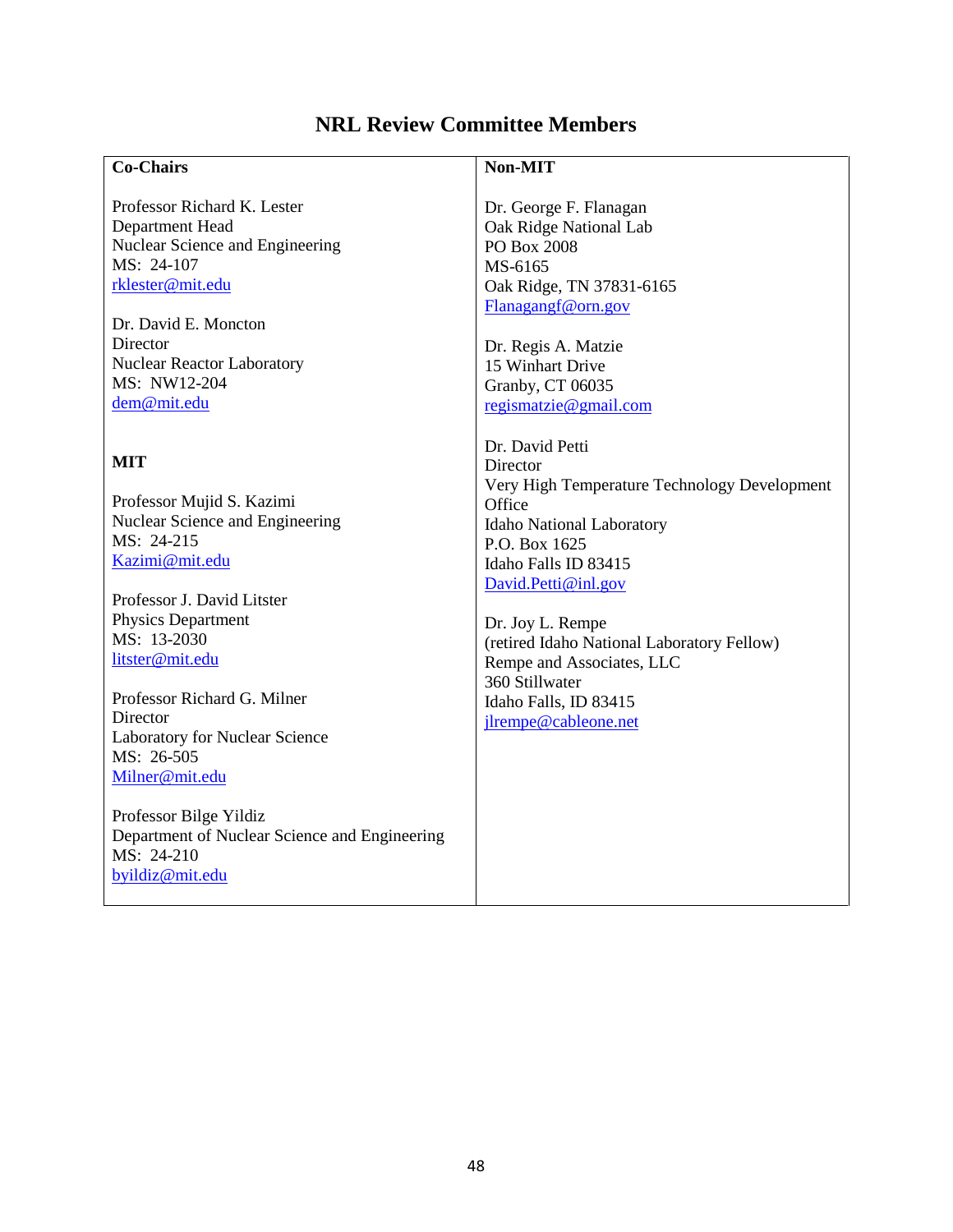# **Appendix B**

## **Agenda**

# **First Meeting of the Committee on the Future of the MIT Reactor**

# **November 4-5, 2014**

# *Tuesday, November 4th*

| 8:30 am           | <b>Welcome and Charge</b>                                             |
|-------------------|-----------------------------------------------------------------------|
| 8:35 am           | <b>NSE Perspective, Richard Lester</b>                                |
| 8:50 am           | <b>NRL Overview, David Moncton</b>                                    |
| 8:45 am           | <b>Reactor Overview, Thomas Newton</b>                                |
| 9:30 am           | <b>Reactor Tour</b>                                                   |
| 10:00 am          | <b>Break</b>                                                          |
|                   | <b>Summary of Existing Programs</b>                                   |
| 11:00 am          | - In-core Experiments, Gordon Kohse                                   |
| $11:30$ am        | - Neutron Scattering, Boris Khaykovich                                |
| 12:00 pm          | - Compact X-ray Sources, William Graves                               |
|                   | - Fluoride Salt High Temperature Reactor, Charles Forsberg (Tomorrow) |
|                   |                                                                       |
| 12:30 pm          | Lunch                                                                 |
|                   | <b>Future Concepts</b>                                                |
| $1:30$ pm         | Accelerators                                                          |
|                   | - Proton Cyclotron for Materials Irradiation, Ronald Ballinger        |
| $2:00$ pm         | - Small Accelerators for Neutrino Physics, Daniel Winklehner          |
| $2:30$ pm         | New Sub-Critical Facility, Lin-Wen Hu                                 |
| $3:00 \text{ pm}$ | <b>Break</b>                                                          |
|                   | <b>Brainstorming</b>                                                  |
| $3:15$ pm         | - Michael Demkowicz                                                   |
| $3:45$ pm         | - Benoit Forget                                                       |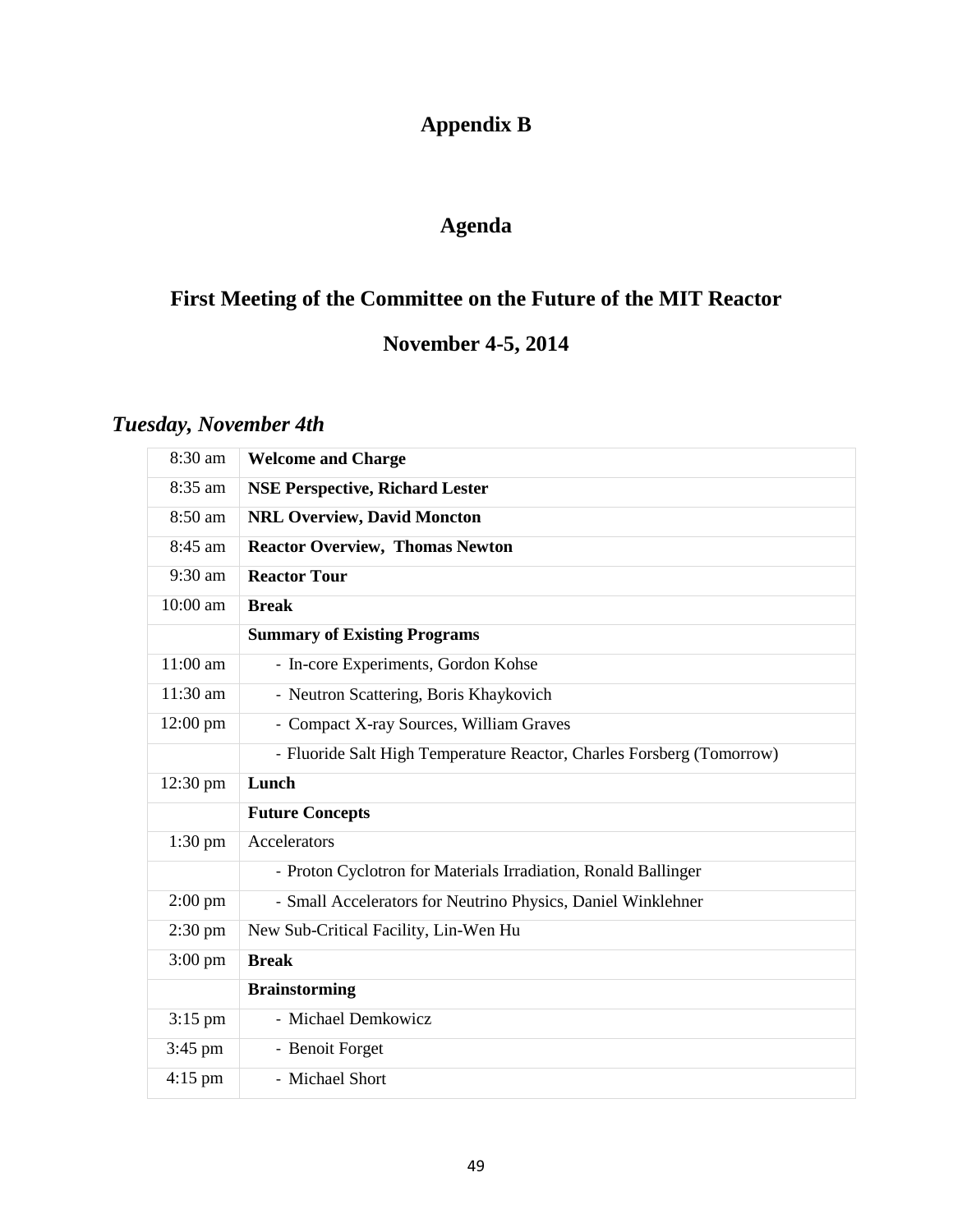| $4:45$ pm         | - Dennis Whyte                                  |
|-------------------|-------------------------------------------------|
| $5:15$ pm         | - Jacopo Buongiorno                             |
| $5:45 \text{ pm}$ | End                                             |
| $7:00 \text{ pm}$ | Dinner – Sidney's Grille, Le Méridien Cambridge |

# *Wednesday, November 5th*

|                        | 8:30 am   Fluoride Salt High Temperature Reactor, Charles Forsberg |
|------------------------|--------------------------------------------------------------------|
|                        | $9:00$ am $\overline{O}$ <b>Open Discussion</b>                    |
|                        | 10:00 am   Confirm December Agenda                                 |
| $12:00 \text{ pm}$ End |                                                                    |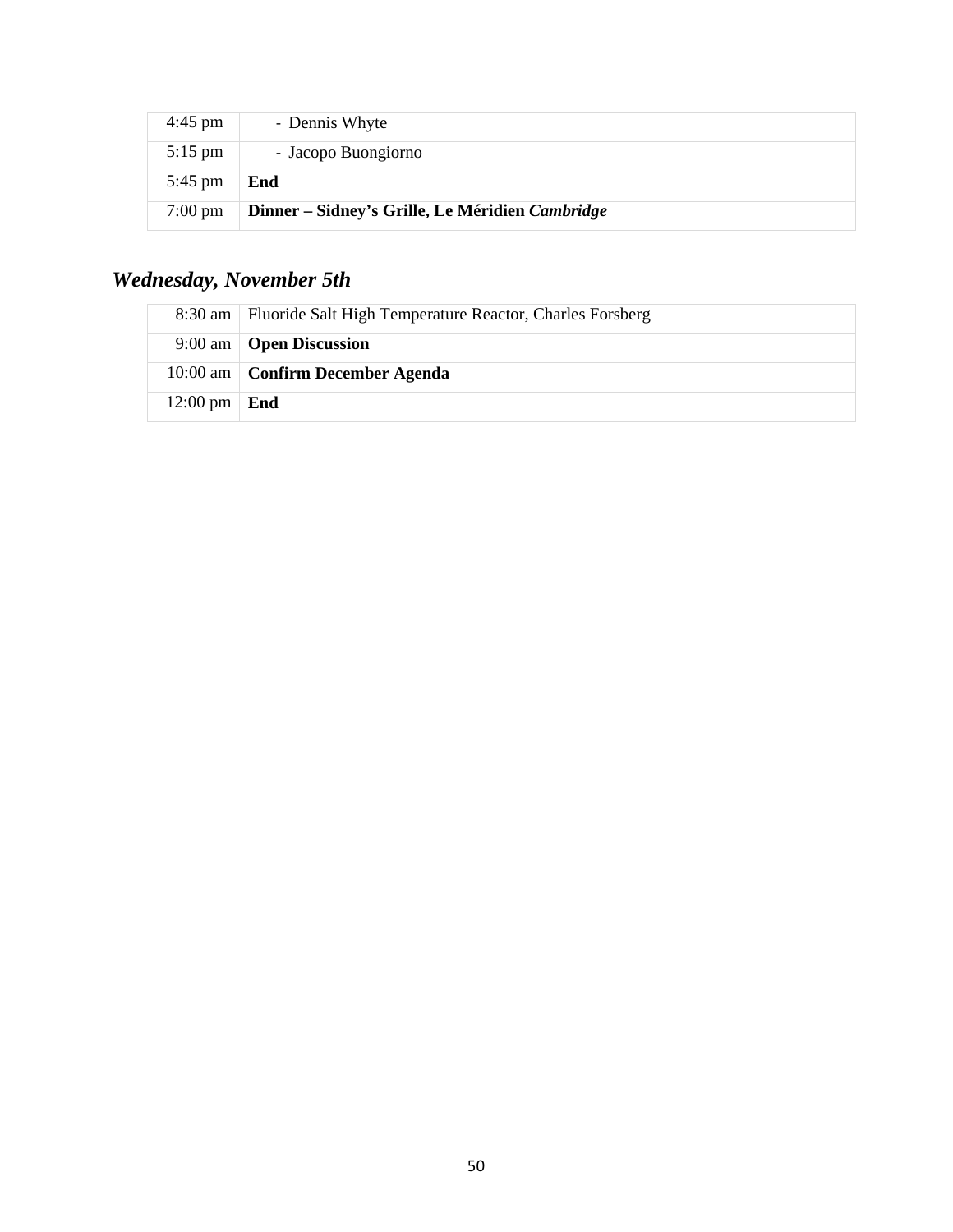# **Agenda**

# **Second Meeting of the Committee on the Future of the MIT Reactor**

# **December 8-9, 2014**

## *Monday, December 8th*

| 8:30 am           | <b>Review First Meeting and Agenda</b>                       |
|-------------------|--------------------------------------------------------------|
|                   | <b>Reactor Upgrade Possibilities</b>                         |
| $9:00$ am         | LEU Conversion, Tom Newton                                   |
| 9:30 am           | Discussion of Other Options, Newton, Driscoll, Kazimi        |
| 10:00 am          | <b>Break</b>                                                 |
|                   | <b>Personal Perspectives</b>                                 |
| 10:15 am          | - Pete Miller (by teleconference)                            |
| $10:45$ am        | - David Hill (by teleconference)                             |
|                   | <b>Industry Perspectives</b>                                 |
| $11:15$ am        | Terrapower, Bob Mulford (by teleconference)                  |
| $12:00$ pm        | Lunch                                                        |
|                   | Cyclotron Options - Richard Milner                           |
|                   | Discussion of NRL Site Planning Options                      |
|                   | <b>Brainstorming Cont.</b>                                   |
| $2:15$ pm         | Kurt Terrani, ORNL                                           |
| $2:45$ pm         | Ju Li, NSE                                                   |
| $3:15$ pm         | Rafael Jaramillo, ME                                         |
| $4:00 \text{ pm}$ | <b>Break</b>                                                 |
| $4:30 \text{ pm}$ | Discussion with Maria Zuber, MIT Vice President for Research |
| 5:30 pm           | <b>Discussion</b>                                            |
| $6:00 \text{ pm}$ | <b>END</b>                                                   |
| $6:30 \text{ pm}$ | <b>Dinner</b>                                                |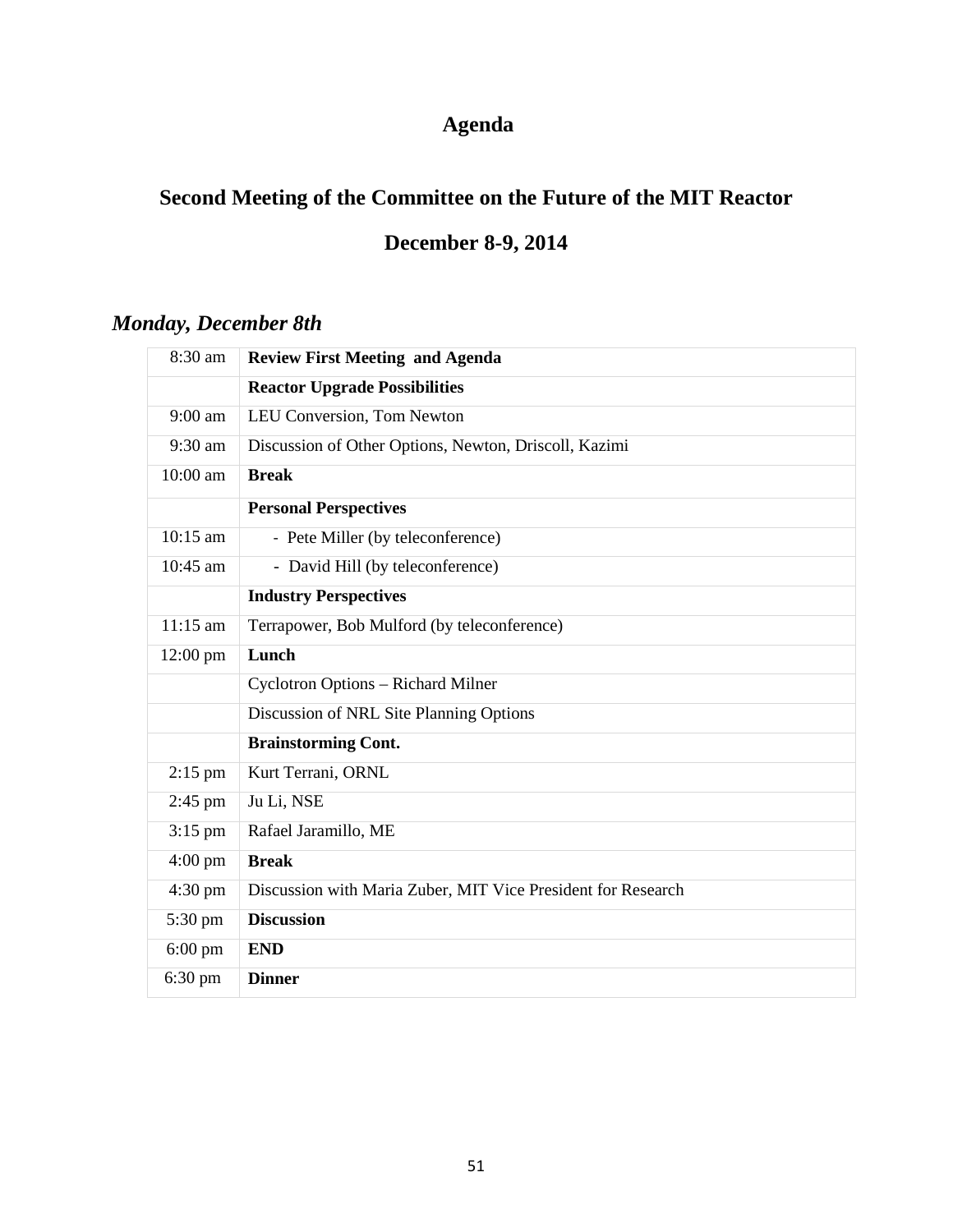# *Tuesday, December 9th*

| 9:00 am   Discussion of Recommendations           |
|---------------------------------------------------|
| 10:00 am   <b>Report Writing</b>                  |
| 11:30 am   Develop Plans for Finalizing Report    |
| $12:00 \text{ pm}$   <b>END</b> (Lunch Available) |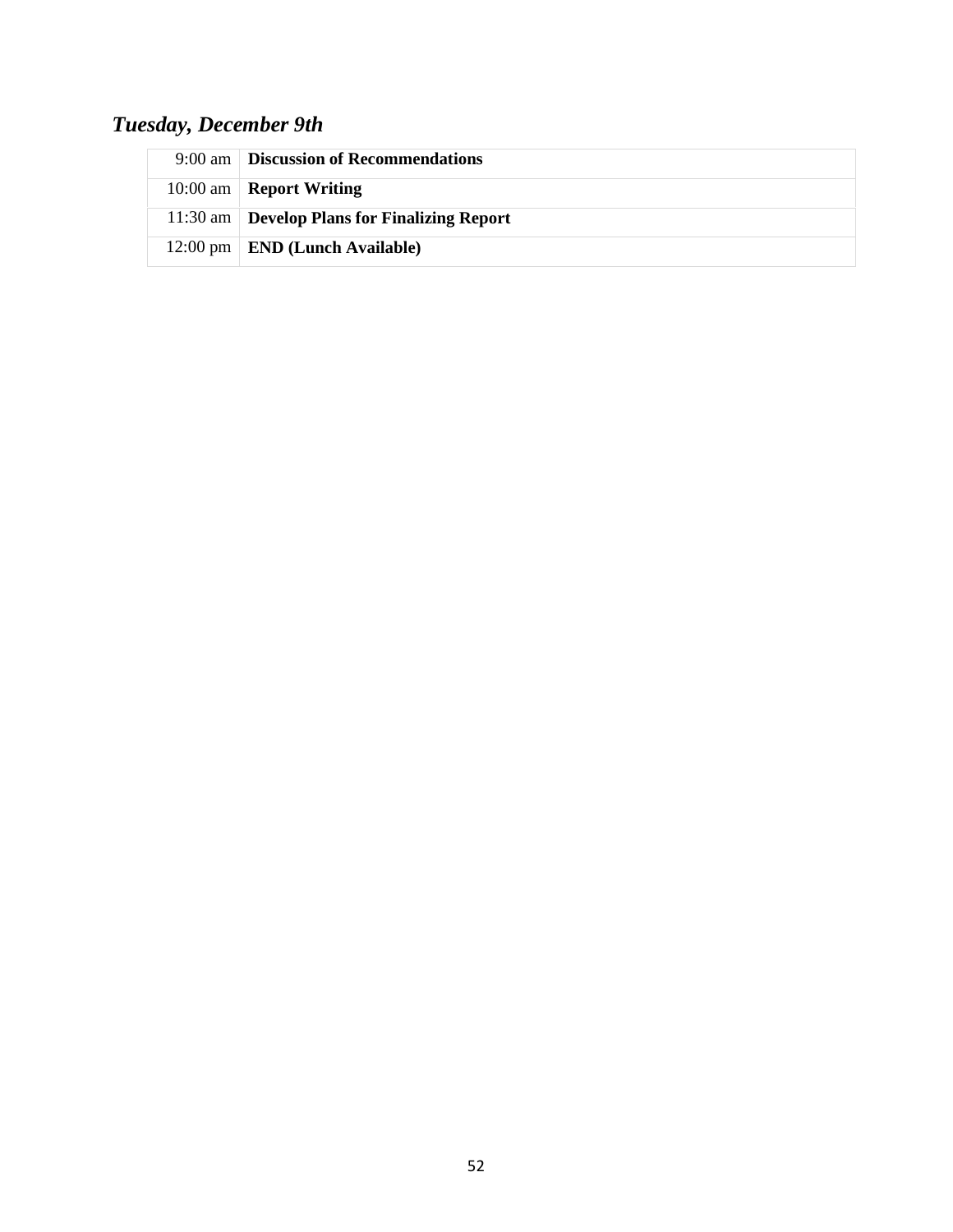### **Appendix C: Table 1. MITR In-Core Experiments (as of January 2015)**

| <b>Facility</b>                                                                                                           | <b>In-Service</b>                                     | <b>Purpose of Experiments</b>                                                                                                                                                  |                                                                                     |                                |  |
|---------------------------------------------------------------------------------------------------------------------------|-------------------------------------------------------|--------------------------------------------------------------------------------------------------------------------------------------------------------------------------------|-------------------------------------------------------------------------------------|--------------------------------|--|
| <b>PCCL</b>                                                                                                               | 1989                                                  | Measure effect of pH on corrosion product transport and ex-core radionuclide deposition to optimize PWR chemistry<br>specifications                                            |                                                                                     |                                |  |
| <b>BCCL</b>                                                                                                               | 1990                                                  | Evaluate effect of chemical additives on N-16 carryover and benchmark radiolysis codes                                                                                         |                                                                                     |                                |  |
| <b>IASCC</b>                                                                                                              | 1990                                                  | Test effects of coolant chemistry on IASCC of BWR alloys                                                                                                                       |                                                                                     |                                |  |
| <b>SENSOR</b>                                                                                                             | 1994                                                  | Test in-vessel detectors for ECP and crack growth rate and investigate crack arrest by hydrogen water chemistry                                                                |                                                                                     |                                |  |
| Shadow Corrosion                                                                                                          | 1999                                                  | Test clad samples with various counter materials and gaps under BWR conditions to investigate shadow corrosion                                                                 |                                                                                     |                                |  |
| Alumina Fiber<br>Composite Clad**                                                                                         | 2000                                                  | Test of alumina-based ceramic fiber composites as potential cladding material under PWR conditions                                                                             |                                                                                     |                                |  |
| Annular Fuel**                                                                                                            | 2004                                                  | Demonstration of VIPAC annular fuel under irradiation and test of manufacturing process                                                                                        |                                                                                     |                                |  |
| <b>Shadow Corrosion</b>                                                                                                   | 2004                                                  | Phase II of 1999 Shadow Corrosion Loop                                                                                                                                         |                                                                                     |                                |  |
| ECP                                                                                                                       | 2004                                                  | Electrochemical characterization of in-core coolant and oxides to investigate mechanisms of shadow corrosion                                                                   |                                                                                     |                                |  |
| HTIF**                                                                                                                    | 2005-2006                                             | Irradiation of SiC/SiC composites and surrogate TRISO fuel particles up to 1600°C in inert gas                                                                                 |                                                                                     |                                |  |
| ACI Loop**                                                                                                                | 2006-2007                                             | Investigation of corrosion and mechanical property behavior of triplex SiC/SiC composite clad tubing under PWR<br>conditions.                                                  |                                                                                     |                                |  |
| ACI Loop                                                                                                                  | 2009                                                  | Continued irradiation of clad tubing samples from previous ACI with addition of next generation, smaller diameter tubing                                                       |                                                                                     |                                |  |
| ACI Loop*                                                                                                                 | 2009-2012                                             | Continued irradiation of tubing samples with addition of bonding specimens to evaluate end-cap bond processes                                                                  |                                                                                     |                                |  |
| New ICSA*                                                                                                                 | 2010                                                  | Evaluate thermal design of capsule incorporating "gamma susceptor" for passively heated irradiations up to 900°C                                                               |                                                                                     |                                |  |
| Mo-99 Irradiation                                                                                                         | 2010 (Pilot)                                          | Evaluate ( $n, \gamma$ ) production of Mo-99                                                                                                                                   |                                                                                     |                                |  |
| High-T ICSA irradiation<br>of "Max Phases" **                                                                             | 2010-2011                                             | Irradiation of five different ternary carbides and nitrides of Ti for post-irradiation evaluation of properties with possible<br>applications in high temperature gas reactors |                                                                                     |                                |  |
|                                                                                                                           |                                                       |                                                                                                                                                                                |                                                                                     |                                |  |
| Hydride Fuel*                                                                                                             | 2011-2012                                             | Irradiation of novel liquid-metal bonded uranium-zirconium hydride fuel rods in Zircaloy-4 cladding for LWR applications                                                       |                                                                                     |                                |  |
| LUNA (ICSA)**                                                                                                             | 2012                                                  | Evaluation of irradiation damage in fiber optic sensors manufactured by Luna Innovations Inc. for use as in-core<br>temperature monitors                                       |                                                                                     |                                |  |
| Fluoride Salt and FHR<br>materials (FS-1)**                                                                               | 2013                                                  | Corrosion and tritium transport measurements with SiC, surrogate TRISO particles and metal coupons irradiated in liquid<br>lithium fluoride-beryllium fluoride salt at 700°C.  |                                                                                     |                                |  |
| ULTRA*                                                                                                                    | 2014-                                                 | Performance testing of multiple magnetostrictive and piezoelectric ultrasonic sensors under irradiation in inert gas                                                           |                                                                                     |                                |  |
| ACI Loop (BSiC)**                                                                                                         | 2013-2014                                             | Corrosion, creep, and corrosion product transport testing on SiC BWR channel box coupons under BWR core conditions                                                             |                                                                                     |                                |  |
| ACI Loop (WATF)**                                                                                                         | 2014-2015                                             | Investigation of corrosion and mechanical property behavior of new SiC/SiC composite fuel cladding under PWR conditions                                                        |                                                                                     |                                |  |
| Fluoride Salt and FHR                                                                                                     | 2014                                                  | Corrosion, chemistry control, tritium and radioactive gaseous products transport measurements with graphite, C/C                                                               |                                                                                     |                                |  |
| materials                                                                                                                 |                                                       | composite, SiC composite, surrogate TRISO particles, and metal coupons irradiated in liquid lithium fluoride-beryllium                                                         |                                                                                     |                                |  |
| $(FS-2)**$                                                                                                                | fluoride salt at 700°C. Larger salt volume than FS-1. |                                                                                                                                                                                |                                                                                     |                                |  |
| ** Experiments funded by other DOE programs, such as NERI, NEET, NEUP, SBIR, STTR etc.<br>*Experiments funded by ATR-NSUF |                                                       |                                                                                                                                                                                |                                                                                     |                                |  |
| PCCL = PWR Coolant Chemistry Loop                                                                                         |                                                       |                                                                                                                                                                                | ECP = Electrochemical Potential                                                     | ICSA = In-Core Sample Assembly |  |
| <b>BCCL = BWR Coolant Chemistry Loop</b><br>IASCC = Irradiation-Assisted Stress Corrosion Cracking                        |                                                       |                                                                                                                                                                                | HTIF = High-Temperature Irradiation Facility<br>ACI = Advanced Cladding Irradiation | FS=Fluoride salt               |  |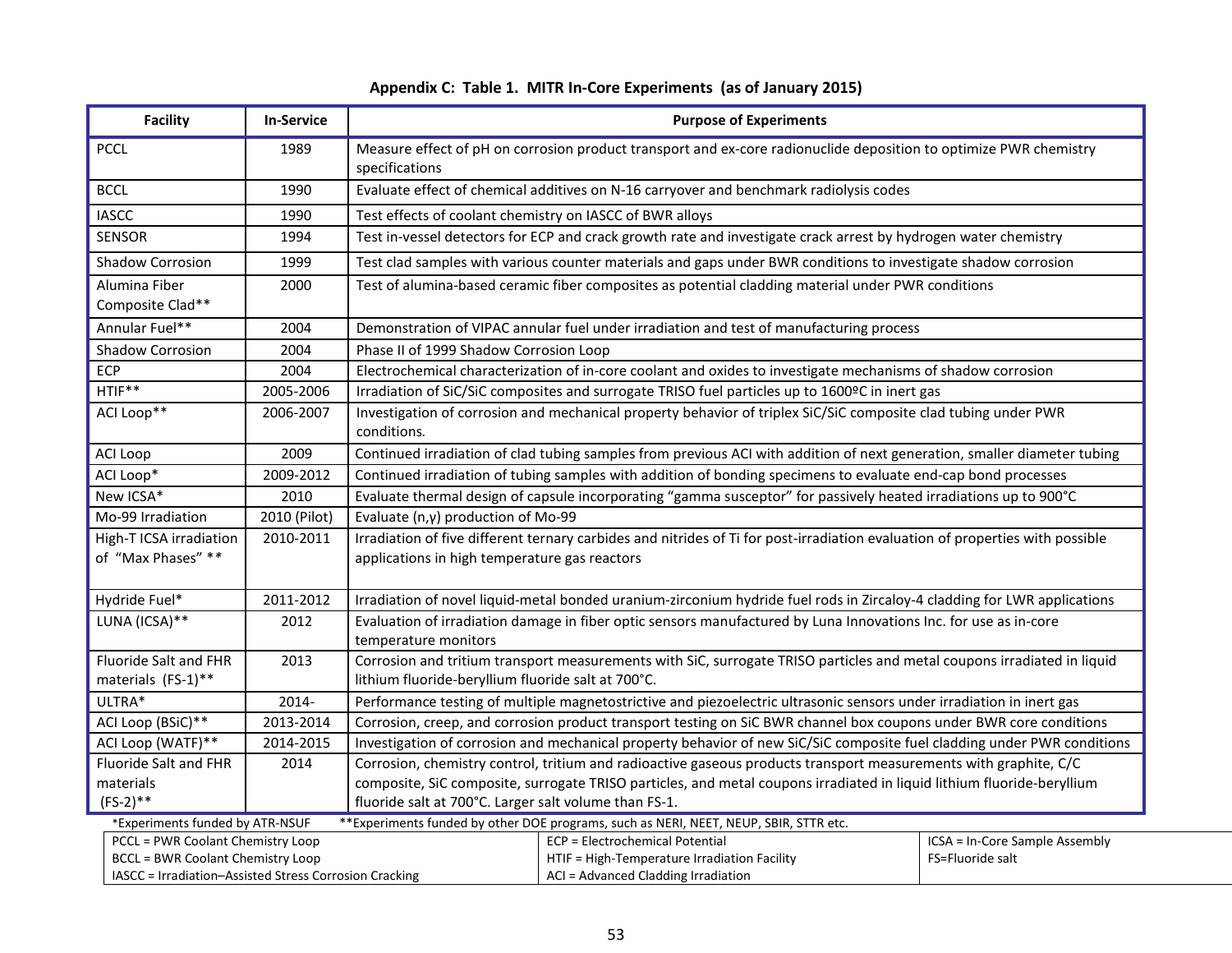#### APPENDIX D

MIT White Paper-Cyclotron Based Radiation Damage Center, 2/13/13

### A Superconducting Cyclotron Accelerator Based Materials Test Center for Surface and Bulk Radiation Damage Studies

PIs: Professor Ju Li, Professor Ronald G. Ballinger Staff: Dr. Joseph Minervini, Dr. Michael Short, Mr. Harold Barnard *Department of Nuclear Science and Engineering, Department of Materials Science and Engineering, Plasma Science and Fusion Center Massachusetts Institute of Technology, Cambridge, Massachusetts, USA*

#### **Summary**

A novel, superconducting cyclotron accelerator-based materials testing center is proposed for simulating bulk radiation damage in material (1-3 mm thick) and achieving at least 100 dpa per year proton dose or several hundred dpa/month heavy ion dose. The center will provide critical materials science that addresses fundamental questions related to radiation damage in fusion systems, by providing required data that approach those from full 14MeV neutron sources at a fraction of the cost of larger facilities (SNS, IFMIF). The center will exploit recent advances in superconducting magnets, advanced gas-jet cooling for heat removal, computer-aided design, rapid prototyping and manufacturing, as well as miniaturization, to design the smallest and cheapest proton, helium and heavy ion accelerators for the energy range of 30-100 MeV, which will achieve volumetric irradiation of materials. The three-beam center will allow independent variation of helium and proton dose rates (He/dpa ratio), while also providing static or dynamic active mechanical loading of material. The center will be fully equipped for sample production, irradiation, and subsequent analysis. Advanced instrumentation for analysis will include a full range of analytical analysis tools (SEM, TEM, FIB, Atom Probe, SIMS, etc.), aimed at direct visualization of radiation damage structures, and direct validation & verification of simulations of radiation damage in fusion systems.

**1. Introduction:** The study of materials in radiation environments is critical for the development of fusion systems. In fusion reactors, neutrons typically damage materials through two mechanisms: the displacement of atoms in the material, and the accumulation of helium from (n,α) reactions and α-decay of activated nuclei. These processes depend strongly on the neutron spectrum and the physical and nuclear properties of the material. Since neutrons have relatively long mean free paths, the damage occurs within the bulk of the material, causing changes to the material's atomic structure leading to macroscopic changes affecting its mechanical and thermal properties. The accumulation of helium eventually degrades the material on its own but also stabilizes voids, which aggravates swelling.

The ability to test fusion relevant materials in environments with high neutron fluxes is limited to research reactors and high energy accelerator based techniques, such as spallation and D-T target fusion. However, these methods induce radiation damage at similar or lower rates than the power reactors themselves. Since most materials in fusion applications must have lifetimes of several tens of years or greater, the development of new methods of testing materials with high neutron or neutron-like damage rates will greatly benefit the field of nuclear material science in that, done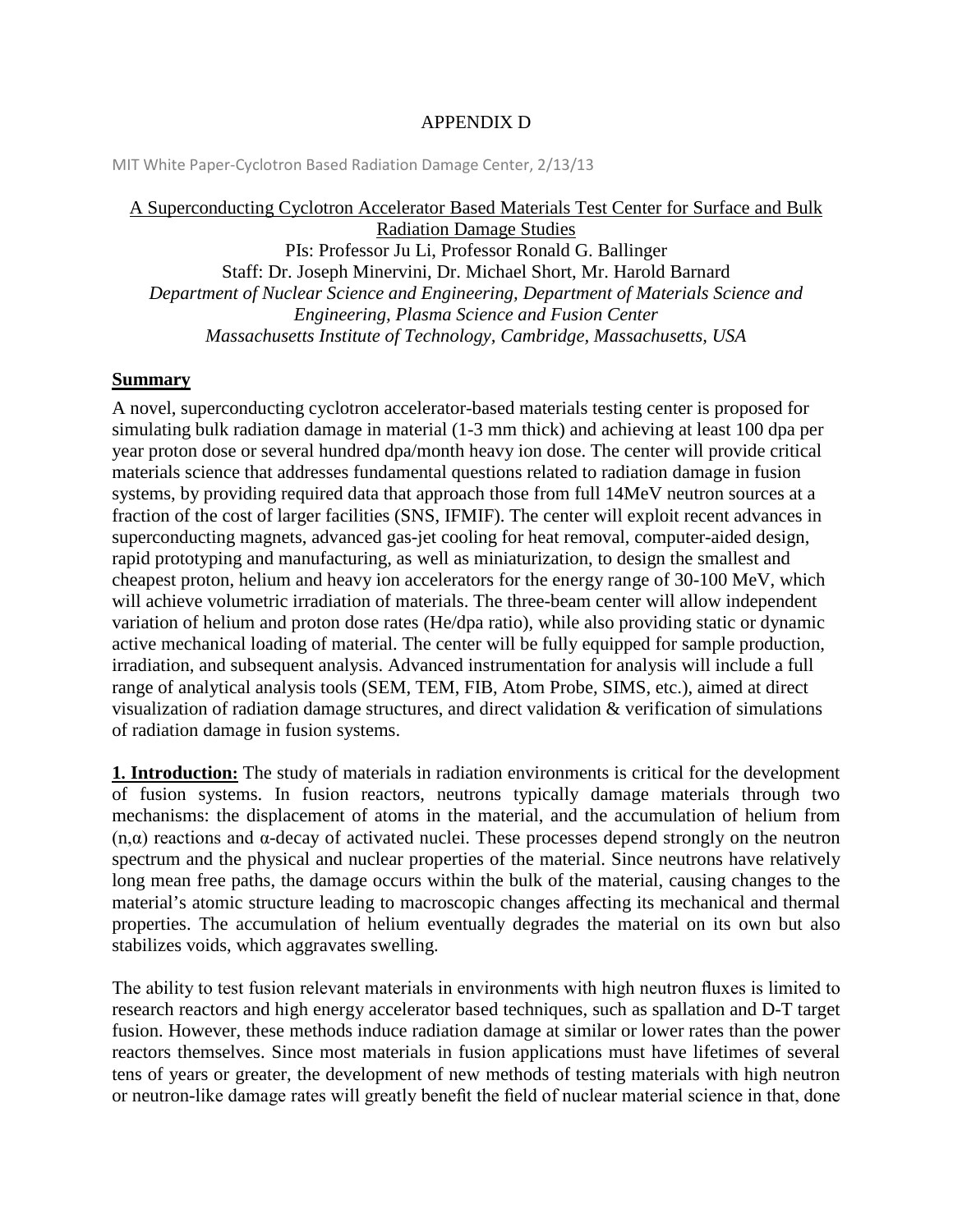properly, accelerated damage rates can allow exploration of DPA regimes at end of life on substantially shorter timescales.

Simulation of neutron damage with ion irradiation is an established technique [1, 2]. The long range Coulomb interactions of the protons increase the damage rate per ion by several orders of magnitude as compared to neutrons. This allows for accelerated radiation damage rates when irradiating materials. However, these techniques are limited by the difficulty of heat removal from samples and are constrained by low energy (< 5 MeV) beams which can only produce near surface  $(< 100 \mu m)$  damage in materials. To simulate neutron-like damage effects that are uniform throughout the bulk of the sample, high energy proton beams ( $\approx$  30-40 MeV) are required. With recent developments in accelerator technology, it is now possible to achieve these high energies with compact (∼2 m diameter) superconducting cyclotrons instead of linear accelerators (10-100m length).

### **2. Accelerator Based Materials Test Center**

**2.1 Beam Lines:** There is a need for a materials testing facility that can accurately and quickly access material properties. In order to achieve relevant DPA values in a reasonable time, the facility would have to achieve at least 50-100 dpa per year. Currently, there are no fast spectrum or fusion material test facilities, and there are only two major thermal spectrum test facilities (ATR and HFIR). The International Fusion Materials Irradiation Facility (IFMIF) has been proposed for construction within the next decade. IFMIF would use a high energy deuteron beam and a tritiated target to produce fusion neutrons and would have the ability to test hundreds to thousands of samples at once. However, the projected cost of IFMIF is estimated to be several billion dollars, and it would be limited to damage rates on the order of 10-20 dpa per year of operation.

A novel accelerator based materials test center is proposed for simulating bulk radiation damage in material up to 1-3 mm thick. Superconducting cyclotrons will be used to accelerate three beams; helium, protons, and heavy ions. Protons can be used to simulate neutron damage, provided the Coulombic interaction is taken into account as needed to correlate with an equivalent level of neutron damage. Protons can be accelerated in a compact, superconducting cyclotron to high energies. A companion helium beam would allow for the uniform implantation of helium to simulate a second materials damage effect that occurs in fusion reactors. Independent control of the He/DPA ratio would thus be achieved. A third heavy ion beamline can provide for very rapid DPA rates for thin (<100 micron) samples. Figure 1 shows a schematic view of the three beam line facility. Also shown is a schematic of the target chamber. As mentioned above, the key features of the beam facility are the use of superconducting cyclotrons (high energy with small footprint) and gas jet cooling (high heat removal capacity). The high energy assures that the Bragg peak lies outside of the specimen, which results in uniform damage through the material of engineering significance.

**2.2 Analytical Capabilities:** The use of high energy beams will result in significant material activation. For this reason, the center will need facilities and a set of analytical instruments that can handle radioactive material. These instruments will include a complete analytical electron microscopy suite (Scanning Electron, Focused Ion Beam, Transmission Electron, Secondary Ion Mass, and Atom Probe Tomography). Specimen preparation, before and after irradiation, will be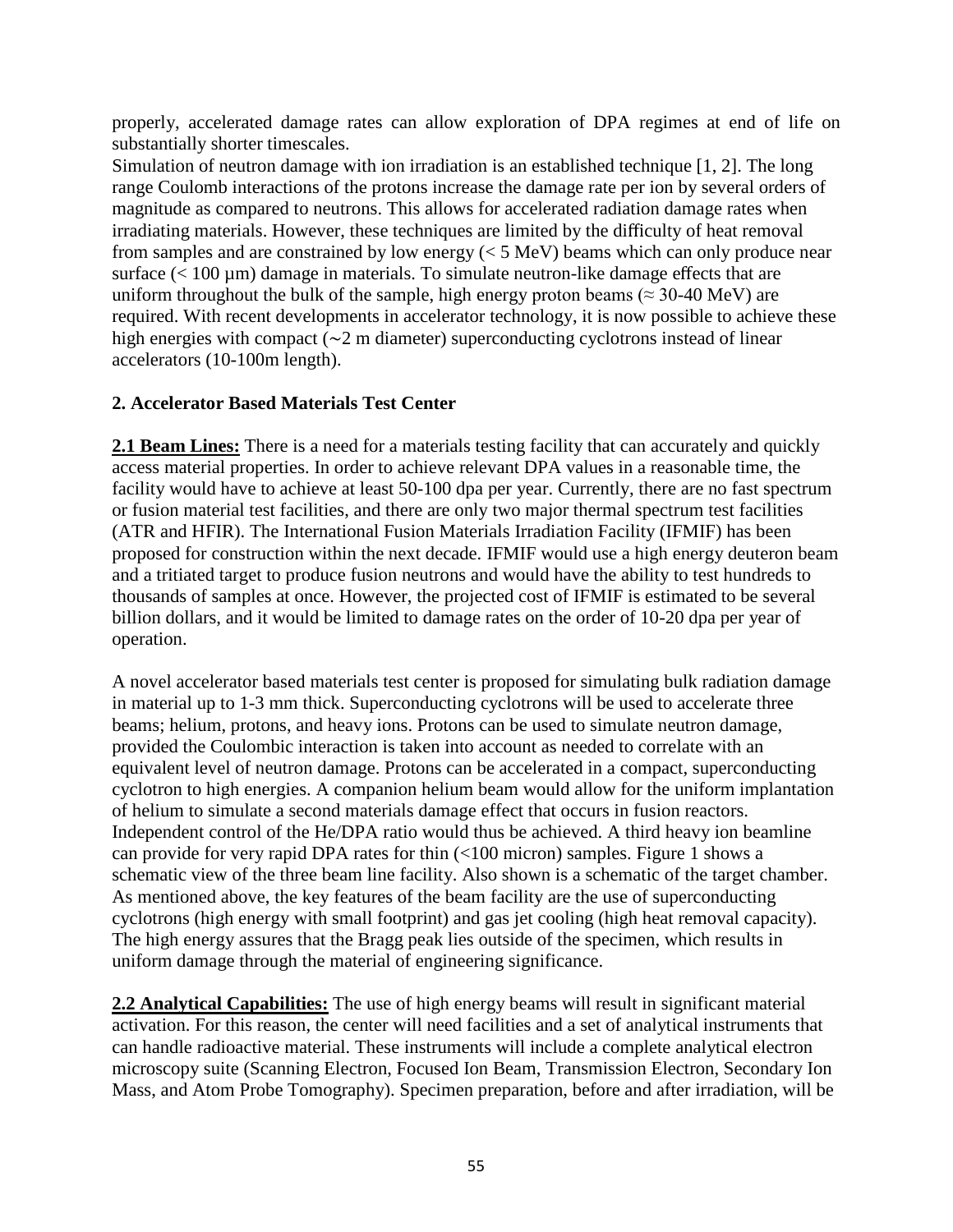provided via a dedicated facility that includes hot cells (currently available via the MIT Nuclear Reactor Laboratory). In addition to post irradiation analysis, the center will allow for in-situ measurements during irradiation.





**2.3 Additional Infrastructure:** The proposed center would have the significant advantage of being co-located with several other facilities that would provide greatly enhanced overall capabilities when taken together. The combination of the MIT Nuclear Reactor Laboratory (hot cells, material handling experience), the Plasma Science and Fusion Center (overall fusion science expertise), Plasma Surface Interaction (PSI) Science Center (ion beam analysis capabilities), and the Alcator C-Mod Tokamak experiment along with the unique, industrial-like infrastructure (design, construction, operation of high performance vacuum systems) will result in a truly world class comprehensive fusion materials research nexus. Additionally, the infrastructure associated with these facilities and the experience in operating these facilities will serve to reduce programmatic risk as well as cost.

### **3. Other Considerations**

**3.1 Addressing Fusion-Specific Grand Challenges:** The proposed center will provide a low cost approach to addressing the following fusion scientific grand challenges<sup>[3](#page-55-0)</sup>:

- 1. CD1 Develop a rigorous scientific understanding and devise mitigation strategies for deleterious microstructural evolution and property changes that occur in materials exposed to high neutron fluences and high concentrations of transmutation-produced gases from a 14 MeV peaked neutron source,
- 2. CD2 Develop science-based design criteria that account for degradation of materials subject to severe time-dependent, thermo-mechanical, high temperature loadings, including effects of 14 MeV neutron irradiation,
- 3. CD3 Comprehend and control the processes that drive tritium permeation, trapping, and retention in neutron radiation damaged materials with microstructures designed to store large amounts of helium in numerous, nanometer-scale bubbles.

<span id="page-55-0"></span> <sup>3</sup> DOE/SC-0419, "Fusion Energy Science Advisory Committee Report on Opportunities for Fusion Materials Science and technology Research Now and During the ITER Era, Feb. 2012.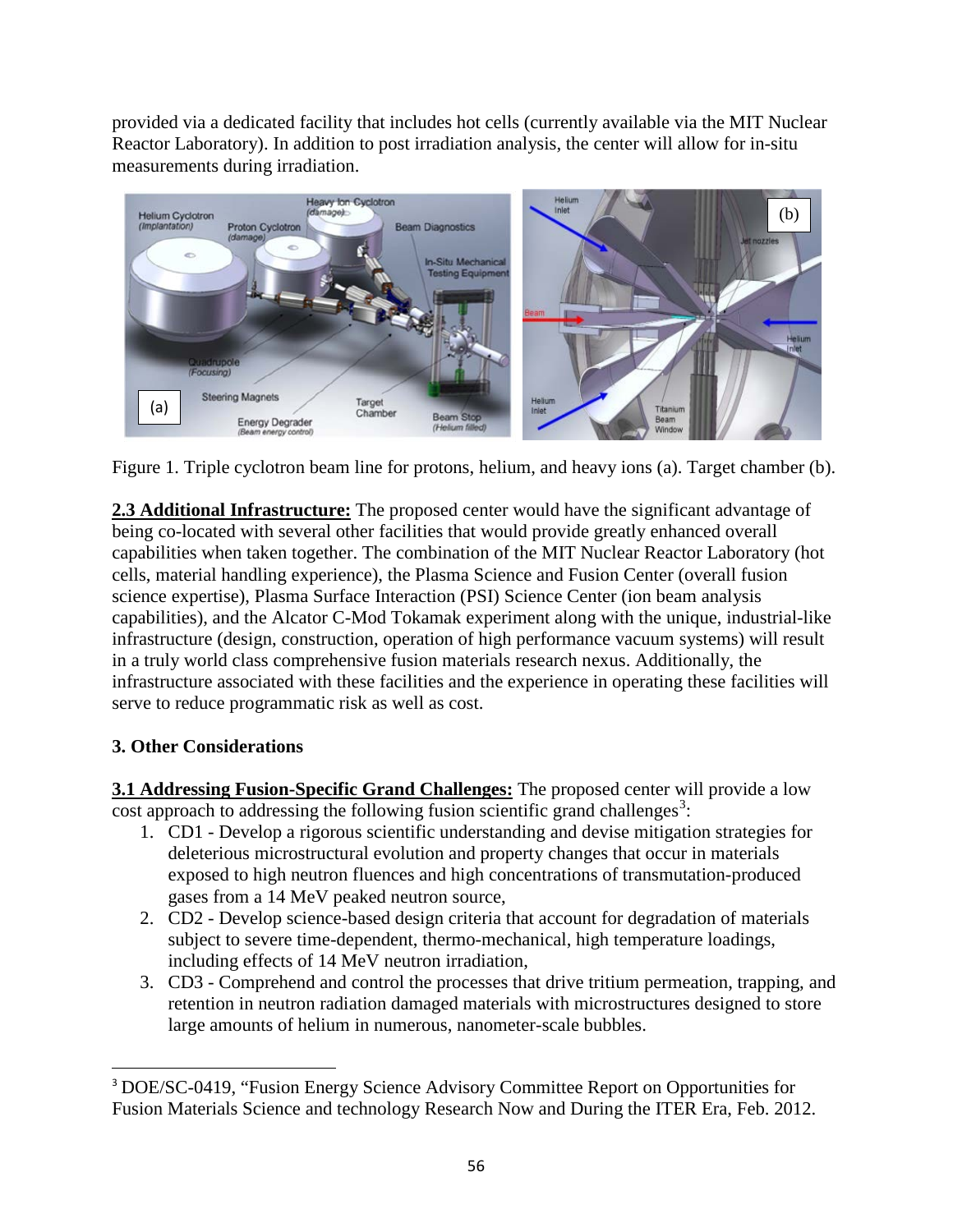**3.2 Impact Beyond the FES Mission:** While the center will be focused on the fusion environment, the variable energy nature and ion flexibility (He, Protons, heavy ions) would allow the center to simulate environments spanning fission and fusion reactors. The ability for independently varying temperature, DPA rate, and He/DPA ratio, none of which could previously be decoupled in any other experiment, sets this facility apart from any other.

**3.3 Context of Facility Related to World Effort in Fusion:** The center would provide a "bridge" between what is currently available for radiation damage studies and what may be envisioned in the future. The center could be up and running in a fraction of the time required to build larger, non-accelerator based facilities. Needed data for fusion science could be obtained in a much more timely manner, which is critical to pushing the science forward. The center would become an international nexus for fusion materials science.

**3.4 Readiness of the Facility Concept:** The keys to the success of the center are the successful design and construction of the compact cyclotrons using superconducting magnet technology and the successful design and construction of the target chamber. In particular, the heat removal concept using gas-jet cooling must be successful. Compact cyclotron technology is mature with the exception of the use of superconducting magnets. However, recent developments in this area indicate that this technology is ready and will be successful [4-6]. Gas jet cooling, while not used for the more conventional, low energy, LINAC machines, has been used in other applications in the fusion community and conservative analysis indicates that the heat removal capability will be adequate [7,8]. All other components are "off the shelf" items. We thus judge that the facility can be constructed successfully, but will require that the above engineering challenges be addressed to minimize programmatic risk.

**4. Timescale:** First beam in 2 years; full 3 beam facility in operation within 5 years.

### **References**

[1] G. S. Was, Fundamentals of Radiation Materials Science: Metals and Alloys, Springer, Berlin, 2010.

[2] ASTM, Astm E521-96. Standard practice for neutron radiation damage simulation by charged-particle irradiation, 2000.

[3] DOE/SC-0419, "Fusion Energy Science Advisory Committee Report on Opportunities for Fusion Materials Science and technology Research Now and During the ITER Era," Feb. 2012. [4] M. Králík, et al, Microtron MT 25 as a source of neutrons, *Rev. Sci. Instrum.*, 83(8):083502, 2012.

[5] M. Schillo, et al, Compact superconducting 250 MeV proton cyclotron for the PSI PROSCAN proton therapy project, AIP Conf. Proc. 600, 37 (2001); doi: 10.1063/1.1435191 [6] Griffiths, R. A Superconducting Cyclotron. *Nucl. Instr. Methods Phys. Res.*, 881-883, 1989. [7] T. Ihli, A.R. Raffray, S.I. Abdel-Khalik, S. Shin, the ARIES-CS Team, Design and performance study of the helium-cooled T-tube divertor concept, *Fusion Eng. Design*, 82(3):249- 264, April 2007.

[8] Martin, H.. Heat and mass transfer between impinging gas jets and solid surfaces.Adv. Heat Transfer 13:1–60, 1977.